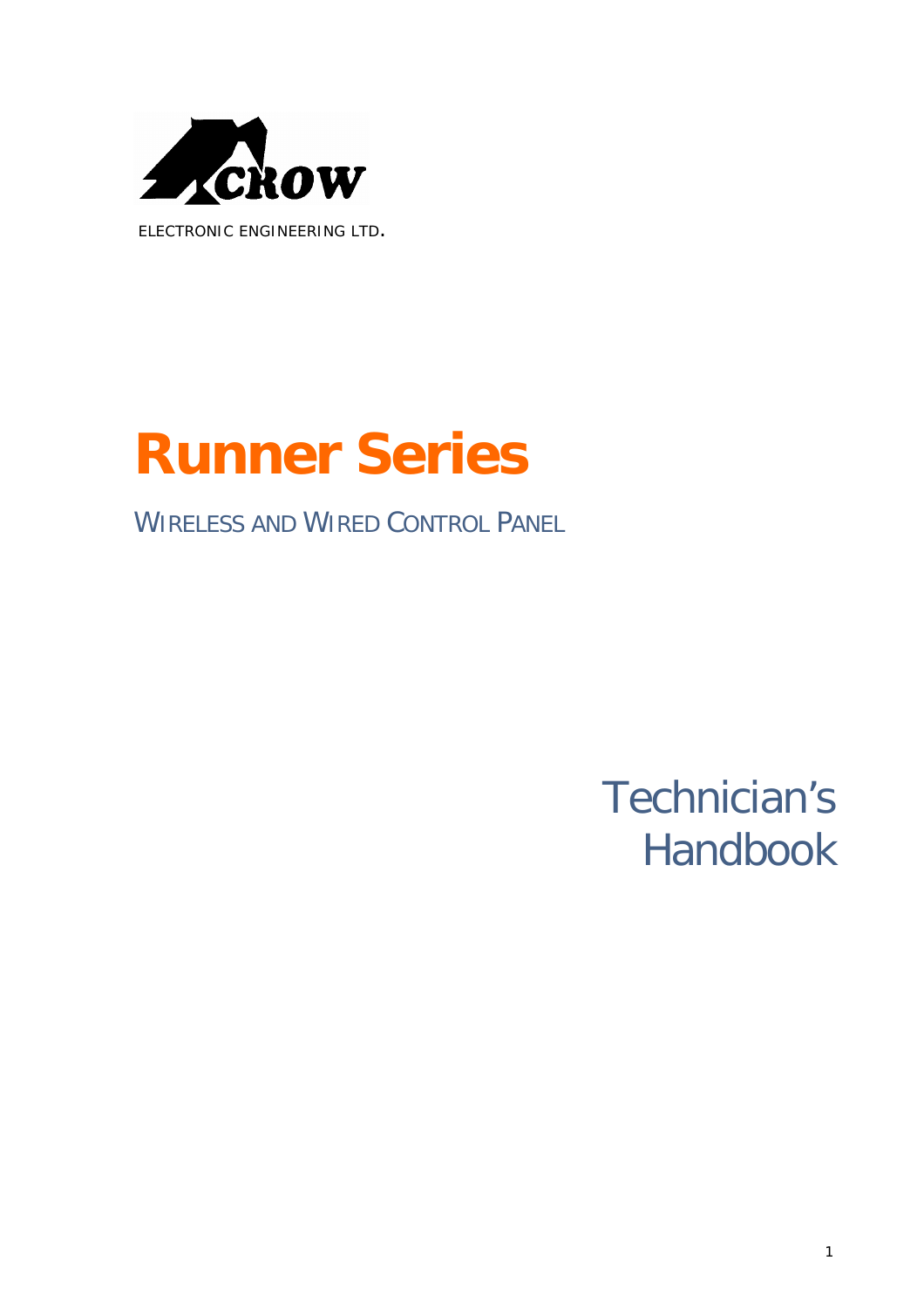#### **IMPORTANT NOTICE**

All information and data contained in this document is proprietary and confidential. CROW Electronic Engineering Ltd. shall not be liable, in any event, for any claims for damages or any other remedy in any jurisdiction whatsoever, whether in an action in contract, tort (including negligence and strict liability) or any other theory of liability, whether in law or equity including, without limitation, claims for damages or any other remedy in whatever jurisdiction, and shall not assume responsibility for patent infringements or other rights to third parties, arising out of or in connection with this document.

Further, CROW Electronic Engineering Ltd. reserves the right to revise this publication and to make changes to its content, at any time, without obligation to notify any person or entity of such revision changes. These materials are copyrighted and any unauthorized use of these materials may violate copyright, trademark, and other laws. Therefore, no part of this publication may be reproduced, photocopied, stored on a retrieval system, or transmitted without the express written consent of CROW Electronic Engineering Ltd. Any new issue of this document invalidates previous issues.

#### **©CROW Electronic Engineering Ltd. 2005. All rights reserved.**

Information in this document is subject to change without notice. No part of this document may be reproduced or transmitted in any form or by any means, electronic or mechanical, without express written permission of CROW Electronic Engineering Ltd..

**P/N 7102585 Rev A Y.A August 2005**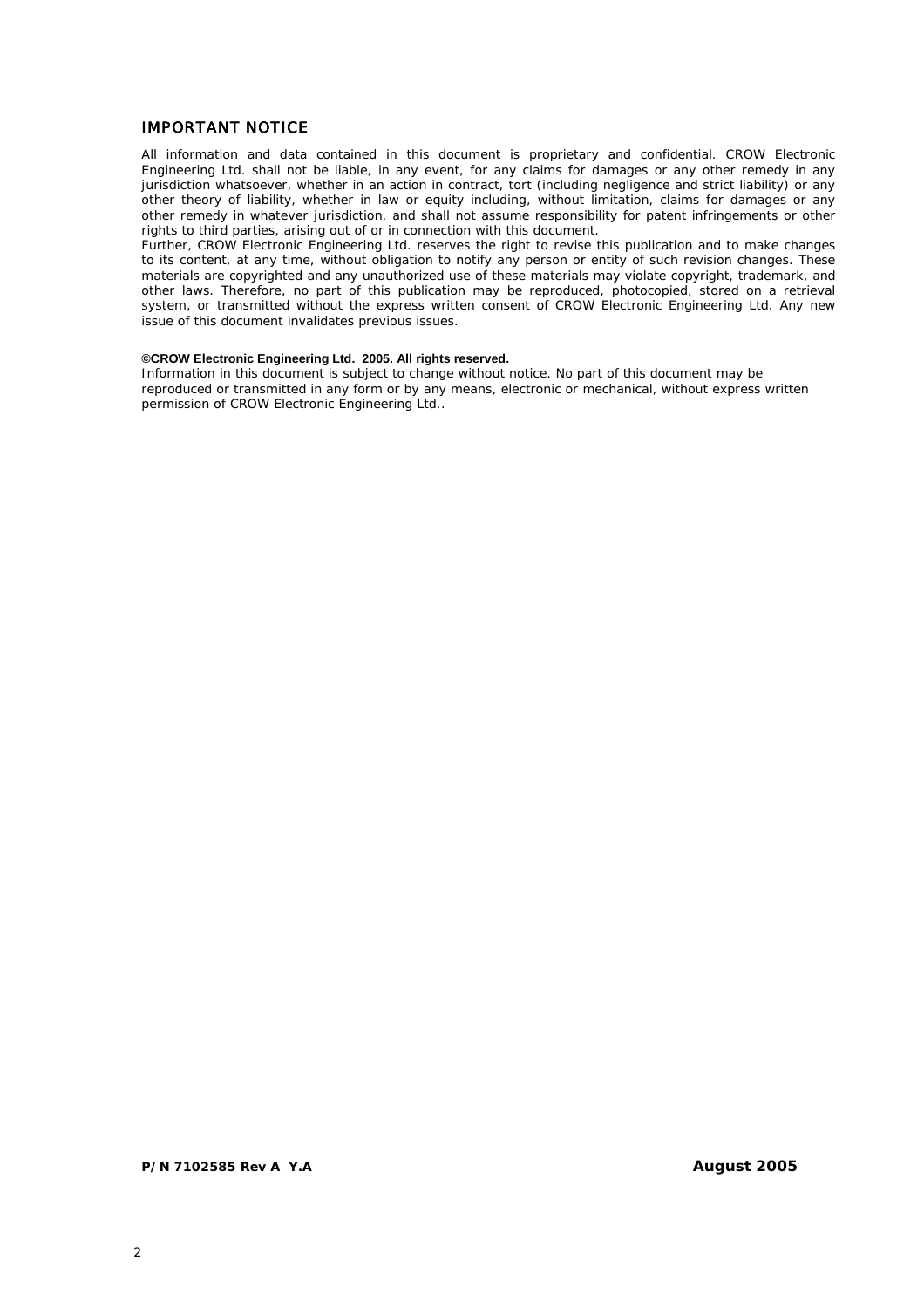# **How to Use this Handbook**

The following program summary is an abridged version of all the Installation Guide describing the panel program addresses. This is intended as a quick guide for finding a program address and entering parameters quickly. In many address locations, there is a main address (for example, **P1E**), then a sub address (for example, **P1E 1E**). You must first enter the main address number, followed by the sub address, and then you can enter or set the actual parameters. The program addresses are in numerical order making them easy to find.

#### ♦ **To view the program parameters:**

- 1. Press the **Program** key.
- 2. Enter the **Address** from the tables below.
- 3. Press the **Enter** key.

The parameters for this address are displayed. Example, **1 - - 4 5 6 - 8**.

#### ♦ **To change the program parameter defaults:**

- 1. Press the **Program** key.
- 2. Enter the **Address** from the tables below.
- 3. Press the **Enter** key.
- 4. Enter data or a numerical key to change the parameter.
- 5. Press the **Enter** key.

| Column         | Description                             |  |
|----------------|-----------------------------------------|--|
| <b>Address</b> | Program address                         |  |
| Def            | Parameter default $\checkmark$ = on     |  |
| <b>New</b>     | Your configuration setting (use pencil) |  |
| Opt.           | Parameter number                        |  |
| <b>SEQ</b>     | Sequence step number                    |  |
| ✔              | Default on all                          |  |
| ✔              | Default <b>NOT</b> on all               |  |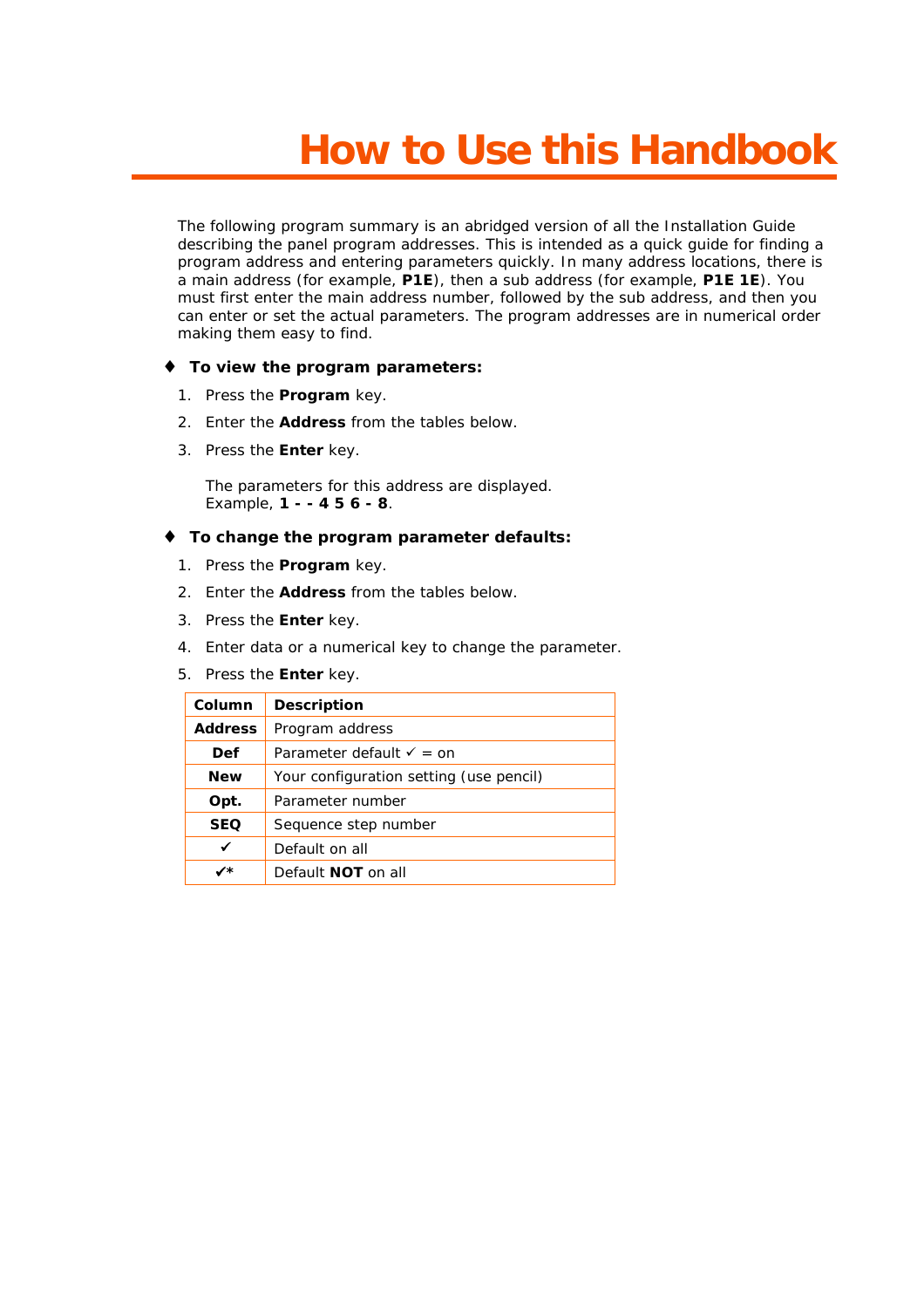# **Runner Series Quick Start Guide**

The default settings of this panel have been chosen to allow the system to be up and running with a minimum of programming. Because of this there are normally only a handful of program addresses that need to be changed to get the system fully functional.

As a guide to getting the system up and running as quickly as possible we have summarised the most commonly used addresses for you below.

Just in case, you can always return the unit to the factory defaults, see **P200E**  44.

# **Programming the Unit**

**Step 1: Program the Keypad** 

The detailed instructions can be found in the Installation and Programming Guide.

- □ Set keypad address assignments as each keypad connected to the system must have a unique address
- □ Set the language (choose from those available)
- $\Box$  Edit the default zone, area, user and output names if required

### **Step 2: Program the User Codes**

| <b>Address</b>    | Description                                                                                                                                                                                     |
|-------------------|-------------------------------------------------------------------------------------------------------------------------------------------------------------------------------------------------|
| <b>P1E 1-100E</b> | Set the user code (password).<br>Code 1 is P1E1E and defaults to 123.<br>This means that User 1 automatically gets the code 123.<br>Code 2 is P1E2E, this continues up to P1E100E for user 100. |

## **Step 3: Set the Clock**

| Address     | Description            |
|-------------|------------------------|
| <b>P26E</b> | Set the hour and date. |

#### **Step 4: Program the Zones**

The panel uses two kinds of zones, hardwired and wireless.

#### **Programming Hardwired Zones**

| <b>SEQ</b> | <b>Address</b> | Remarks/Example                                                   |
|------------|----------------|-------------------------------------------------------------------|
|            | P122E 1-16E    | Set the zones in use as active<br>Turn on option 1 (zone active). |
|            | P121E 1-16E    | Select zone area assignment.                                      |
| 3          | P125F 1-8F     | Set zone type (hardwired) NC, EOL or double zone.                 |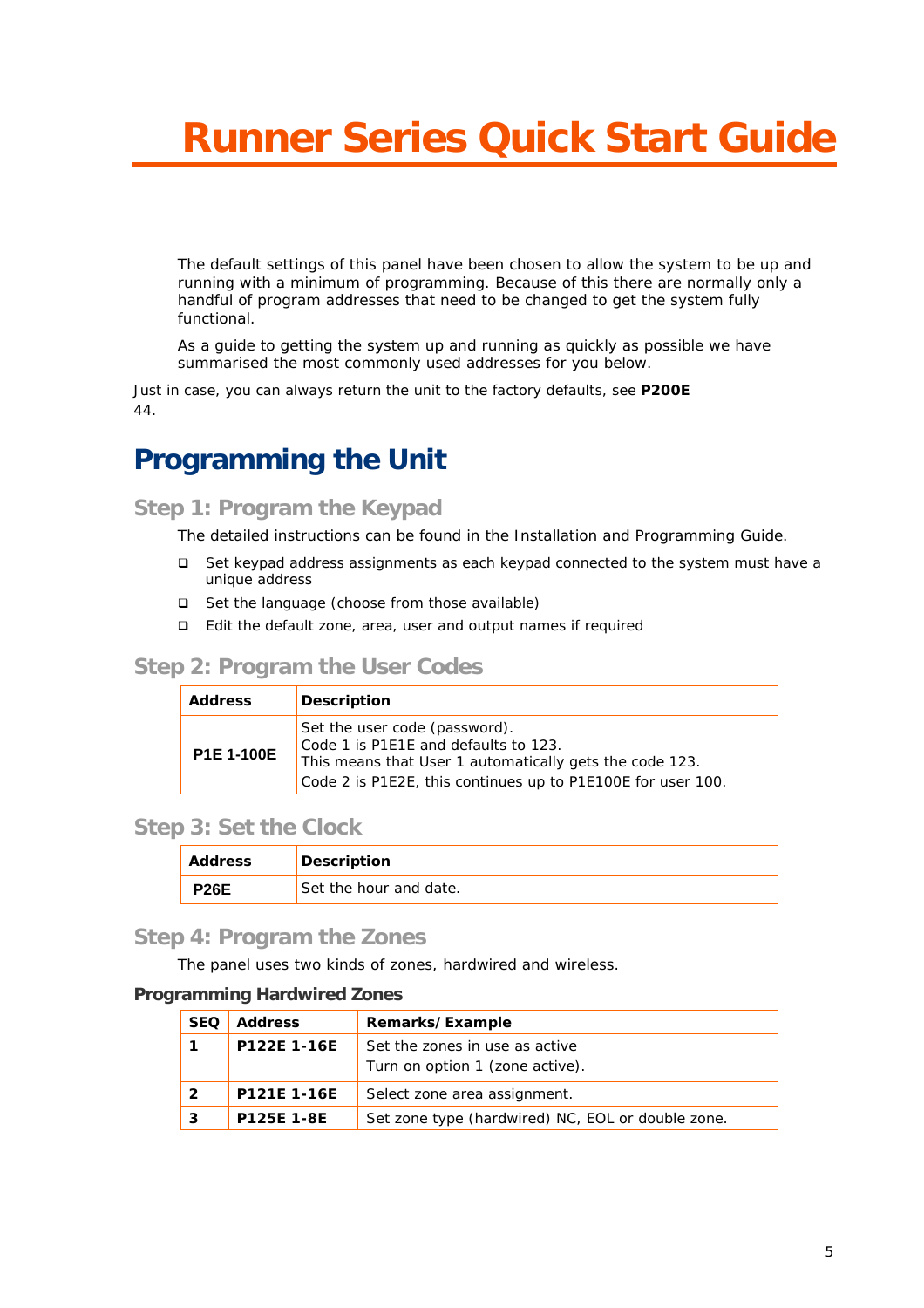## **Programming Wireless Zones**

| <b>SEQ</b>     | <b>Address</b> | Remarks/Example                                                                                       |
|----------------|----------------|-------------------------------------------------------------------------------------------------------|
| 1              | P122E 1-16E    | Set the zones in use as active.<br>Turn on option 1 (zone active).                                    |
| $\overline{2}$ | P121E 1-16E.   | Select zone area assignment.                                                                          |
| 3              | <b>P122E</b>   | Set the zone type (radio zone).                                                                       |
| 4              | <b>P127E</b>   | Set radio zone detector type.                                                                         |
| 5              | <b>P164E</b>   | Learn (Recognize) the detector. For a detailed<br>explanation see the Learn Radio Zone Codes section. |

# **Step 5: Dialler and Telephone Numbers**

| <b>SEQ</b>     | <b>Address</b>   | Remarks/Example                                                                                                                                 |
|----------------|------------------|-------------------------------------------------------------------------------------------------------------------------------------------------|
|                | <b>P175E 1E</b>  | By default the Dialer is turned Off. To turn On the dialer,<br>you must turn on Option 1 at address P175E1E.                                    |
| $\mathfrak{p}$ | <b>P175E 3E</b>  | Set auto ring count. This is in case the dialled number<br>has an answering service that only answers after a<br>predetermined number of rings. |
| 3              | 181E 1-8E        | Program the phone numbers.                                                                                                                      |
| 4              | P182E 1-8E       | Set the reporting format.                                                                                                                       |
| 5              | <b>P62E 1-2E</b> | In cases where the CID reporting format is used,<br>program the account code.                                                                   |

# **Step 6: Assigning the Keypad Area**

| ' Address        | Description                            |
|------------------|----------------------------------------|
| <b>P71E 1-8E</b> | Assign the keypad to the correct area. |

# **Step 7: Program the Pendants**

| <b>SEQ</b>     | <b>Address</b> | Remarks/Example                                               |
|----------------|----------------|---------------------------------------------------------------|
| 1              | P1E 21-100E    | Selecting a user for the pendant.                             |
| $\overline{2}$ | P2E 21-100E    | Set the user as a radio user.<br>Enter a 1 for crow pendants. |
| 3              | P18E 21-100E   | Recognize the pendant.                                        |
| $\overline{4}$ | P7E 21-100E    | Set the radio user type.<br>Enter a 1 for crow pendants.      |
| 5              | P3E 21-100E    | Select the pendant area.                                      |
| 6              | P4E 21-100E    | Set the user access options.                                  |
| 7              | P8E 21-100E    | Setting pendant privileges.                                   |

## **Step 8: Programming Proximity Reader**

| <b>SEQ</b> | <b>Address</b> | Remarks/Example                             |
|------------|----------------|---------------------------------------------|
| 1          | P99E 1-8E      | Enable the front panel to Learn the reader. |
| 2          | P2E 1-100E     | Select a user to be tag user.               |
| 3          | P21E 1-100E    | Learn the tag.                              |
| 4          | P3E 1-100E     | Selecting the area for the tag.             |
| 5          | P4E 1-100E     | Setting the user access option.             |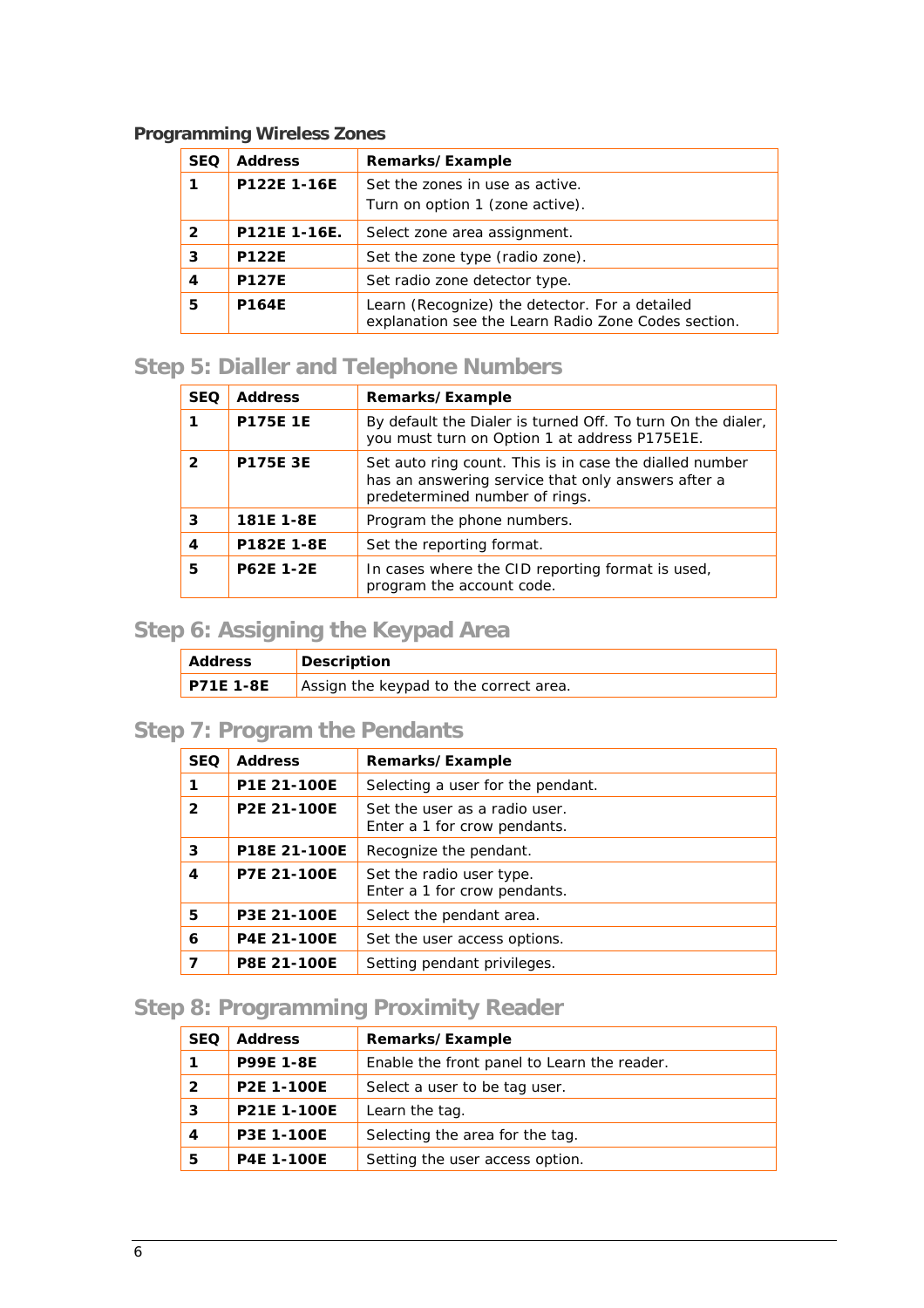# **Step 9: Armed Entry Delays**

| Address | Description                                                                                                                                                                                   |  |
|---------|-----------------------------------------------------------------------------------------------------------------------------------------------------------------------------------------------|--|
|         | Zone 1 entry delay is P146E1E and can have a value of 0-9999<br><b>P144E 1-16E</b> seconds through to Zone 16 entry delay being at address<br>P146E16E. A value of 0 means there is no delay. |  |

## **Step 10: Stay Entry Delays**

| Address     | <b>Description</b>                                                                                                                                                                                             |  |
|-------------|----------------------------------------------------------------------------------------------------------------------------------------------------------------------------------------------------------------|--|
| P145E 1-16E | Zone 1 entry delay when armed in Stay Mode is P147E1E and can<br>have a value of 0-9999 seconds. The Stay Mode entry delay of<br>Zone 16 is at address P147E16E. A value of 0 means that there is<br>no delay. |  |

# **Step 11: Setting the ARMED Exit Delay**

| Address         | <b>Description</b>                                                                                                                                       |
|-----------------|----------------------------------------------------------------------------------------------------------------------------------------------------------|
| <b>P60E 1-2</b> | Area A exit delay is programmed at P60E1E, Area B at P60E2E and<br>can have a value of 0-255 seconds. A value of 0 means that there<br>is no exit delay. |

# **Step 12: Programming the STAY Exit Delay**

| Address          | Description                                                                                                                                                             |
|------------------|-------------------------------------------------------------------------------------------------------------------------------------------------------------------------|
| <b>P61E 1-2E</b> | Area A Stay Mode exit delay is programmed at P61E1E, Area B at<br>P61E2E and can have a value of 0-255 seconds.<br>A value of 0 means that there is no stay exit delay. |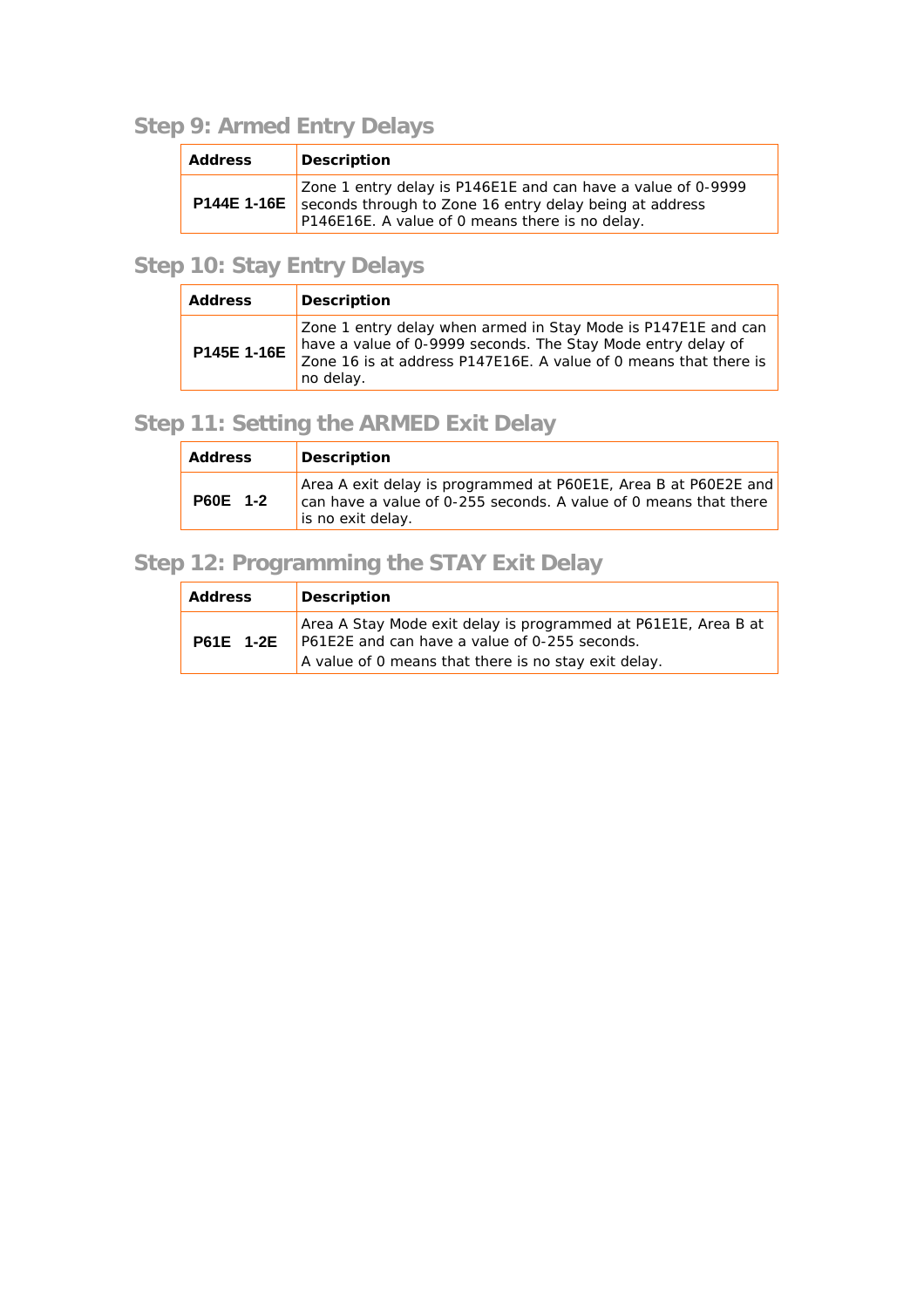# **Installation Summary Tables**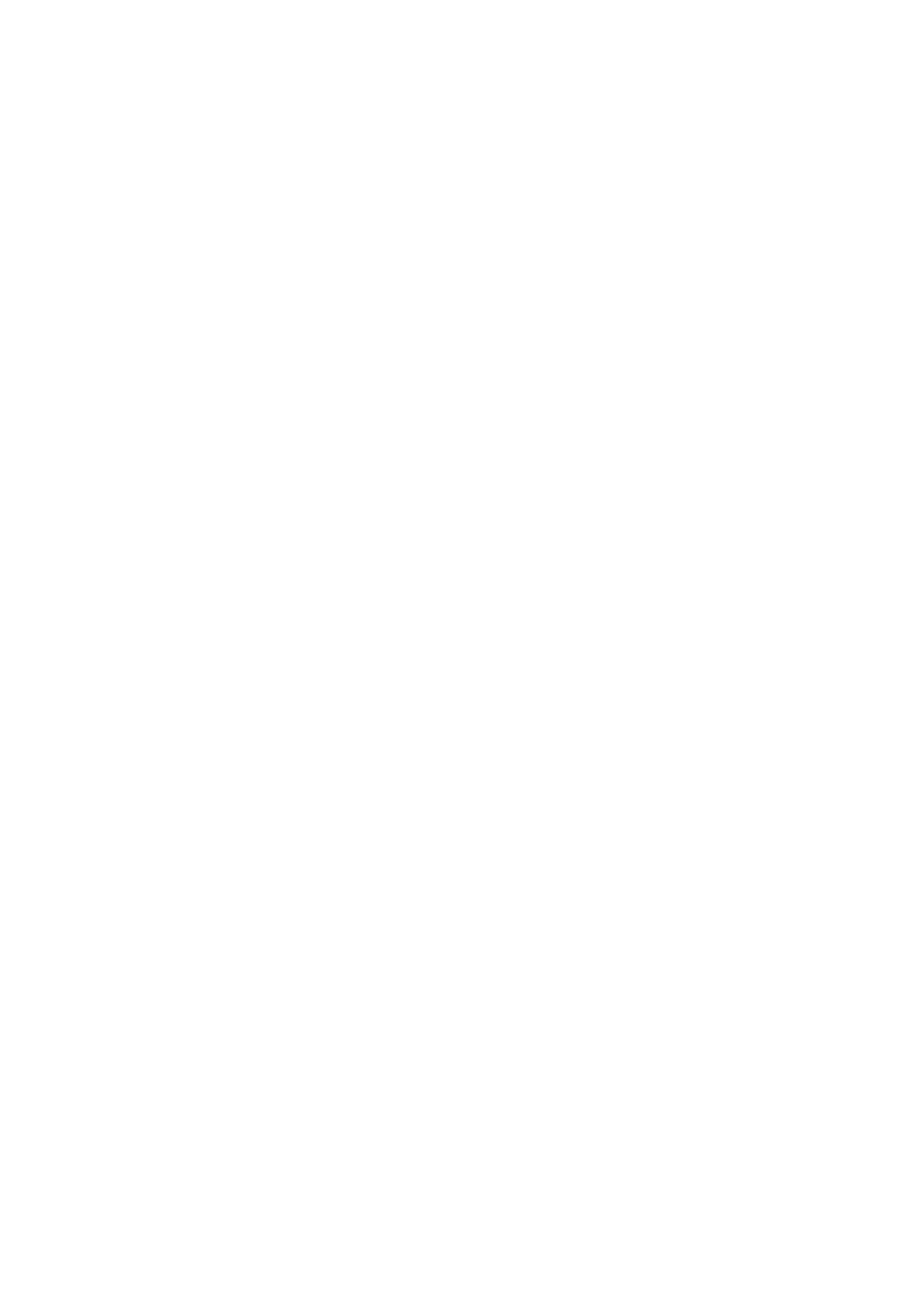| <b>USERS</b>                 |                         |                                                                                                                                                                                                                                                          |     |            |
|------------------------------|-------------------------|----------------------------------------------------------------------------------------------------------------------------------------------------------------------------------------------------------------------------------------------------------|-----|------------|
| <b>Address</b>               |                         | Description                                                                                                                                                                                                                                              | Def | <b>New</b> |
| P <sub>1E</sub><br>$1 - 100$ |                         | PROGRAMMING USER CODES<br>Example = 123 codes can be either 1-6 or 4-6 digits depending on the<br>configuration.<br>The 100 user entries can be of mixed types, a keypad Code, Radio or<br>Access key, but cannot exceed 100 entries. See also USER TYPE | ✓   |            |
| P <sub>2</sub> E<br>1-100E   |                         | <b>USER TYPE</b><br>Code/Radio/Access tag-Card                                                                                                                                                                                                           |     |            |
|                              | $\mathbf 0$             | Keypad Code User (PIN)                                                                                                                                                                                                                                   | ✓   |            |
|                              | 1                       | Radio User (Users 21-100 only)                                                                                                                                                                                                                           |     |            |
|                              | $\mathbf{2}$            | Access Tag/Card User                                                                                                                                                                                                                                     |     |            |
|                              | 3                       | Both Code and Access Tag/Card User<br>$(Tag + PIN)$                                                                                                                                                                                                      |     |            |
|                              | $\overline{\mathbf{4}}$ | Either Code or Access Tag/Card User<br>(Tag or PIN)                                                                                                                                                                                                      |     |            |
| P <sub>3</sub> E             |                         | <b>USER AREA ASSIGNMENT</b>                                                                                                                                                                                                                              |     |            |
| 1-100E                       | 1                       | Assigned to Area "A"                                                                                                                                                                                                                                     | ✓   |            |
|                              | $\mathbf{2}$            | Assigned to Area "B"                                                                                                                                                                                                                                     |     |            |
| P <sub>4E</sub>              |                         | USER CODE ACCESS OPTIONS                                                                                                                                                                                                                                 |     |            |
| 1-100E                       | 1                       | Code can Arm Area                                                                                                                                                                                                                                        | ✓   |            |
|                              | $\mathbf{2}$            | Code can arm Stay Mode                                                                                                                                                                                                                                   | ✓   |            |
|                              | 3                       | Code can Disarm Area                                                                                                                                                                                                                                     | ✓   |            |
|                              | 4                       | Code can disarm Stay Mode                                                                                                                                                                                                                                | ✓   |            |
|                              | 5                       | Code is a Security Guard Code                                                                                                                                                                                                                            |     |            |
|                              | 6                       | Code will Arm Latchkey Mode                                                                                                                                                                                                                              |     |            |
|                              | $\overline{7}$          | Call Divert Code                                                                                                                                                                                                                                         |     |            |
|                              | 8                       | Spare                                                                                                                                                                                                                                                    |     |            |
| P <sub>5</sub> E<br>1-100E   |                         | USER CODE ACCESS OPTIONS<br>Defaults for user $1 =$ All on<br>Defaults for users $2-100 =$ All off                                                                                                                                                       |     |            |
|                              | 1                       | User can Change their Code                                                                                                                                                                                                                               | ✓   |            |
|                              | $\mathbf{2}$            | User can Change All Codes                                                                                                                                                                                                                                | ✓   |            |
|                              | 3                       | User can Allow Access to Installer Mode/Edit all Codes                                                                                                                                                                                                   | ✓   |            |
|                              | 4                       | User can Change Telephone Numbers                                                                                                                                                                                                                        | ✓   |            |
|                              | 5                       | User can Change the Clock                                                                                                                                                                                                                                | ✓   |            |
|                              | 6                       | User can Change DTMF Command Codes                                                                                                                                                                                                                       | ✓   |            |
|                              | 7                       | User can Learn New Radio Devices                                                                                                                                                                                                                         | ✓   |            |
|                              | 8                       | User can Force a Download to Callback Number                                                                                                                                                                                                             | ✓   |            |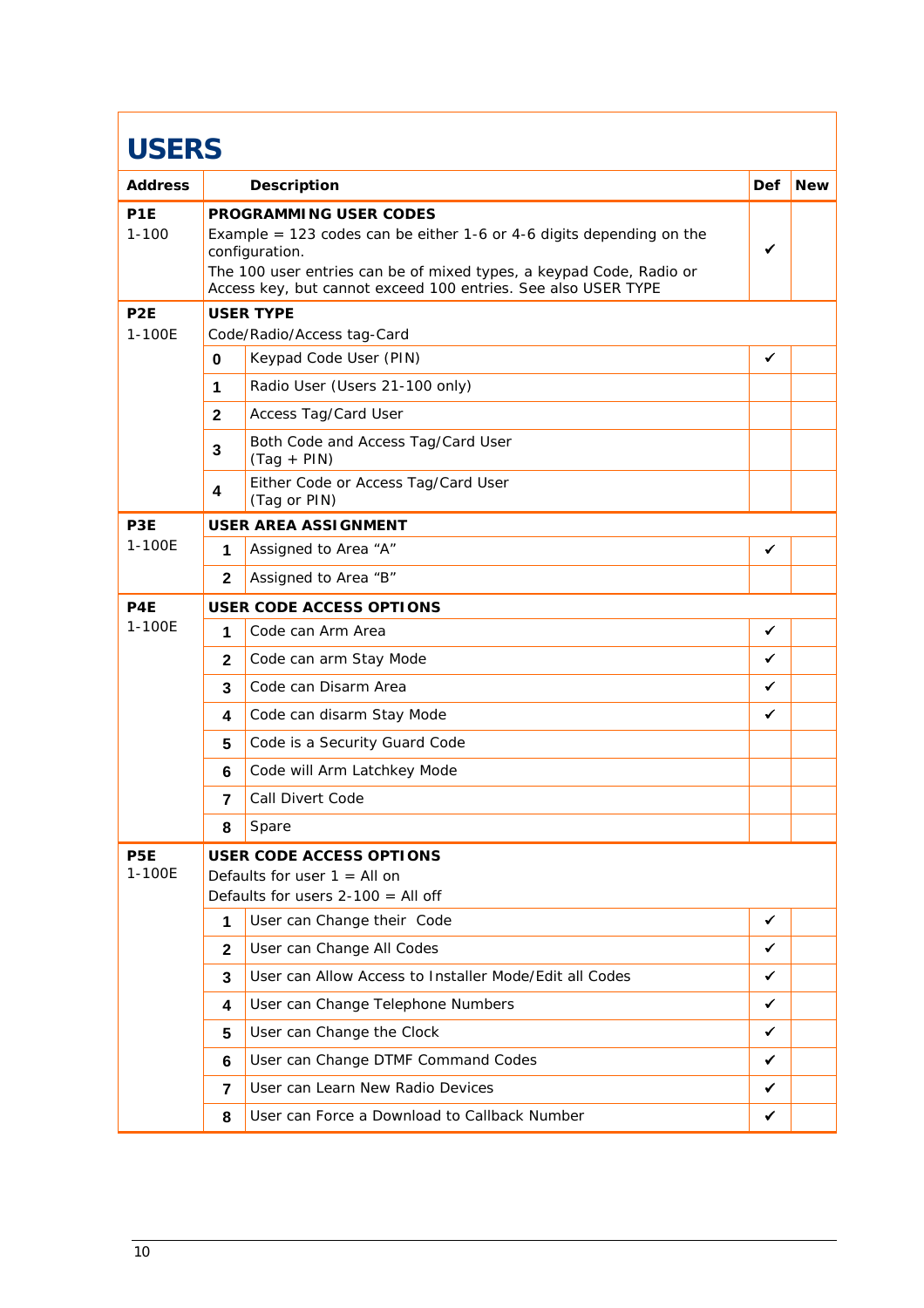| P7E           |                | <b>RADIO USER TYPE</b>                 |              |  |
|---------------|----------------|----------------------------------------|--------------|--|
| 21-100E       | 0              | General Pendant Type                   | ✓            |  |
|               | 1              | Crow Freelink Pendant                  |              |  |
|               | $\mathbf{2}$   | Ness Pendant                           |              |  |
| P8E<br>1-100E |                | RADIO USER PRIVILEGES                  |              |  |
|               | 1              | Pendant Can Disarm at All Times        |              |  |
|               | $\mathbf{2}$   | Pendant Causes Immediate Panic         |              |  |
|               | 3              | Pendant Causes Delayed Panic (1.5 Sec) |              |  |
|               | 4              | Spare                                  |              |  |
|               | 5              | Spare                                  |              |  |
|               | 6              | Spare                                  |              |  |
|               | 7              | Spare                                  |              |  |
|               | 8              | Spare                                  |              |  |
| P9E           |                | TIME ZONE ASSIGNED TO A USER           |              |  |
| 1-100E        | 1              | User Controlled by Time Zone # 1       |              |  |
|               | $\mathbf{2}$   | User Controlled by Time Zone # 2       |              |  |
|               | 3              | User Controlled by Time Zone # 3       |              |  |
|               | 4              | User Controlled by Time Zone # 4       |              |  |
|               | 5              | User Controlled by Time Zone # 5       |              |  |
|               | 6              | User Controlled by Time Zone # 6       |              |  |
|               | 7              | User Controlled by Time Zone # 7       |              |  |
|               | 8              | User Controlled by Time Zone # 8       |              |  |
| <b>P10E</b>   |                | USER TO KEYPAD ASSIGNMENT              |              |  |
| 1-100E        | 1              | Can Operate at Keypad # 1              | ✓            |  |
|               | $\mathbf{2}$   | Can Operate at Keypad # 2              | ∕            |  |
|               | 3              | Can Operate at Keypad # 3              | $\checkmark$ |  |
|               | 4              | Can Operate at Keypad # 4              | $\checkmark$ |  |
|               | 5              | Can Operate at Keypad # 5              | $\checkmark$ |  |
|               | 6              | Can Operate at Keypad # 6              | $\checkmark$ |  |
|               | $\overline{7}$ | Can Operate at Keypad # 7              | $\checkmark$ |  |
|               | 8              | Can Operate at Keypad # 8              | $\checkmark$ |  |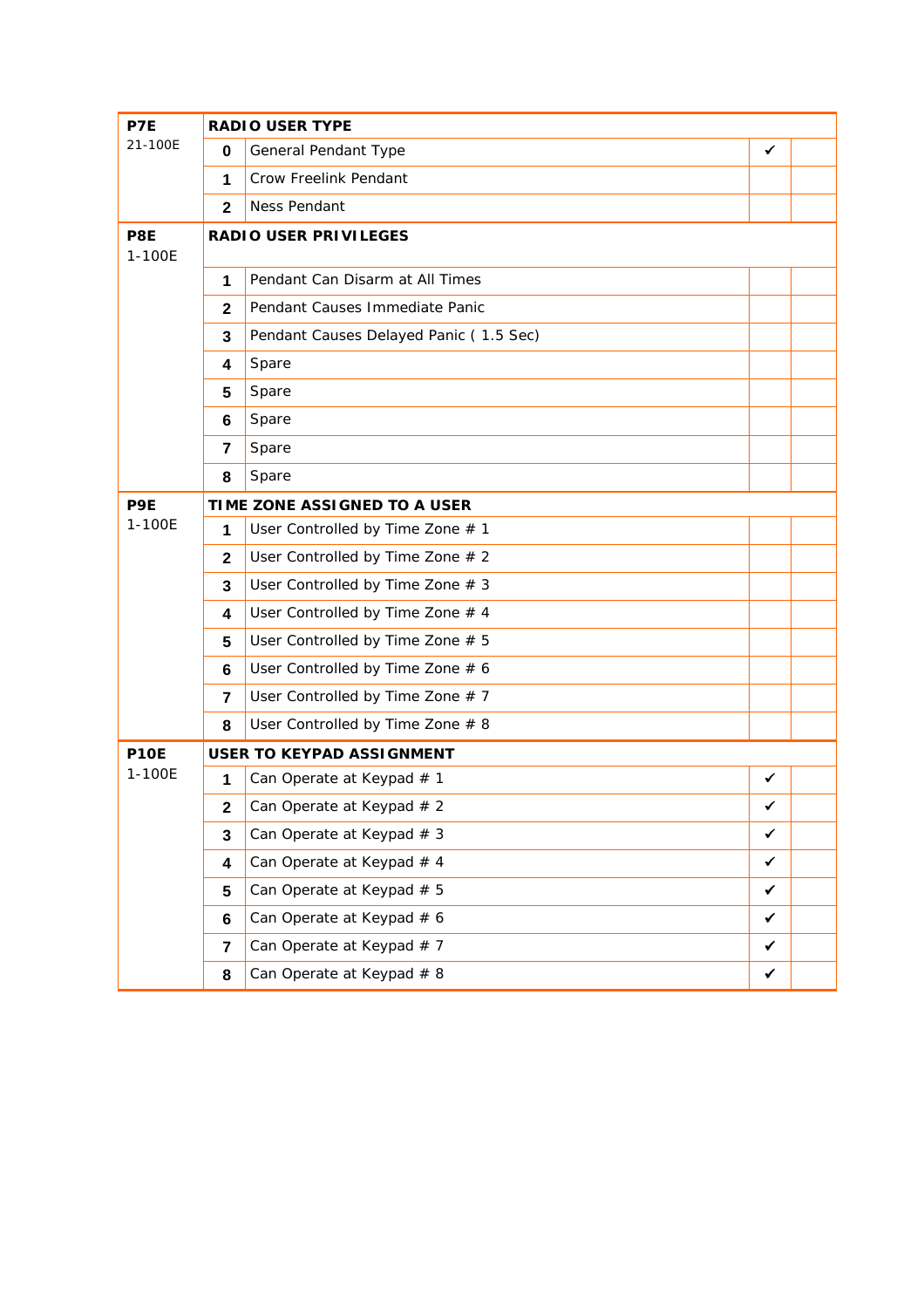| <b>P11E</b> |                | RADIO PENDANT PANIC BEEPS TO KEYPAD     |   |  |
|-------------|----------------|-----------------------------------------|---|--|
| 21-100E     | 1              | A Radio panic will Beep at Keypad # 1   | ✓ |  |
|             | $\mathbf{2}$   | A Radio panic will Beep at Keypad # 2   | ✓ |  |
|             | 3              | A Radio panic will Beep at Keypad $# 3$ | ✓ |  |
|             | 4              | A Radio panic will Beep at Keypad # 4   | ✓ |  |
|             | 5              | A Radio panic will Beep at Keypad # 5   | ✓ |  |
|             | 6              | A Radio panic will Beep at Keypad # 6   | ✓ |  |
|             | $\overline{7}$ | A Radio panic will Beep at Keypad # 7   | ✓ |  |
|             | 8              | A Radio panic will Beep at Keypad # 8   | ✓ |  |
| <b>P12E</b> |                | <b>USERS TO OUTPUT MASK</b>             |   |  |
| 1-100E      | $\mathbf{1}$   | User is Mapped to Output $# 1$          |   |  |
|             | $\mathbf{2}$   | User is Mapped to Output $# 2$          |   |  |
|             | 3              | User is Mapped to Output $# 3$          |   |  |
|             | 4              | User is Mapped to Output $# 4$          |   |  |
|             | 5              | User is Mapped to Output $# 5$          |   |  |
|             | 6              | User is Mapped to Output $# 6$          |   |  |
|             | $\overline{7}$ | User is Mapped to Output $# 7$          |   |  |
|             | 8              | User is Mapped to Output $# 8$          |   |  |
| <b>P13E</b> |                | USER CAN TURN AN OUTPUT ON              |   |  |
| 1-100E      | 1              | User Can Turn on Output # 1             |   |  |
|             | $\mathbf{2}$   | User Can Turn on Output # 2             |   |  |
|             | 3              | User Can Turn on Output # 3             |   |  |
|             | 4              | User Can Turn on Output # 4             |   |  |
|             | 5              | User Can Turn on Output # 5             |   |  |
|             | 6              | User Can Turn on Output # 6             |   |  |
|             | $\overline{7}$ | User Can Turn on Output # 7             |   |  |
|             | 8              | User Can Turn on Output # 8             |   |  |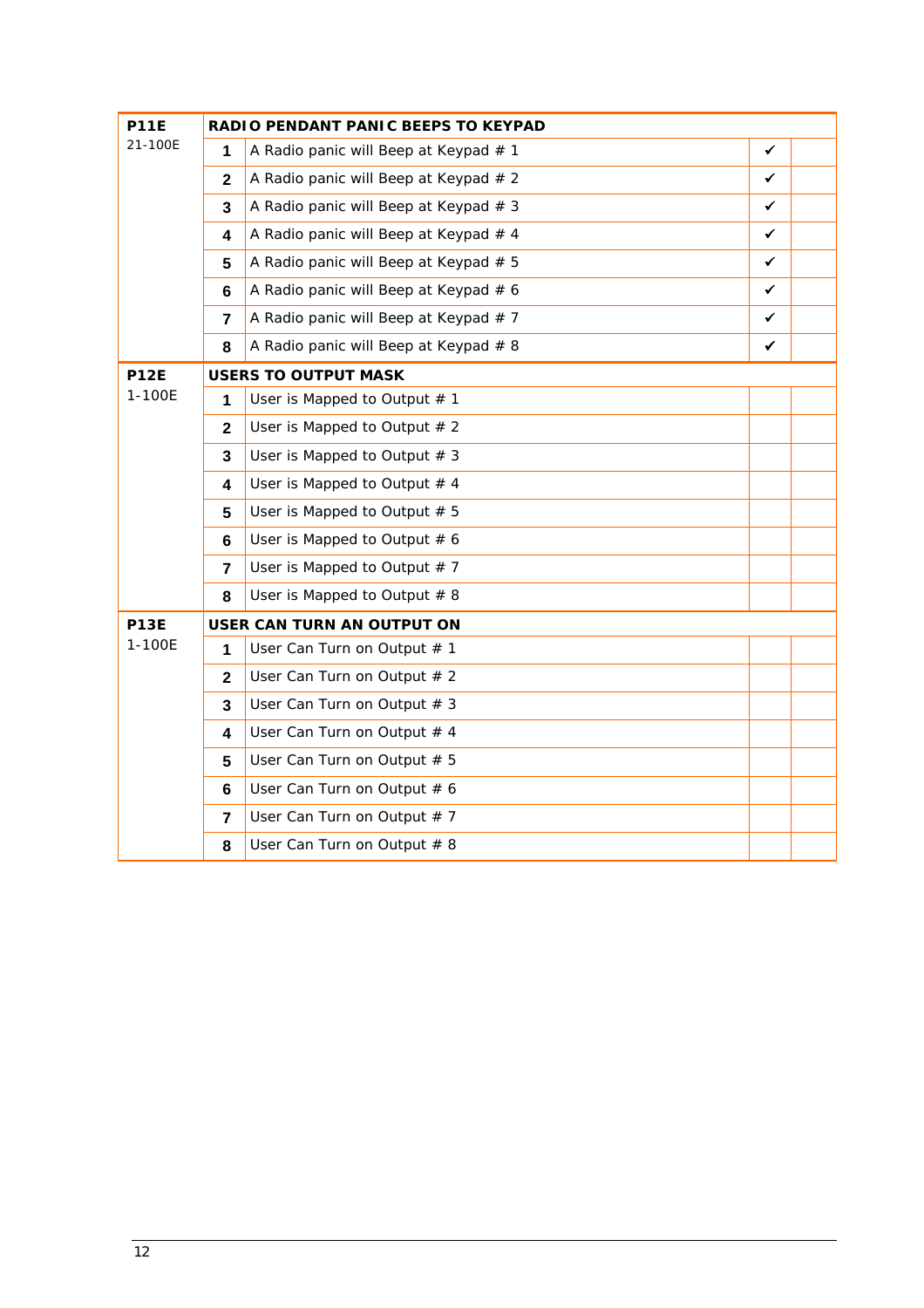| <b>P14E</b>            |              | USER CAN TURN AN OUTPUT OFF                                                                                                                 |   |  |
|------------------------|--------------|---------------------------------------------------------------------------------------------------------------------------------------------|---|--|
| 1-100E                 | 1            | User Can Turn off Output # 1                                                                                                                |   |  |
|                        | $\mathbf{2}$ | User Can Turn off Output # 2                                                                                                                |   |  |
|                        | 3            | User Can Turn off Output # 3                                                                                                                |   |  |
|                        | 4            | User Can Turn off Output # 4                                                                                                                |   |  |
|                        | 5            | User Can Turn off Output # 5                                                                                                                |   |  |
|                        | 6            | User Can Turn off Output # 6                                                                                                                |   |  |
|                        | 7            | User Can Turn off Output # 7                                                                                                                |   |  |
|                        | 8            | User Can Turn off Output # 8                                                                                                                |   |  |
| <b>P15E</b>            |              | RADIO PENDANT PANIC ALARM TO AN OUTPUT                                                                                                      |   |  |
| 1-100E                 | 1            | Radio panic to Output $# 1$                                                                                                                 | ✓ |  |
|                        | $\mathbf 2$  | Radio panic to Output $# 2$                                                                                                                 | ✓ |  |
|                        | 3            | Radio panic to Output # 3                                                                                                                   |   |  |
|                        | 4            | Radio panic to Output $# 4$                                                                                                                 |   |  |
|                        | 5            | Radio panic to Output # 5                                                                                                                   |   |  |
|                        | 6            | Radio panic to Output $# 6$                                                                                                                 |   |  |
|                        | 7            | Radio panic to Output $# 7$                                                                                                                 |   |  |
|                        | 8            | Radio panic to Output $# 8$                                                                                                                 |   |  |
| <b>P16E</b>            |              | ARMED BY USER # 4+2 REPORTING CODE                                                                                                          |   |  |
| 1-100E                 |              | $4+2$ Arm Code for Users 1-100                                                                                                              |   |  |
| <b>P17E</b><br>1-100E  |              | DISARMED BY USER # 4+2 REPORTING CODE<br>4+2 Disarm Code for Users 1-100                                                                    |   |  |
| <b>P18E</b>            |              | <b>LEARN RADIO PENDANT CODE</b>                                                                                                             |   |  |
| 21-100E                |              | Only applies if the User Type P2E is set to 1                                                                                               |   |  |
| <b>P19E</b><br>21-100E |              | DELETE A SPECIFIC RADIO PENDANT CODE<br>Only applies if the User Type P2E is set to 1                                                       |   |  |
| <b>P20E</b>            |              | FIND RADIO PENDANT MEMORY LOCATION                                                                                                          |   |  |
| 0E                     |              | Enter this address and then operate the Radio Pendant to find its user number. Only<br>applies if the User Type, P2E, is set to 1           |   |  |
| <b>P21E</b>            |              | <b>LEARN ACCESS TAG/CARD CODES</b>                                                                                                          |   |  |
| 1-100E                 |              | Learn Access Tag/Card Codes for Users 1-100. Only applies if the User Type, P2E, is set<br>to 2, 3 or 4                                     |   |  |
| <b>P22E</b>            |              | DELETE A SPECIFIC ACCESS TAG/CARD CODE                                                                                                      |   |  |
| 1-100E                 |              | Delete a Specific Access Tag/Card Code for Users<br>1-100. Only applies if the User Type, P2E, is set to 2, 3 or 4                          |   |  |
| <b>P23E</b>            |              | FIND AN ACCESS TAG/CARD MEMORY LOCATION                                                                                                     |   |  |
| <b>OE</b>              |              | Only press 0E when using LED Keypad.                                                                                                        |   |  |
|                        |              | Enter this address and then operate the Access Tag/Card to find its user number. Only<br>applies if the User Type, P2E, is set to 2, 3 or 4 |   |  |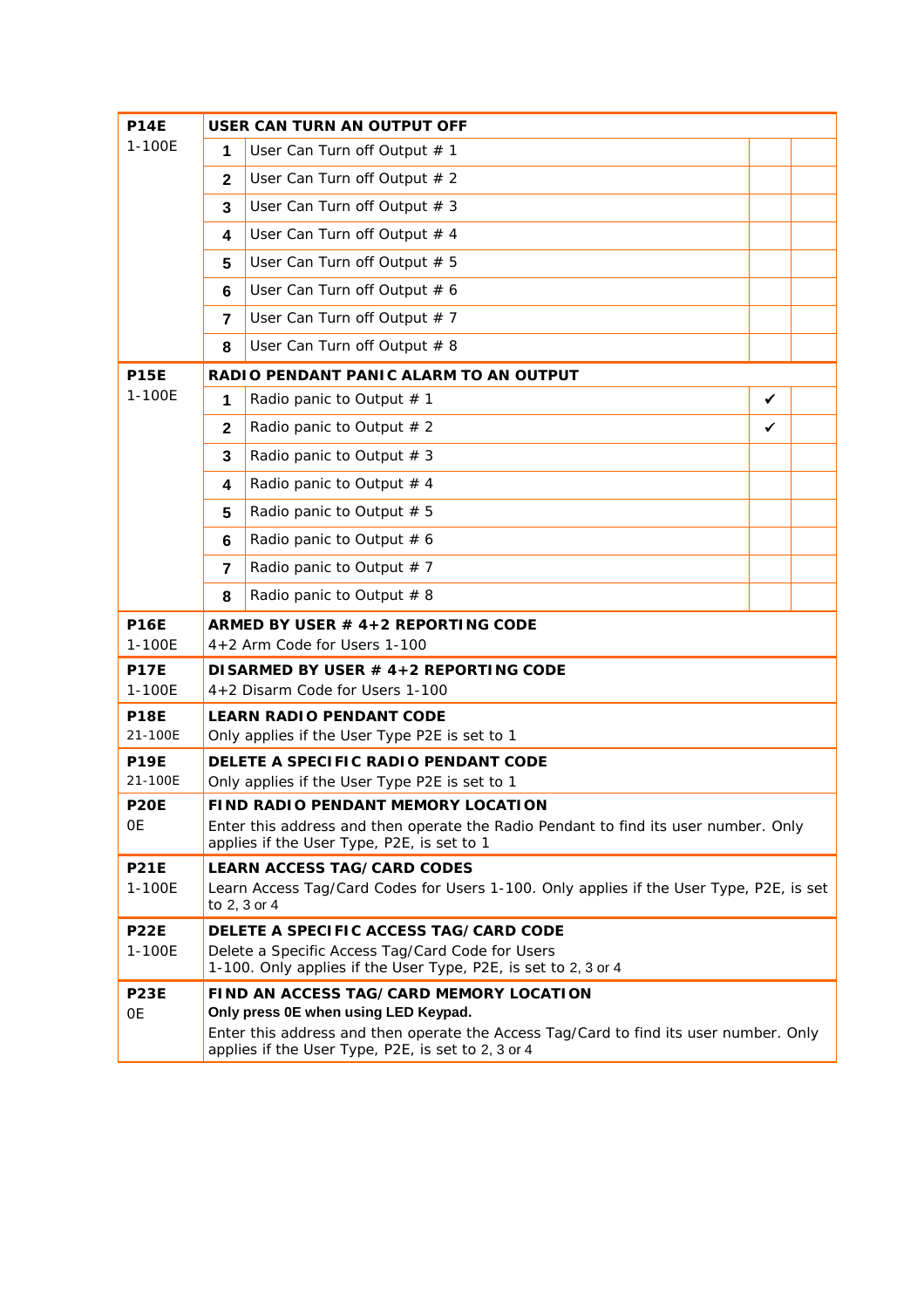# **MISCELLANEOUS PANEL & CLOCK SETTINGS**

| <b>P25E</b><br>1E |                                                                 | <b>INSTALLER CODE</b>                                     | 000000                   |   |  |
|-------------------|-----------------------------------------------------------------|-----------------------------------------------------------|--------------------------|---|--|
| P25<br>2E         |                                                                 | <b>DURESS DIGIT</b>                                       | $\mathbf 0$<br>(disable) |   |  |
| P25<br>3E         |                                                                 | DIAL REPORT DELAY<br>$(0-255 sec)$                        | $\mathbf{O}$             |   |  |
| P25<br>4E         |                                                                 | RADIO DETECTOR SUPERVISED TIMER<br>$(0-9999 \text{ min})$ | 240 min<br>(4 hours)     |   |  |
| P25<br>5E         | <b>TWO TRIGGER TIMER</b><br>60 sec<br>$(0-255 sec)$             |                                                           |                          |   |  |
| P25<br>6E         | MAINS FAIL REPORTING DELAY<br>600 sec<br>$(0-9999 \text{ sec})$ |                                                           |                          |   |  |
| P25<br><b>7E</b>  |                                                                 | RECEIVER FAIL DELAY (0-9999 SEC)                          | 0 sec<br>(disable)       |   |  |
| P25<br>8E         |                                                                 | UPLOAD/DOWNLOAD SITE CODE NUMBER<br>(Up to 8 Characters)  | None                     |   |  |
| P25<br><b>9E</b>  |                                                                 | TEMPORARY OUTPUT DI SABLE<br>(Output 1-8)                 |                          |   |  |
| P25               |                                                                 | MI SCELLANEOUS PANEL OPTIONS                              |                          |   |  |
| <b>10E</b>        | 1                                                               | Panel Tamper is 2k2 EOL                                   |                          | ✓ |  |
|                   | $\mathbf{2}$                                                    | Direct access to program mode for the installer code      |                          | ✓ |  |
|                   | 3                                                               | Disable Mains Fail Test                                   |                          |   |  |
|                   | 4                                                               | Listen-in to $O/P \# 1$ Low Volume                        |                          |   |  |
|                   | 5                                                               | Receiver Fail Lockout                                     |                          |   |  |
|                   | 6                                                               | Send output information to keypad bus                     |                          |   |  |
|                   | $\overline{7}$                                                  | Cannot arm if the system battery is low                   |                          |   |  |
|                   | 8                                                               | Installer Lockout                                         |                          |   |  |
| P <sub>25</sub>   |                                                                 | <b>INSTALLER OPTIONS</b>                                  |                          |   |  |
| 11E               |                                                                 | 1 Entry to installer mode resets confirmed alarms         |                          |   |  |
|                   | $\mathbf{2}$                                                    | Entry to installer mode resets tamper alarms              |                          |   |  |
|                   | 3                                                               | Entry to installer mode resets low battery alarms         |                          |   |  |
|                   | 4                                                               | Entry to installer mode resets supervisory alarms         |                          |   |  |
|                   | 5                                                               | Spare                                                     |                          |   |  |
|                   | 6                                                               | Spare                                                     |                          |   |  |
|                   | $\overline{7}$                                                  | Spare                                                     |                          |   |  |
|                   | 8                                                               | User codes must be 4-6 digits long                        |                          |   |  |
| P25               |                                                                 | <b>USER OPTIONS</b>                                       |                          |   |  |
| 12E               |                                                                 | This Option can ONLY be accessed from Client Mode         |                          |   |  |
|                   | 1                                                               | Hide user codes from installer                            |                          |   |  |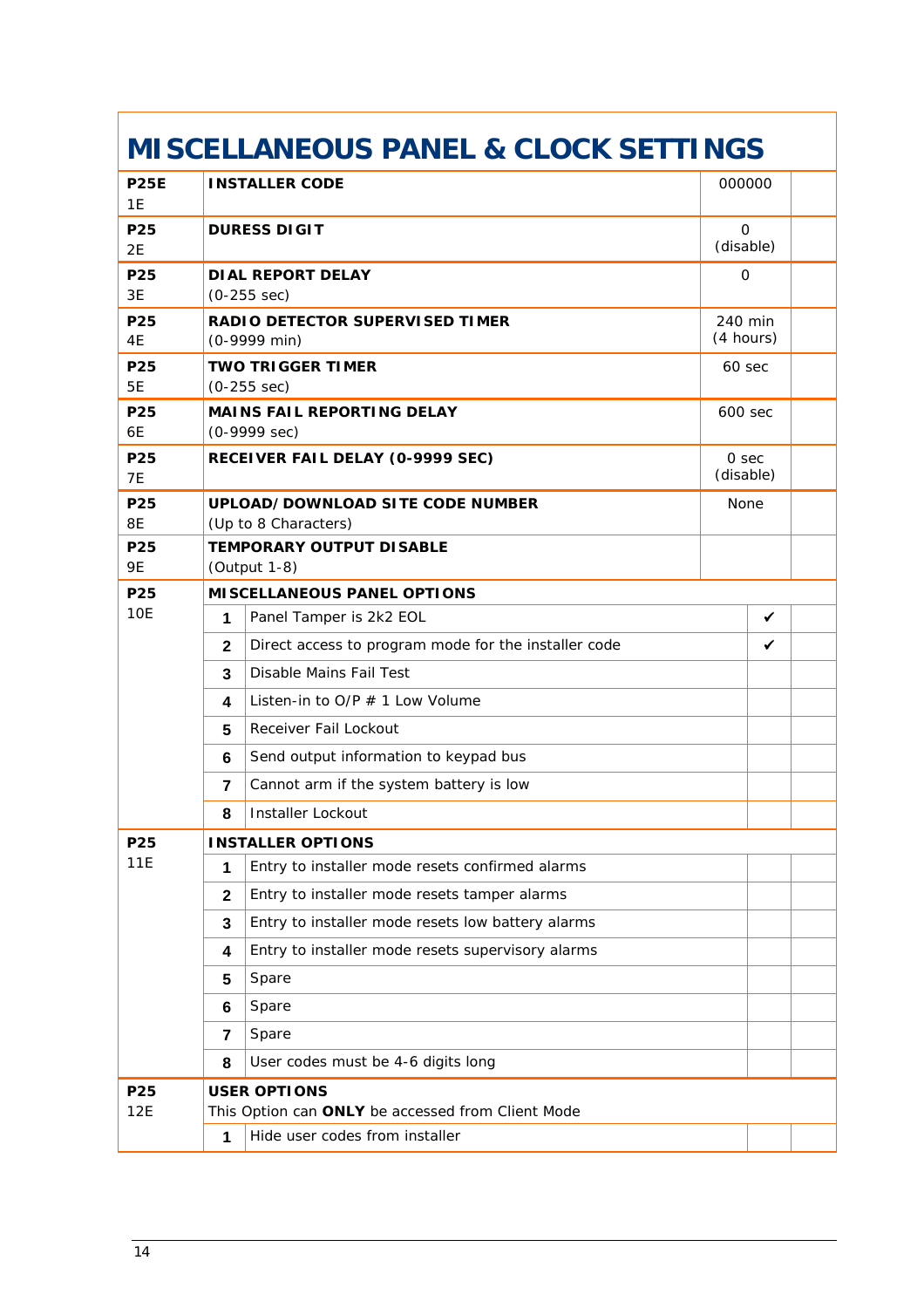| P <sub>26</sub> | SETTING THE REAL TIME CLOCK                                                         |                |  |
|-----------------|-------------------------------------------------------------------------------------|----------------|--|
| P <sub>26</sub> | <b>REAL TIME HOUR/MINUTE</b>                                                        |                |  |
| 1E              | $(0-2359)$                                                                          |                |  |
| P <sub>26</sub> | REAL TIME DAY OF WEEK                                                               |                |  |
| 2E              | $(1-7)$ $(1=$ Sunday, 2=Monday and so on)                                           |                |  |
| P <sub>26</sub> | <b>REAL TIME DATE/MONTH/YEAR</b>                                                    |                |  |
| 3E              | Value DDMMYY (Date/Month/Year) Example 020904 = 2nd Sept 2004                       |                |  |
| P <sub>26</sub> | DAYLIGHT SAVING IS ACTIVE                                                           |                |  |
| 4E              | If LED $#1$ is On, Daylight Saving is currently active.                             |                |  |
|                 | Turn this bit ON if you are in Daylight Saving Time when the panel is<br>installed. |                |  |
| P27-            | DAYLIGHT SAVING SETTINGS START SUNDAY                                               |                |  |
| P <sub>29</sub> |                                                                                     |                |  |
| P <sub>27</sub> | DAYLIGHT SAVING START SUNDAY                                                        | 1              |  |
| 1E              | (0-5) (0=daylight saving start time disabled)                                       |                |  |
| P <sub>27</sub> | <b>DAYLIGHT SAVING END SUNDAY</b>                                                   | 3              |  |
| 2E              | (0-5) (0=daylight saving end time disabled)                                         |                |  |
| P28             | <b>DAYLIGHT SAVING START MONTH</b>                                                  | 10             |  |
| 1E              | $(1-12)$                                                                            |                |  |
| P <sub>28</sub> | <b>DAYLIGHT SAVING END MONTH</b>                                                    | 3              |  |
| 2E              | $(1-12)$                                                                            |                |  |
| P <sub>29</sub> | <b>DAYLIGHT SAVING START HOUR</b>                                                   | $\overline{2}$ |  |
| 1E              | $(0-23)$                                                                            |                |  |
| P <sub>29</sub> | <b>DAYLIGHT SAVING END HOUR</b>                                                     | 2              |  |
| 2E              | $(0-23)$                                                                            |                |  |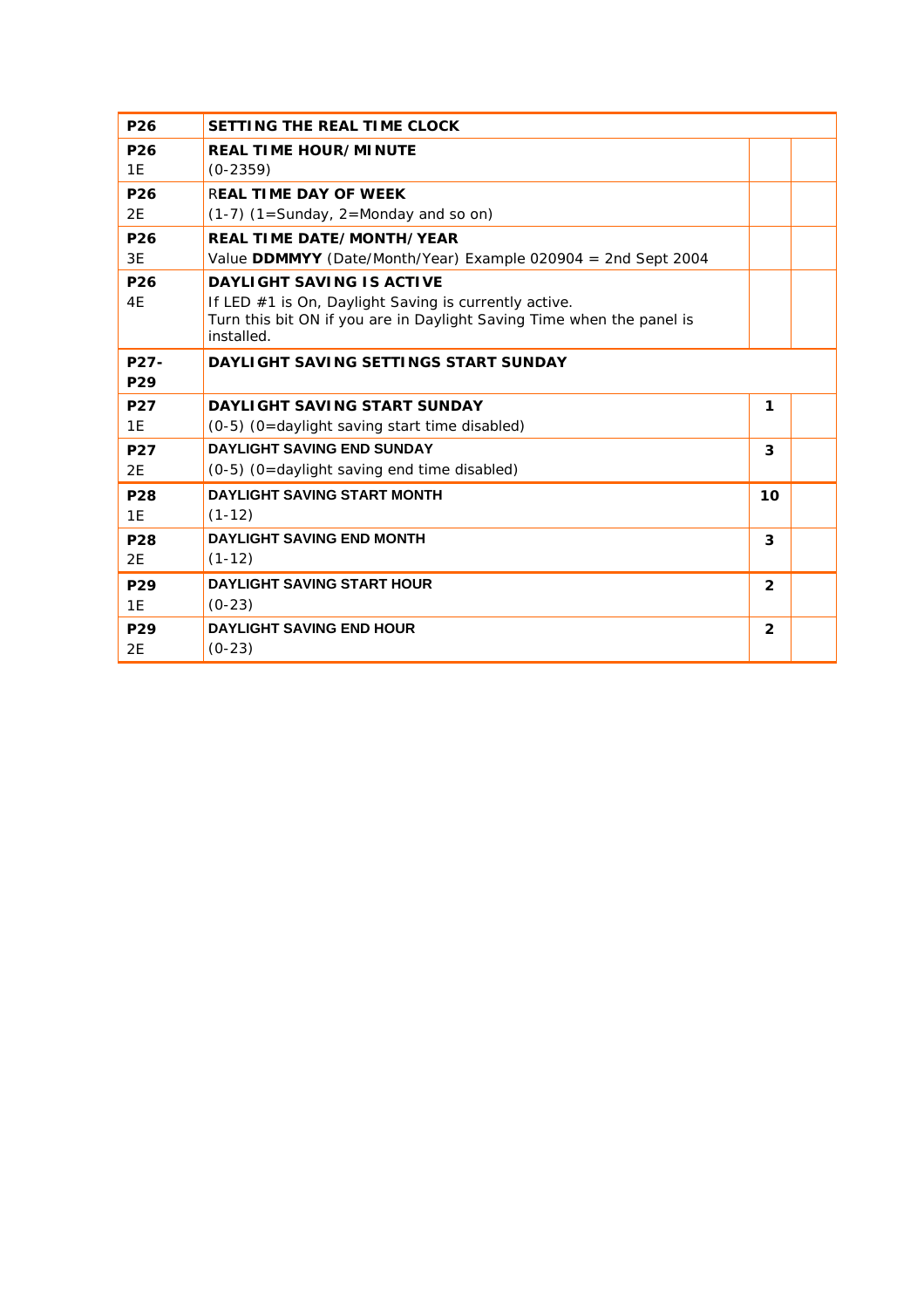| <b>OUTPUTS</b>        |                |                                                                              |   |  |
|-----------------------|----------------|------------------------------------------------------------------------------|---|--|
| <b>P34E</b><br>$1-8E$ |                | PROGRAMMING OUTPUT OPTIONS A<br>Option A for Outputs 1-8 (Default = All Off) |   |  |
|                       | 1              | Invert Output                                                                |   |  |
|                       | $\mathbf{2}$   | Flash Output                                                                 |   |  |
|                       | 3              | Single Pulse to Output                                                       |   |  |
|                       | 4              | Lockout Output                                                               |   |  |
|                       | 5              | DTMF Remote Control can operate Output                                       |   |  |
|                       | 6              | User Can operate this Output                                                 |   |  |
|                       | 7              | Control button Can Operate Output                                            |   |  |
|                       | 8              | Chime Alarms Flash this Output<br>(linked to Pulse Timer)                    |   |  |
| <b>P35E</b><br>$1-8E$ |                | PROGRAMMING OUTPUT OPTIONS B                                                 |   |  |
|                       | 1              | Mains Fail to Output<br>(Operates when P25E6E time out)                      |   |  |
|                       | $\mathbf{2}$   | Fuse Failure to Output                                                       |   |  |
|                       | 3              | Battery Low to output                                                        |   |  |
|                       | 4              | Telephone Line Failure to Output                                             |   |  |
|                       | 5              | Supervised Radio Signal Failure                                              |   |  |
|                       | 6              | Sensor-Watch Alarm                                                           |   |  |
|                       | $\overline{7}$ | System Tamper to Output                                                      | ✓ |  |
|                       | 8              | Receiver Failure                                                             |   |  |
| <b>P36E</b>           |                | PROGRAMMING OUTPUT OPTIONS C                                                 |   |  |
| $1 - 8E$              | 1              | (Default outputs $1&2 = 1$ and 3-8 all off)<br>Walk Test Pulse to Output     | ✓ |  |
|                       | $\mathbf{2}$   | Pulse Output every 5 seconds when Disarmed                                   | ✓ |  |
|                       | $\mathbf{3}$   | Pulse Output on Kiss-off Following Arming                                    |   |  |
|                       | 4              | Spare                                                                        |   |  |
|                       | 5              | Spare                                                                        |   |  |
|                       | 6              | Spare                                                                        |   |  |
|                       | $\overline{7}$ | Spare                                                                        |   |  |
|                       | 8              | Spare                                                                        |   |  |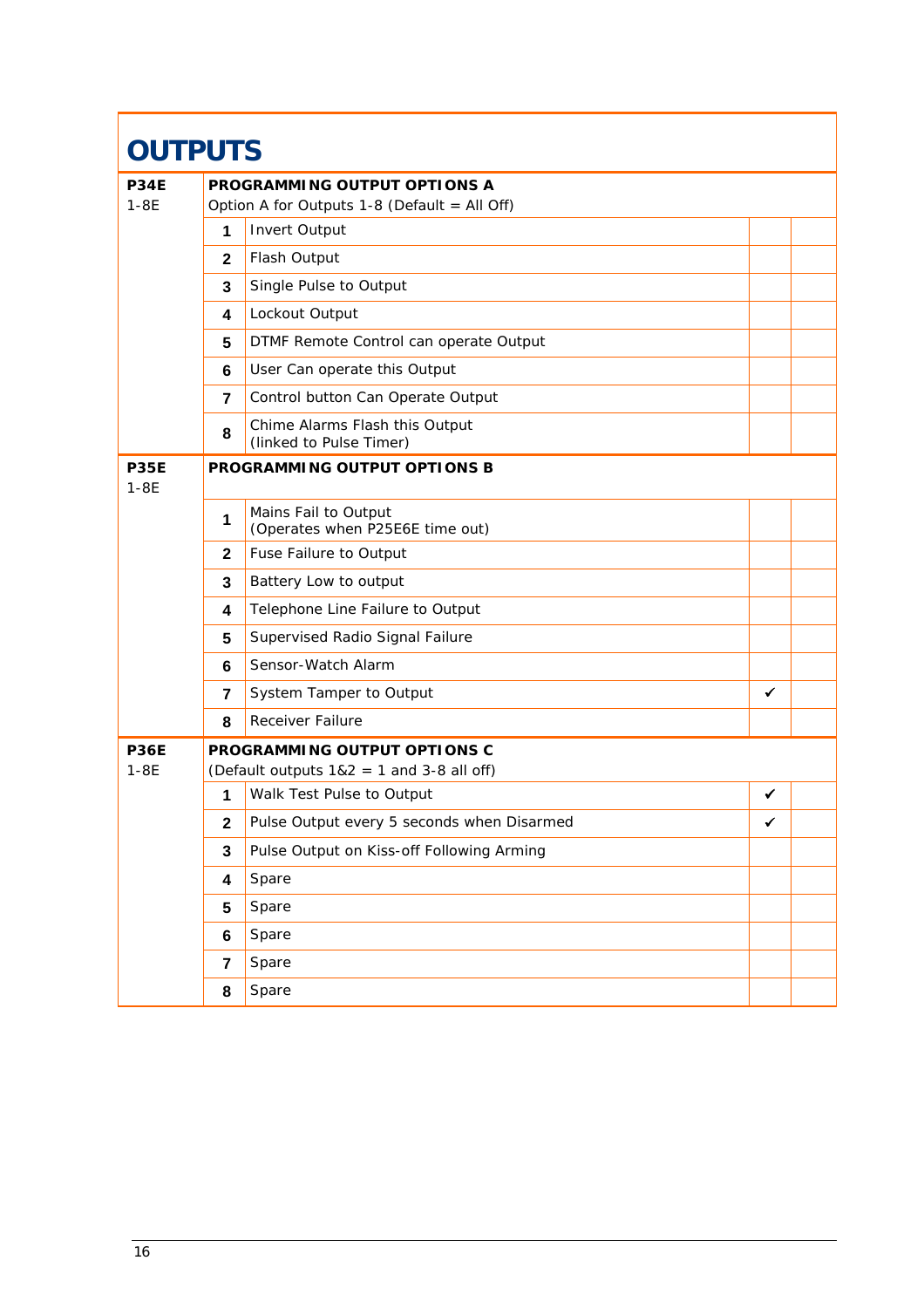| <b>P37E</b>           |                | PROGRAMMING OUTPUT OPTIONS D                                                                                                               |  |
|-----------------------|----------------|--------------------------------------------------------------------------------------------------------------------------------------------|--|
| $1-8E$                | 1              | Siren Driver to Output<br>(requires a horn speaker, outputs 1&2)                                                                           |  |
|                       | $\mathbf{2}$   | Output reset timer Set = Min Clear = Sec                                                                                                   |  |
|                       | 3              | Output muted for 10 seconds on key-press if alarm                                                                                          |  |
|                       | 4              | Not used                                                                                                                                   |  |
|                       | 5              | Not used                                                                                                                                   |  |
|                       | 6              | Not used                                                                                                                                   |  |
|                       | $\overline{7}$ | Not used                                                                                                                                   |  |
|                       | 8              | Monitored Output (1&2 only) can tell if siren cable is cut                                                                                 |  |
| P38<br>$1-8E$         |                | <b>OUTPUT ON DELAY TIME</b><br>Enter a value 0-9999 Seconds (Default = $0$ Sec)                                                            |  |
| <b>P39E</b><br>$1-8E$ |                | <b>OUTPUT PULSE TIME</b><br>Enter a value 0-255 for 1/10th Sec increments<br>(Default = 10 which is 1 sec)                                 |  |
| <b>P40E</b><br>$1-8E$ |                | <b>OUTPUT RESET TIME</b><br>Enter a value 0-9999 Seconds (Default = $600$ Sec)<br>(if option 2 at P37E is on the reset time is in minutes) |  |
| <b>P41E</b><br>$1-8E$ |                | <b>OUTPUT CHIME MODE TIME</b><br>Enter a value 0-255 for $1/10$ th Sec increments (Default = 10 which is 1 sec)                            |  |
| <b>P42E</b><br>$1-8E$ |                | START OF OUTPUT COMMAND CONTROL STATUS MESSAGES<br>Enter a value $0-99$ (Default = 0)                                                      |  |
| <b>P43E</b><br>$1-8E$ |                | <b>UN-MAP AN OUTPUT</b><br>Remove ALL defaults from the Output                                                                             |  |
| <b>P44E</b><br>$1-8E$ |                | ASSIGNING A TIME-ZONE TO AN OUTPUT<br>Time-zones that control output 1-8.<br>I Outputs 1-8 Enter a time-zone 1-8                           |  |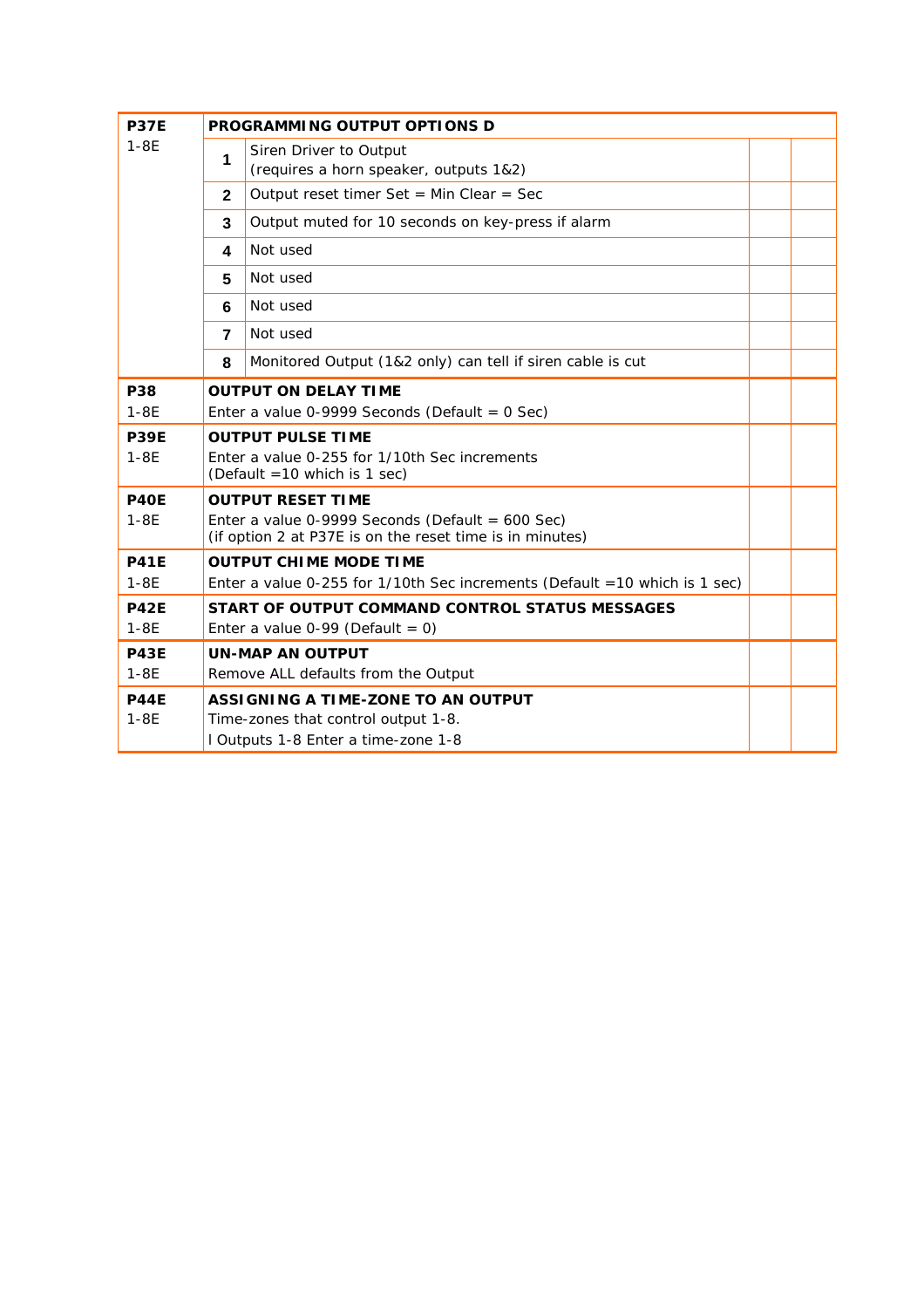| <b>AREAS</b>          |                |                                                                                                                                                                                                                                         |  |
|-----------------------|----------------|-----------------------------------------------------------------------------------------------------------------------------------------------------------------------------------------------------------------------------------------|--|
| <b>P45E</b><br>$1-2E$ |                | AREAS A & B OPTIONS A<br>$1 =$ Area A and $2 =$ Area B.                                                                                                                                                                                 |  |
|                       | 1              | Arm button required before code to set                                                                                                                                                                                                  |  |
|                       | $\mathbf 2$    | Stay button required before code to set stay mode                                                                                                                                                                                       |  |
|                       | 3              | Code required to set                                                                                                                                                                                                                    |  |
|                       | 4              | Code required to bypass zones                                                                                                                                                                                                           |  |
|                       | 5              | Spare                                                                                                                                                                                                                                   |  |
|                       | 6              | Send Arm at the end of the Exit Delay                                                                                                                                                                                                   |  |
|                       | $\overline{7}$ | Can Arm only if All Zones are Sealed (Ready)                                                                                                                                                                                            |  |
|                       | 8              | Can Arm Stay Mode only if All Zones are Sealed (Ready)                                                                                                                                                                                  |  |
| <b>P46E</b><br>$1-2E$ |                | AREAS A & B OPTIONS B<br>$1 = Area A$ and $2 = Area B$                                                                                                                                                                                  |  |
|                       | 1              | Use near and verified alarm reporting for all zones in this area                                                                                                                                                                        |  |
|                       | $\mathbf{2}$   | Area will arm at end of time-zone                                                                                                                                                                                                       |  |
|                       | 3              | Area will disarm at beginning of time-zone                                                                                                                                                                                              |  |
|                       | 4              | Assign beeps to access tags                                                                                                                                                                                                             |  |
|                       | 5              | Spare                                                                                                                                                                                                                                   |  |
|                       | 6              | Spare                                                                                                                                                                                                                                   |  |
|                       | 7              | Spare                                                                                                                                                                                                                                   |  |
|                       | 8              | Spare                                                                                                                                                                                                                                   |  |
| <b>P47E</b><br>$1-2E$ |                | AREAS A & B ARM INDICATION TO OUTPUT<br>$1 = Area A$ and $2 = Area B$<br>Area A & B Arm Indication to Output enter a value of 1-8 for each of the 8<br>outputs. (Default = All Off)                                                     |  |
| <b>P48E</b><br>$1-2E$ |                | AREAS A & B STAY ARM INDICATION TO OUTPUT<br>1 = Area A and $2$ = Area B<br>Area A & B Stay Arm Indication to Output enter a value of 1-8 for each of<br>the 8 outputs. (Default = All Off)                                             |  |
| <b>P49E</b><br>$1-2E$ |                | AREAS A & B DISARM INDICATION TO OUTPUT<br>1 = Area A and $2$ = Area B<br>Area A & B Disarm Indication to Output enter a value of 1-8 for each of the<br>8 outputs. (Default = All Off)                                                 |  |
| P50E<br>$1-2E$        |                | AREAS A & B PENDANT/ACC. TAG ARM BEEP TO OUTPUT<br>1 = Area A and $2$ = Area B<br>Area A & B Beep to Output enter a value of 1-8 for each of the 8 outputs.<br>Output beeps once when armed (Default = All Off)                         |  |
| <b>P51E</b><br>$1-2E$ |                | AREAS A & B PENDANT/ACC. TAG STAY ARM BEEP TO OUTPUT<br>$1 = Area A$ and $2 = Area B$<br>Area A & B Stay Arm Beep to Output enter a value of 1-8 for each of the 8<br>outputs. Output beeps once when stay armed<br>(Default = All Off) |  |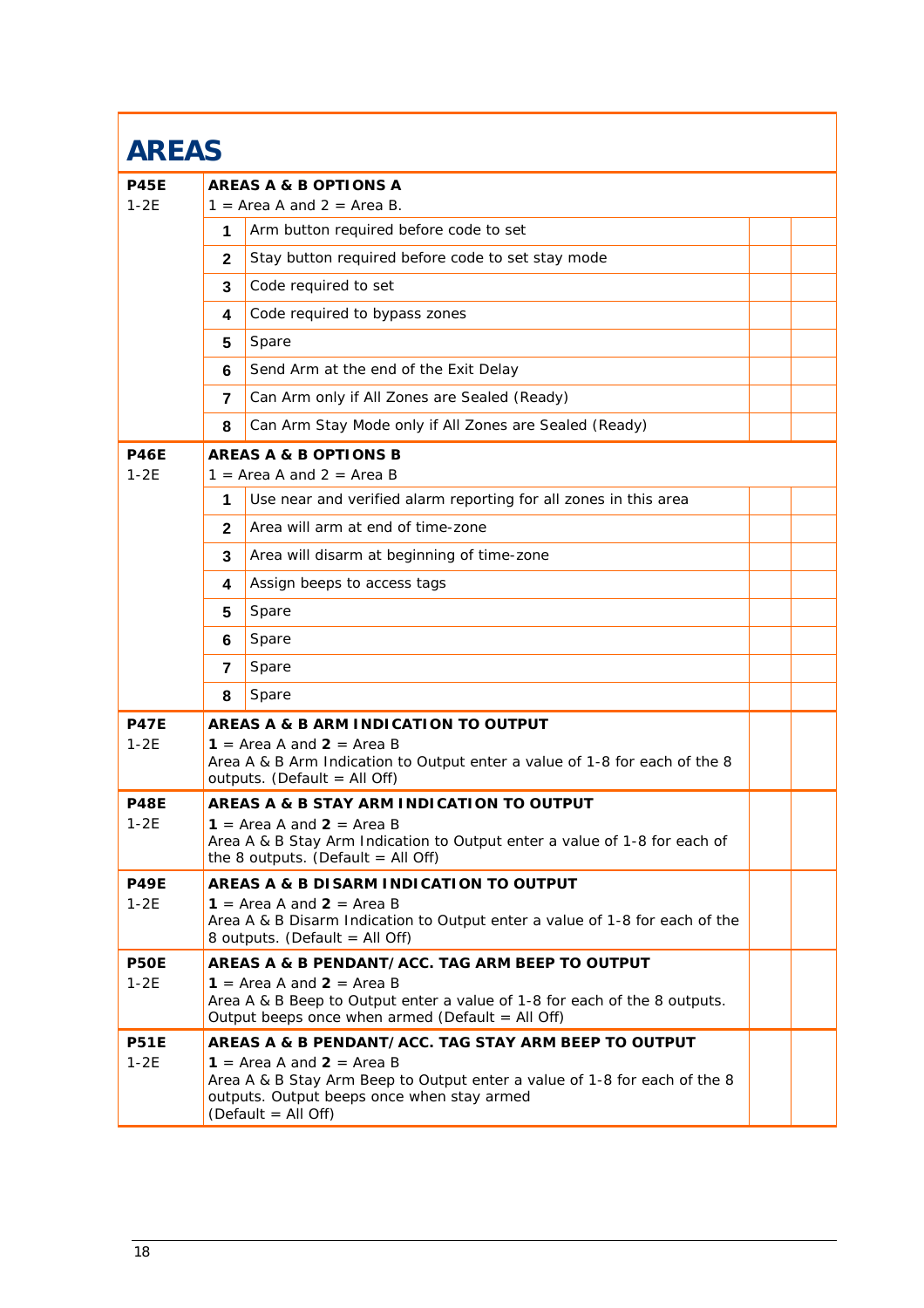| <b>P52E</b> | AREAS A & B PENDANT/ACC TAG DISARM BEEP TO OUTPUT                                                    |  |
|-------------|------------------------------------------------------------------------------------------------------|--|
| $1-2E$      | 1 = Area A and $2$ = Area B                                                                          |  |
|             | Area A & B Disarm Beeps to Output enter a value of 1-8 for each of the 8                             |  |
|             | outputs.                                                                                             |  |
|             | Output beeps twice when disarmed<br>(Default = All Off)                                              |  |
| <b>P53E</b> | AREAS A & B PENDANT STAY/ACC. TAG DISARM BEEP TO OUTPUT                                              |  |
| $1-2E$      | 1 = Area A and $2$ = Area B                                                                          |  |
|             | Area A & B Stay Disarm Beeps to Output enter a value of 1-8 for each of                              |  |
|             | the 8 outputs.                                                                                       |  |
|             | Output beeps twice when stay disarmed                                                                |  |
|             | (Default = All Off)                                                                                  |  |
| <b>P54E</b> | AREAS A & B ARM PULSE TO OUTPUT                                                                      |  |
| $1-2E$      | 1 = Area A and $2$ = Area B<br>Area A & B Arm Pulse to Output enter a value of 1-8 for each of the 8 |  |
|             | outputs.                                                                                             |  |
|             | (Default = All Off)                                                                                  |  |
| <b>P55E</b> | AREAS A & B STAY ARM PULSE TO OUTPUT                                                                 |  |
| $1-2E$      | $1 = Area A$ and $2 = Area B$                                                                        |  |
|             | Area A & B Stay Arm Pulse to Output enter a value of 1-8 for each of the 8                           |  |
|             | outputs.<br>(Default = All Off)                                                                      |  |
| <b>P56E</b> | AREAS A & B DI SARM PULSE TO OUTPUT                                                                  |  |
| $1-2E$      | 1 = Area A and $2$ = Area B                                                                          |  |
|             | Area A & B Disarm Pulse to Output enter a value of 1-8 for each of the 8                             |  |
|             | outputs.                                                                                             |  |
|             | (Default = All Off)                                                                                  |  |
| <b>P57E</b> | AREAS A & B STAY DISARM PULSE TO OUTPUT                                                              |  |
|             |                                                                                                      |  |
| $1-2E$      | 1 = Area A and $2$ = Area B                                                                          |  |
|             | Area A & B Stay Disarm Pulse to Output enter a value of 1-8 for each of the                          |  |
|             | 8 outputs.<br>(Default = All Off)                                                                    |  |
| <b>P58E</b> | AREAS A & B ARMED MODE EXIT DELAY BEEPS TO KEYPAD                                                    |  |
| $1-2E$      | 1 = Area A and $2$ = Area B                                                                          |  |
|             | Area A & B Armed Exit Delay Beeps to Keypad enter a value of 1-8 for each                            |  |
|             | of the 8 outputs.                                                                                    |  |
|             | (Default = ALL ON)                                                                                   |  |
| <b>P59E</b> | AREAS A & B STAY ARMED MODE EXIT DELAY BEEPS TO KEYPAD                                               |  |
| $1-2E$      | 1 = Area A and $2$ = Area B                                                                          |  |
|             | Area A & B Stay Armed Exit Delay Beeps to Keypad enter a value of 1-8 for<br>each of the 8 outputs.  |  |
|             | (Default = ALL OFF)                                                                                  |  |
| <b>P60E</b> | AREAS A & B ARMED EXIT DELAY TIME                                                                    |  |
| 1-2E        | $1 = AREA A AND 2 = AREA B$                                                                          |  |
|             | Area A & B Exit Delay Time enter a value 0-255 sec.<br>(Default = 30 Seconds for Areas A&B           |  |
| <b>P61E</b> | AREAS A & B STAY ARMED EXIT DELAY TIME                                                               |  |
| $1-2E$      | $1 =$ Area A and $2 =$ Area B                                                                        |  |
|             | Area A & B Stay Exit Delay Time enter a value 0-255 sec. (Default = 30                               |  |
|             | Seconds for Areas A&B)                                                                               |  |
| <b>P62E</b> | AREAS A & B MONITORING ACCOUNT CODE NUMBER                                                           |  |
| $1-2E$      | $1 = Area A$ and $2 = Area B$                                                                        |  |
|             | Area A & B Account Code number enter a value<br>0000-FFFF. (Default = 0000 for Areas A&B)            |  |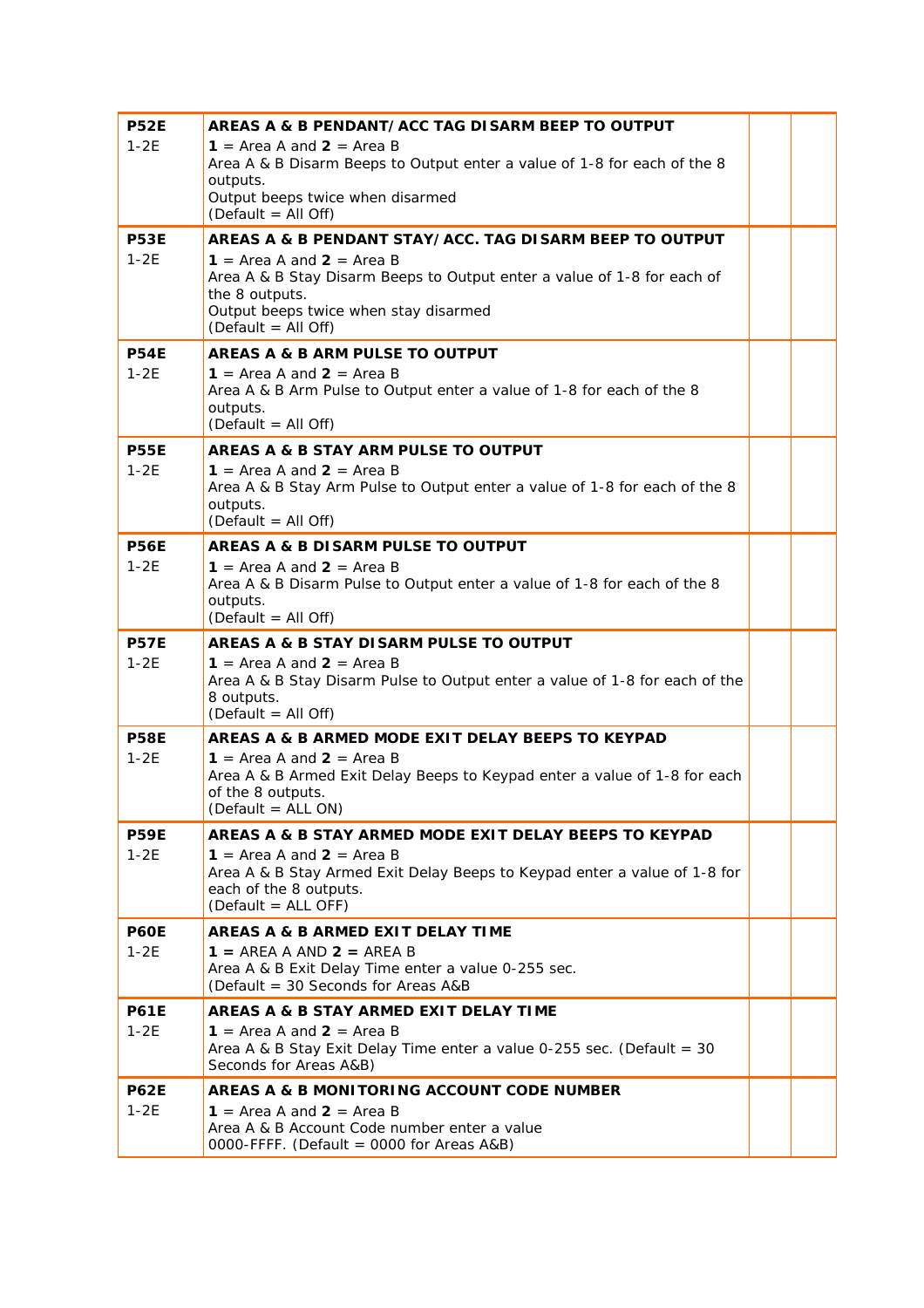| <b>P63E</b><br>$1-2F$ | AREAS A & B REMOTE COMMAND CONTROL CODE NUMBER<br>1 = Area A and $2$ = Area B<br>Area A & B Remote Command Control code enter a 1-4 digit code<br>1-9999. (Default = 0 for Areas $A&B$ )        |  |
|-----------------------|-------------------------------------------------------------------------------------------------------------------------------------------------------------------------------------------------|--|
| <b>P64F</b><br>$1-2F$ | AREAS A & B START MSG NUMBER FOR COMMAND CONTROL<br>1 = Area A and $2$ = Area B<br>Area A & B Start Message Number for Command Control enter a value 0-<br>99.<br>$(Default = 0 for Areas A&B)$ |  |
| <b>P65F</b><br>$1-2F$ | AREAS A & B ARMED MODE EXIT DELAY TO OUTPUT<br>1 = Area A and $2$ = Area B<br>Area A & B Armed Exit Delay to Output enter a value 1-8 for Outputs 1-8.<br>(Default = All off for areas A&B)     |  |
| <b>P66E</b><br>$1-2E$ | AREAS A & B STAY MODE EXIT DELAY TO OUTPUT<br>1 = Area A and $2$ = Area B<br>Area A & B Stay Exit Delay to Output enter a value 1-8 for Outputs<br>1-8. (Default = All off for areas $A&B$ )    |  |
| <b>P67F</b><br>$1-2E$ | AREAS A & B DELINQUENCY DELAY<br>1 = Area A and $2$ = Area B<br>Area A & B Delinquency Delay enter a value 0-99 Days<br>where $0 = \text{Off.}$ (Default = 0 for areas A&B)                     |  |
| <b>P68E</b><br>$1-2E$ | AREAS A & B AUTO ARM/DISARM TIME-ZONES<br>1 = Area A and $2$ = Area B<br>Auto Arm/Disarm Time-zones enter a value 1-8 for Time-zones 1-8.<br>(Default = All off for areas A&B)                  |  |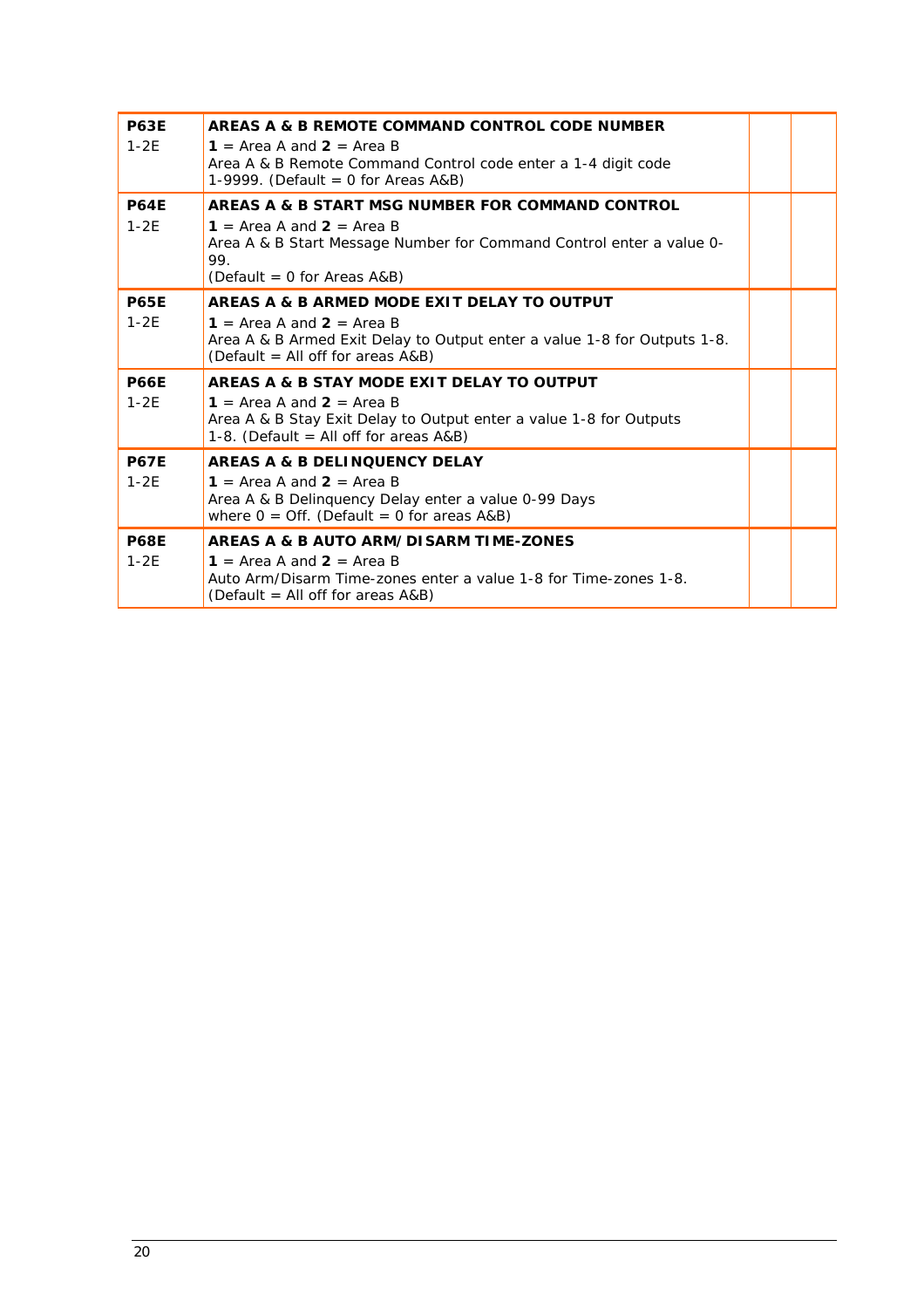|                       | <b>KEYPADS</b> |                                                                                                                                                                         |   |  |
|-----------------------|----------------|-------------------------------------------------------------------------------------------------------------------------------------------------------------------------|---|--|
| <b>P71F</b><br>$1-2E$ |                | <b>KEYPAD AREA ASSIGNMENT</b><br>1 = Area A and $2$ = Area B<br>Keypads Assigned to Areas.<br>(Default = 1 and 2 only for both areas A and B)<br>Example, 1 2 - - - - - |   |  |
| <b>P72E</b><br>$1-8E$ |                | <b>KEYPAD BUTTON OPTIONS</b><br>The defaults are $1 \ 2 \ 3 - - - -$ for all 8 keypads                                                                                  |   |  |
|                       | 1              | <b>CHIME or CONTROL PROGRAM buttons enabled</b>                                                                                                                         | ✓ |  |
|                       | $\mathbf{2}$   | <b>BYPASS</b> button enabled                                                                                                                                            | ✓ |  |
|                       | 3              | <b>PANIC</b> button enabled                                                                                                                                             | ✓ |  |
|                       | 4              | Delayed panic on PANIC button                                                                                                                                           |   |  |
|                       | 5              | <1> & <3> panic alarm enabled                                                                                                                                           |   |  |
|                       | 6              | $<$ 4> & $<$ 6> fire alarm enabled                                                                                                                                      |   |  |
|                       | 7              | $<$ 7> & $<$ 9> medical alarm enabled                                                                                                                                   |   |  |
|                       | 8              | Spare                                                                                                                                                                   |   |  |
| <b>P73F</b>           |                | ALARM BEEPS & LED CONTROL TO KEYPAD                                                                                                                                     |   |  |
| $1-8E$                | 1              | Mains Fail Beeps Keypad Buzzer                                                                                                                                          |   |  |
|                       | $\mathbf{2}$   | Fuse Failure Beeps Keypad Buzzer                                                                                                                                        |   |  |
|                       | 3              | Battery Low Beeps Keypad Buzzer                                                                                                                                         |   |  |
|                       | 4              | Telephone Line Failure Beeps Keypad Buzzer                                                                                                                              |   |  |
|                       | 5              | System Tamper Alarm Beeps Keypad Buzzer                                                                                                                                 | ✓ |  |
|                       | 6              | Receiver Fail Beeps Keypad Buzzer                                                                                                                                       |   |  |
|                       | 7              | Turn Off Keypad LED's when Armed                                                                                                                                        |   |  |
|                       | 8              | Turn Off Keypad & Backlight LED's on Mains Failure                                                                                                                      |   |  |
| <b>P74E</b>           |                | <b>KEYPAD ARM BUTTON AREA ASSIGNMENT</b>                                                                                                                                |   |  |
| $1-8E$                | 1              | ARM Button assigned to Area A                                                                                                                                           | ✓ |  |
|                       | 2              | ARM Button assigned to Area B                                                                                                                                           |   |  |
| <b>P75E</b>           |                | KEYPAD ARM BUTTON AREA OPTIONS                                                                                                                                          |   |  |
| $1-8E$                | 1              | ARM Button can Arm                                                                                                                                                      | ✓ |  |
|                       | 2              | ARM Button can Stay Mode Arm                                                                                                                                            |   |  |
|                       | 3              | ARM Button can Disarm at All Times                                                                                                                                      |   |  |
|                       | 4              | ARM Button can Disarm Stay Mode at All Times                                                                                                                            |   |  |
|                       | 5              | <b>ARM Button can Reset Alarms</b>                                                                                                                                      |   |  |
|                       | 6              | ARM Button can Arm Latchkey Mode                                                                                                                                        |   |  |
|                       | 7              | ARM Button can Disarm During Exit Delay                                                                                                                                 | ✓ |  |
|                       | 8              | ARM Button can Disarm Stay Mode During Exit Delay                                                                                                                       |   |  |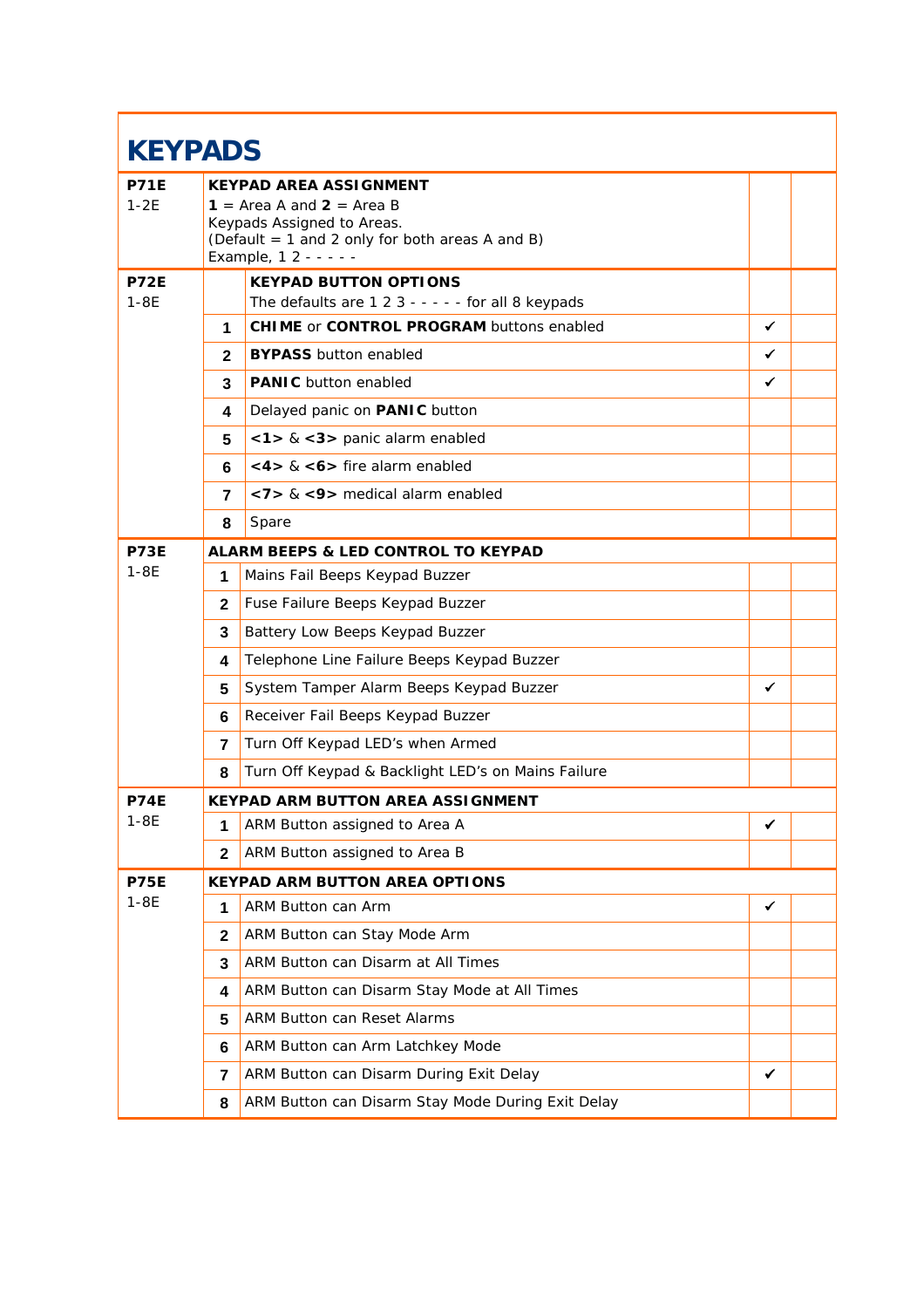| <b>P76E</b> | <b>KEYPAD STAY BUTTON AREA ASSIGNMENT</b> |                                                                                   |              |  |  |
|-------------|-------------------------------------------|-----------------------------------------------------------------------------------|--------------|--|--|
| $1-8E$      | 1                                         | STAY Button assigned to Area A                                                    | ✓            |  |  |
|             | $\mathbf{2}$                              | STAY Button assigned to Area B                                                    |              |  |  |
| <b>P77E</b> |                                           | <b>KEYPAD STAY BUTTON AREA OPTIONS</b>                                            |              |  |  |
| $1-8E$      |                                           | Defaults Keypad $1 = 2,4$ Keypads $2-8 = 2,8$                                     |              |  |  |
|             | 1                                         | ARM Button can Arm                                                                |              |  |  |
|             | $\mathbf{2}$                              | ARM Button can Stay Mode Arm                                                      | $\checkmark$ |  |  |
|             | 3                                         | ARM Button can Disarm at All Times                                                |              |  |  |
|             | 4                                         | ARM Button can Disarm Stay Mode at All Times<br>(Default on keypad 1 only)        | $\checkmark$ |  |  |
|             | 5                                         | <b>ARM Button can Reset Alarms</b>                                                |              |  |  |
|             | 6                                         | ARM Button can Arm Latchkey Mode                                                  |              |  |  |
|             | 7                                         | ARM Button can Disarm During Exit Delay                                           |              |  |  |
|             | 8                                         | ARM Button can Disarm Stay Mode During Exit Delay (Default on<br>keypad 2-8 only) | ✓∗           |  |  |
| P78E        |                                           | <b>KEYPAD A BUTTON AREA ASSIGNMENT</b>                                            |              |  |  |
| $1-8E$      | 1                                         | A Button assigned to Area A                                                       | ✓            |  |  |
|             | $\mathbf{2}$                              | A Button assigned to Area B                                                       |              |  |  |
| <b>P79E</b> |                                           | <b>KEYPAD A BUTTON AREA OPTIONS</b>                                               |              |  |  |
| $1-8E$      | 1                                         | A Button can Arm                                                                  | ✓            |  |  |
|             | $\mathbf{2}$                              | A Button can Stay Mode Arm                                                        |              |  |  |
|             | 3                                         | A Button can Disarm at All Times                                                  |              |  |  |
|             | 4                                         | A Button can Disarm Stay Mode at All Times                                        |              |  |  |
|             | 5                                         | A Button can Reset Alarms                                                         |              |  |  |
|             | 6                                         | A Button can Arm Latchkey Mode                                                    |              |  |  |
|             | 7                                         | A Button can Disarm During Exit Delay                                             | $\checkmark$ |  |  |
|             | 8                                         | A Button can Disarm Stay Mode During Exit Delay                                   |              |  |  |
| <b>P80E</b> |                                           | <b>KEYPAD B BUTTON AREA OPTIONS</b>                                               |              |  |  |
| $1-8E$      | 1                                         | B Button assigned to Area A                                                       |              |  |  |
|             | $\mathbf{2}$                              | B Button assigned to Area A                                                       | $\checkmark$ |  |  |
| <b>P81E</b> |                                           | <b>KEYPAD B BUTTON AREA OPTIONS</b>                                               |              |  |  |
| $1-8E$      | 1                                         | <b>B</b> Button can Arm                                                           | ✓            |  |  |
|             | $\mathbf{2}$                              | B Button can Stay Mode Arm                                                        |              |  |  |
|             | 3                                         | B Button can Disarm at All Times                                                  |              |  |  |
|             | 4                                         | B Button can Disarm Stay Mode at All Times                                        |              |  |  |
|             | 5                                         | <b>B Button can Reset Alarms</b>                                                  |              |  |  |
|             | 6                                         | B Button can Arm Latchkey Mode                                                    |              |  |  |
|             | 7                                         | B Button can Disarm During Exit Delay                                             | ✓            |  |  |
|             | 8                                         | B Button can Disarm Stay Mode During Exit Delay                                   |              |  |  |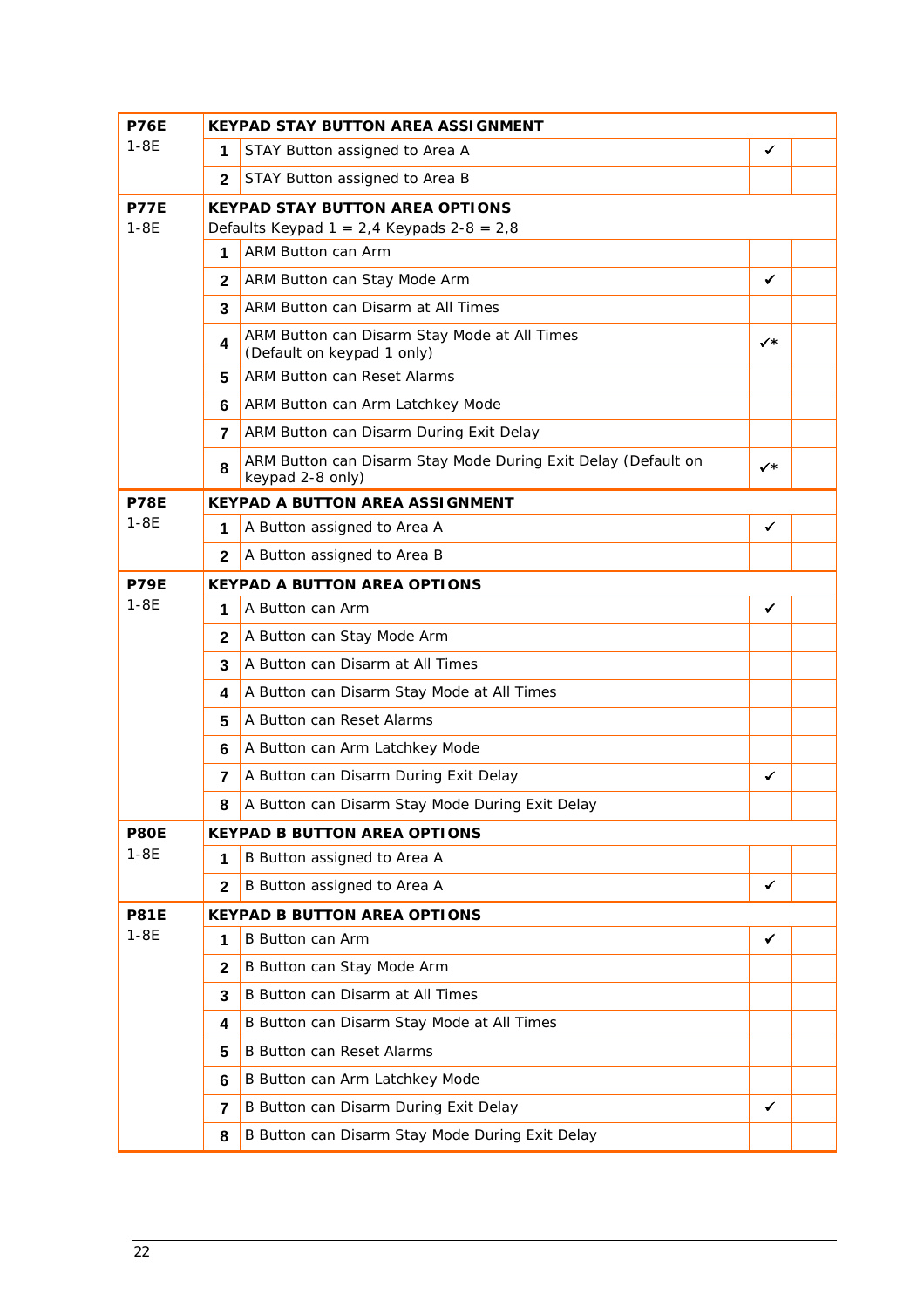| <b>P82E</b> |              | KEYPAD TO OUTPUT MASK-ACCESS CONTROL             |   |  |
|-------------|--------------|--------------------------------------------------|---|--|
| $1-8E$      | $\mathbf 1$  | Keypad is linked to Output # 1                   |   |  |
|             | $\mathbf{2}$ | Keypad is linked to Output $# 2$                 |   |  |
|             | 3            | Keypad is linked to Output $# 3$                 |   |  |
|             | 4            | Keypad is linked to Output $# 4$                 |   |  |
|             | 5            | Keypad is linked to Output $# 5$                 |   |  |
|             | 6            | Keypad is linked to Output $# 6$                 |   |  |
|             | 7            | Keypad is linked to Output $# 7$                 |   |  |
|             | 8            | Keypad is linked to Output $# 8$                 |   |  |
| <b>P83E</b> |              | CONTROL BUTTON TO OUTPUT MASK (ACCESS CONTROL)   |   |  |
| $1-8E$      | 1            | Keypad Control Button is linked to Output # 1    |   |  |
|             | $\mathbf{2}$ | Keypad Control Button is linked to Output # 2    |   |  |
|             | 3            | Keypad Control Button is linked to Output $# 3$  |   |  |
|             | 4            | Keypad Control Button is linked to Output $# 4$  |   |  |
|             | 5            | Keypad Control Button s linked to Output # 5     |   |  |
|             | 6            | Keypad Control Button is linked to Output $# 6$  |   |  |
|             | 7            | Keypad Control Button s linked to Output $# 7$   |   |  |
|             | 8            | Keypad Control Button is linked to Output $# 8$  |   |  |
| <b>P84E</b> |              | KEYPAD PANIC BUTTON OR 1&3 ALARM TO OUTPUTS      |   |  |
| $1-8E$      | 1            | Keypad panic button or 1&3 turns on output # 1   | ✓ |  |
|             | $\mathbf{2}$ | Keypad panic button or 1&3 turns on output $# 2$ | ✓ |  |
|             | 3            | Keypad panic button or 1&3 turns on output $# 3$ |   |  |
|             | 4            | Keypad panic button or 1&3 turns on output $# 4$ |   |  |
|             | 5            | Keypad panic button or 1&3 turns on output $# 5$ |   |  |
|             | 6            | Keypad panic button or 1&3 turns on output $# 6$ |   |  |
|             | 7            | Keypad panic button or 1&3 turns on output $# 7$ |   |  |
|             | 8            | Keypad panic button or 1&3 turns on output $# 8$ |   |  |
| <b>P85E</b> |              | FIRE 4&6 ALARM TO OUTPUTS                        |   |  |
| $1-8E$      | 1            | Keypad fire (4&6) alarm turns on Output $# 1$    | ✓ |  |
|             | $\mathbf{2}$ | Keypad fire (4&6) alarm turns on Output $# 2$    | ✓ |  |
|             | 3            | Keypad fire (4&6) alarm turns on Output $# 3$    |   |  |
|             | 4            | Keypad fire (4&6) alarm turns on Output $#$ 4    |   |  |
|             | 5            | Keypad fire (4&6) alarm turns on Output $# 5$    |   |  |
|             | 6            | Keypad fire (4&6) alarm turns on Output $# 6$    |   |  |
|             | 7            | Keypad fire (4&6) alarm turns on Output $# 7$    |   |  |
|             | 8            | Keypad fire (4&6) alarm turns on Output $# 8$    |   |  |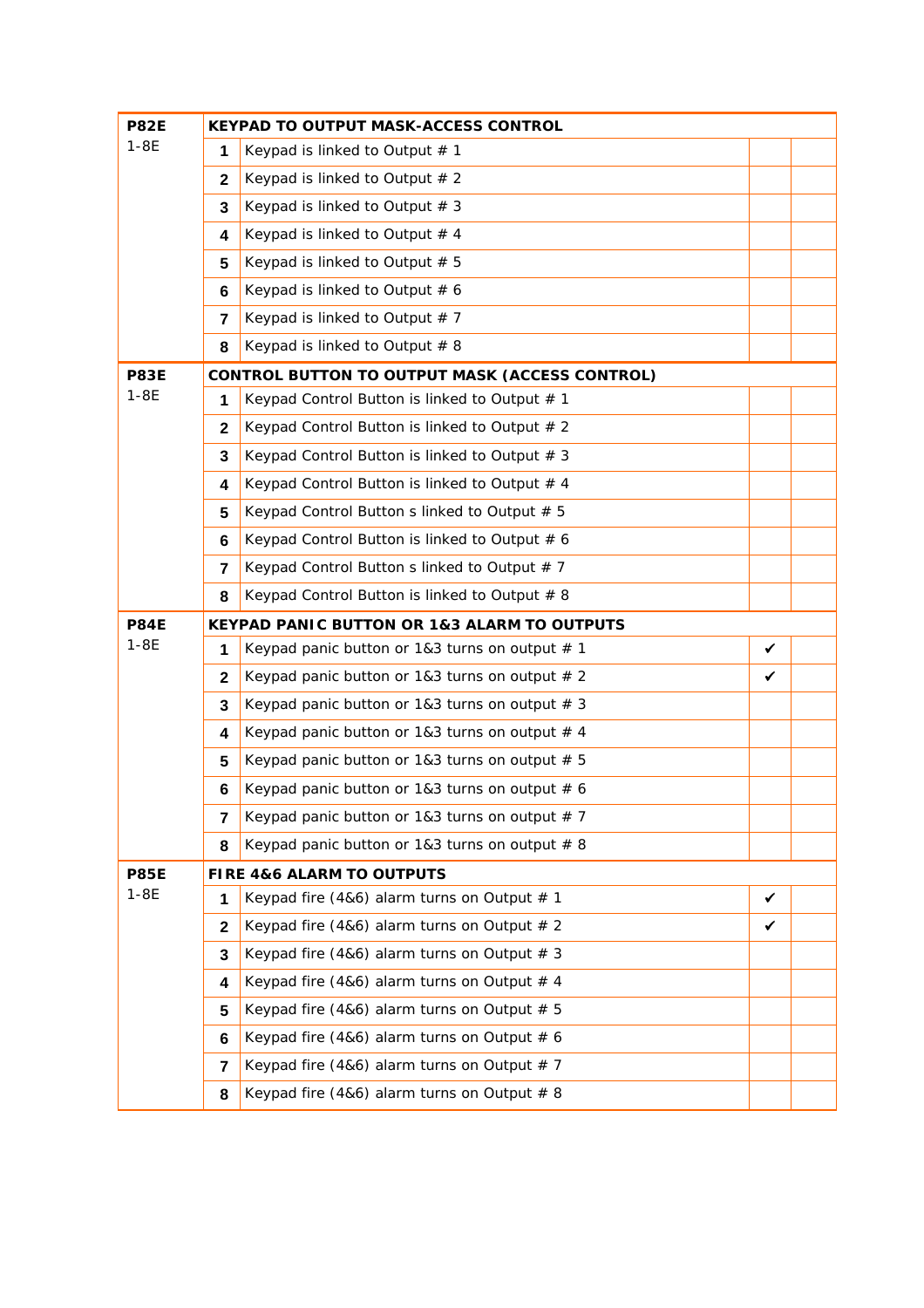| <b>P86E</b> | MEDICAL 7&9 ALARM TO OUTPUTS |                                                  |   |  |  |  |
|-------------|------------------------------|--------------------------------------------------|---|--|--|--|
| $1-8E$      | 1                            | Keypad Medical 7&9 Alarm turns on Output # 1     | ✓ |  |  |  |
|             | $\mathbf{2}$                 | Keypad Medical 7&9 Alarm turns on Output # 2     | ✓ |  |  |  |
|             | 3                            | Keypad Medical 7&9 Alarm turns on Output # 3     |   |  |  |  |
|             | 4                            | Keypad Medical 7&9 Alarm turns on Output # 4     |   |  |  |  |
|             | 5                            | Keypad Medical 7&9 Alarm turns on Output # 5     |   |  |  |  |
|             | 6                            | Keypad Medical 7&9 Alarm turns on Output # 6     |   |  |  |  |
|             | $\overline{7}$               | Keypad Medical 7&9 Alarm turns on Output $# 7$   |   |  |  |  |
|             | 8                            | Keypad Medical 7&9 Alarm turns on Output # 8     |   |  |  |  |
| <b>P87E</b> |                              | <b>DURESS ALARM TO OUTPUTS</b>                   |   |  |  |  |
| $1 - 8E$    | 1                            | Keypad Duress Alarm turns on Output # 1          |   |  |  |  |
|             | $\mathbf{2}$                 | Keypad Duress Alarm turns on Output # 2          |   |  |  |  |
|             | 3                            | Keypad Duress Alarm turns on Output # 3          |   |  |  |  |
|             | 4                            | Keypad Duress Alarm turns on Output # 4          |   |  |  |  |
|             | 5                            | Keypad Duress Alarm turns on Output # 5          |   |  |  |  |
|             | 6                            | Keypad Duress Alarm turns on Output # 6          |   |  |  |  |
|             | 7                            | Keypad Duress Alarm turns on Output # 7          |   |  |  |  |
|             | 8                            | Keypad Duress Alarm turns on Output # 8          |   |  |  |  |
| <b>P88E</b> |                              | KEYPAD "TAMPER SWITCH" ALARM TO OUTPUTS          |   |  |  |  |
| $1-8E$      | 1                            | Keypad Tamper Switch Alarm turns on Output # 1   | ✓ |  |  |  |
|             | $\mathbf{2}$                 | Keypad Tamper Switch Alarm turns on Output # 2   | ✓ |  |  |  |
|             | 3                            | Keypad Tamper Switch Alarm turns on Output $# 3$ |   |  |  |  |
|             | 4                            | Keypad Tamper Switch Alarm turns on Output $# 4$ |   |  |  |  |
|             | 5                            | Keypad Tamper Switch Alarm turns on Output # 5   |   |  |  |  |
|             | 6                            | Keypad Tamper Switch Alarm turns on Output # 6   |   |  |  |  |
|             | $\overline{7}$               | Keypad Tamper Switch Alarm turns on Output $# 7$ |   |  |  |  |
|             | 8                            | Keypad Tamper Switch Alarm turns on Output # 8   |   |  |  |  |
| <b>P89E</b> |                              | KEYPAD WRONG CODE ALARM TO OUTPUTS               |   |  |  |  |
| $1-8E$      | 1                            | Keypad Wrong Code Alarm turns on Output # 1      | ✓ |  |  |  |
|             | $\mathbf{2}$                 | Keypad Wrong Code Alarm turns on Output # 2      | ✓ |  |  |  |
|             | 3                            | Keypad Wrong Code Alarm turns on Output # 3      |   |  |  |  |
|             | 4                            | Keypad Wrong Code Alarm turns on Output # 4      |   |  |  |  |
|             | 5                            | Keypad Wrong Code Alarm turns on Output # 5      |   |  |  |  |
|             | 6                            | Keypad Wrong Code Alarm turns on Output # 6      |   |  |  |  |
|             | $\overline{7}$               | Keypad Wrong Code Alarm turns on Output # 7      |   |  |  |  |
|             | 8                            | Keypad Wrong Code Alarm turns on Output # 8      |   |  |  |  |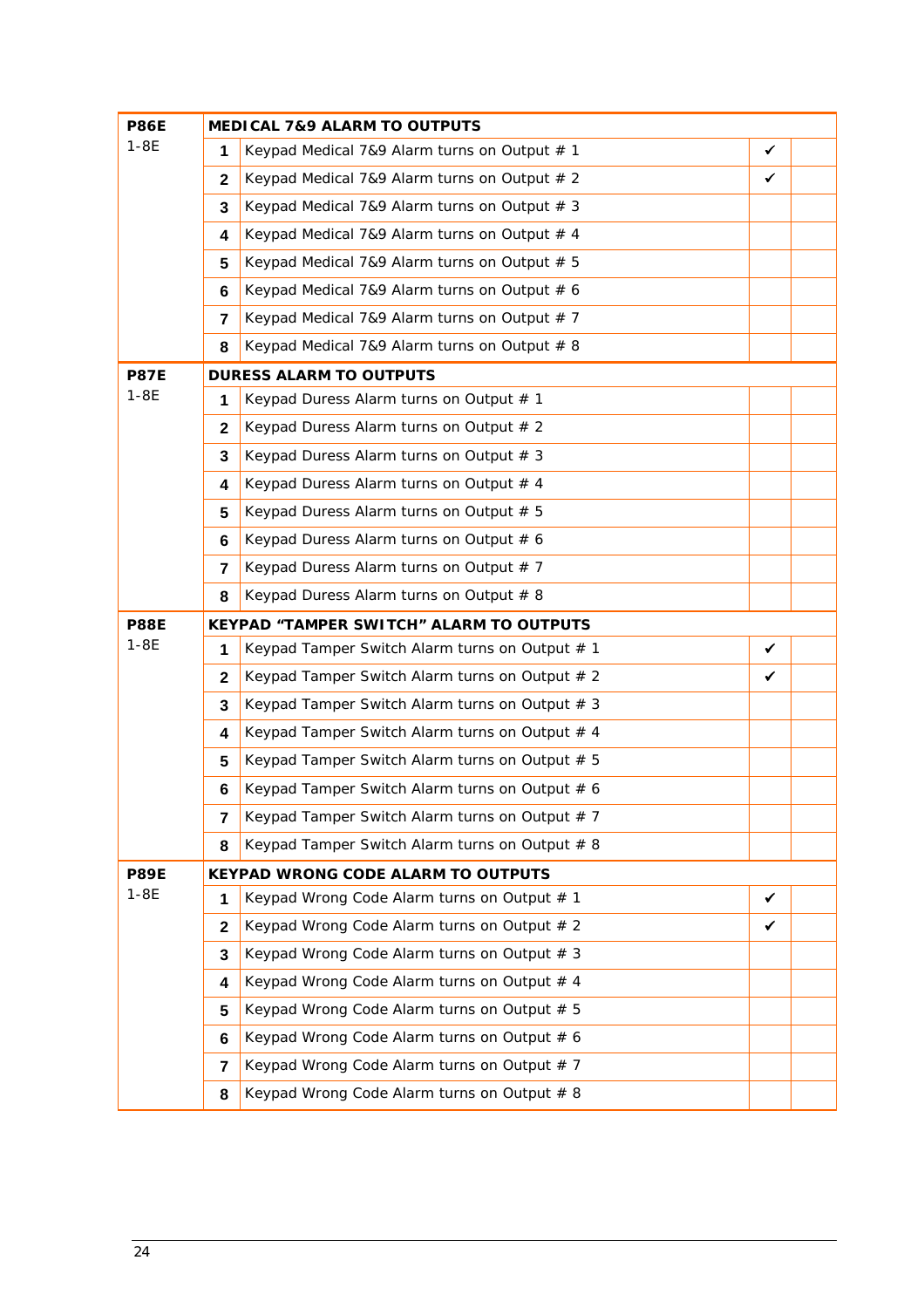| <b>P90E</b>           | MANUALLY OPERATED PANIC ALARM BEEPS TO KEYPADS |                                                                                                                                                          |              |  |  |
|-----------------------|------------------------------------------------|----------------------------------------------------------------------------------------------------------------------------------------------------------|--------------|--|--|
| $1-8E$                | 1                                              | A Panic Alarm at the selected keypad Beeps KP $# 1$                                                                                                      | ✓            |  |  |
|                       | $\mathbf{2}$                                   | A Panic Alarm at the selected keypad Beeps KP $# 2$                                                                                                      | ✓            |  |  |
|                       | 3                                              | A Panic Alarm at the selected keypad Beeps KP $# 3$                                                                                                      | ✓            |  |  |
|                       | 4                                              | A Panic Alarm at the selected keypad Beeps KP $#$ 4                                                                                                      | $\checkmark$ |  |  |
|                       | 5                                              | A Panic Alarm at the selected keypad Beeps KP $# 5$                                                                                                      | $\checkmark$ |  |  |
|                       | 6                                              | A Panic Alarm at the selected keypad Beeps KP $# 6$                                                                                                      | $\checkmark$ |  |  |
|                       | 7                                              | A Panic Alarm at the selected keypad Beeps KP $# 7$                                                                                                      | $\checkmark$ |  |  |
|                       | 8                                              | A Panic Alarm at the selected keypad Beeps KP $# 8$                                                                                                      | $\checkmark$ |  |  |
| <b>P91E</b>           |                                                | MANUALLY OPERATED PANIC ALARM BEEPS TO KEYPADS                                                                                                           |              |  |  |
| $1-8E$                | 1                                              | A Fire Alarm at the selected keypad Beeps KP $# 1$                                                                                                       | $\checkmark$ |  |  |
|                       | $\mathbf{2}$                                   | A Fire Alarm at the selected keypad Beeps KP $# 2$                                                                                                       | ✓            |  |  |
|                       | 3                                              | A Fire Alarm at the selected keypad Beeps KP $# 3$                                                                                                       | ✓            |  |  |
|                       | 4                                              | A Fire Alarm at the selected keypad Beeps KP $#$ 4                                                                                                       | ✓            |  |  |
|                       | 5                                              | A Fire Alarm at the selected keypad Beeps KP $# 5$                                                                                                       | ✓            |  |  |
|                       | 6                                              | A Fire Alarm at the selected keypad Beeps KP $# 6$                                                                                                       | ✓            |  |  |
|                       | 7                                              | A Fire Alarm at the selected keypad Beeps KP $# 7$                                                                                                       | ✓            |  |  |
|                       | 8                                              | A Fire Alarm at the selected keypad Beeps KP $# 8$                                                                                                       | ✓            |  |  |
| <b>P92E</b>           |                                                | MANUALLY OPERATED MEDICAL ALARM BEEPS TO KEYPADS                                                                                                         |              |  |  |
| $1-8E$                | 1                                              | A Medical Alarm at selected keypad Beeps KP # 1                                                                                                          | $\checkmark$ |  |  |
|                       | $\mathbf{2}$                                   | A Medical Alarm at selected keypad Beeps KP # 2                                                                                                          | ✓            |  |  |
|                       | 3                                              | A Medical Alarm at selected keypad Beeps KP # 3                                                                                                          | ✓            |  |  |
|                       | 4                                              | A Medical Alarm at selected keypad Beeps KP # 4                                                                                                          | ✓            |  |  |
|                       | 5                                              | A Medical Alarm at selected keypad Beeps KP # 5                                                                                                          | ✓            |  |  |
|                       | 6                                              | A Medical Alarm at selected keypad Beeps KP # 6                                                                                                          | ✓            |  |  |
|                       | 7                                              | A Medical Alarm at selected keypad Beeps KP # 7                                                                                                          | $\checkmark$ |  |  |
|                       | 8                                              | A Medical Alarm at selected keypad Beeps KP $# 8$                                                                                                        | ✓            |  |  |
| <b>P93E</b>           |                                                | WRONG CODE OR KEYPAD TAMPER SWITCH ALARM BEEPS TO KEYPADS                                                                                                |              |  |  |
| $1-8E$                | 1                                              | A Wrong Code or KP Tamper Alarm at Keypad 1-8 Beeps KP # 1                                                                                               | ✓            |  |  |
|                       | 2                                              | A Wrong Code or KP Tamper Alarm at Keypad 1-8 Beeps KP # 2                                                                                               | ✓            |  |  |
|                       | 3                                              | A Wrong Code or KP Tamper Alarm at Keypad 1-8 Beeps KP # 3                                                                                               | ✓            |  |  |
|                       | 4                                              | A Wrong Code or KP Tamper Alarm at Keypad 1-8 Beeps KP # 4                                                                                               | ✓            |  |  |
|                       | 5                                              | A Wrong Code or KP Tamper Alarm at Keypad 1-8 Beeps KP # 5                                                                                               | ✓            |  |  |
|                       | 6                                              | A Wrong Code or KP Tamper Alarm at Keypad 1-8 Beeps KP # 6                                                                                               | ✓            |  |  |
|                       | 7                                              | A Wrong Code or KP Tamper Alarm at Keypad 1-8 Beeps KP # 7                                                                                               | ✓            |  |  |
|                       | 8                                              | A Wrong Code or KP Tamper Alarm at Keypad 1-8 Beeps KP # 8                                                                                               | ✓            |  |  |
| <b>P94E</b><br>$1-8E$ |                                                | Chime Alarm Beep Time at a Keypad<br>The Time the Chime Alarm sounds at Each Keypad enter a value<br>0-255 1/10th sec. (Default = 20 which is 2 Seconds) |              |  |  |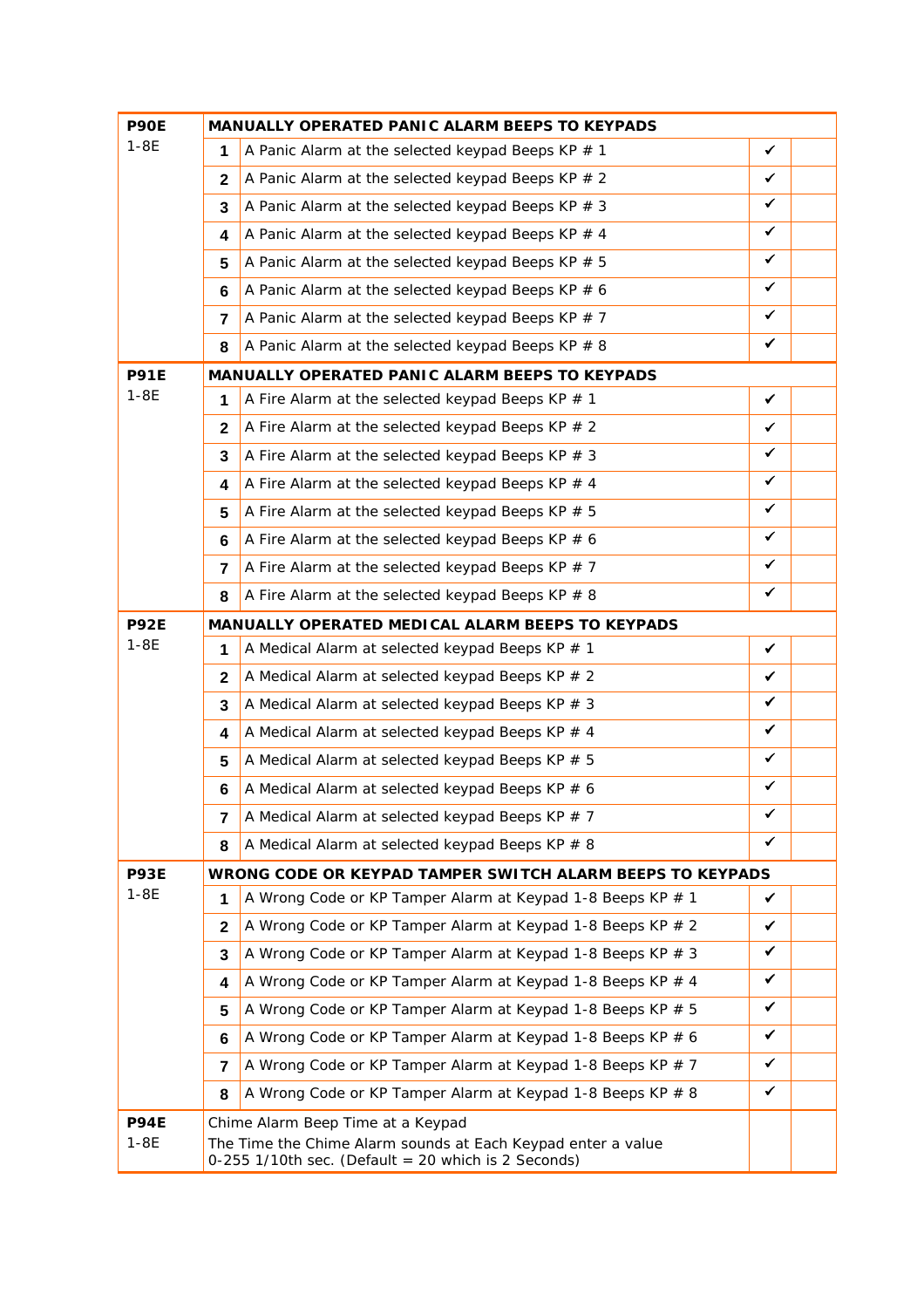| <b>P98E</b> |              | PROXIMITY READER LED TO OUTPUT MAPPING                         |
|-------------|--------------|----------------------------------------------------------------|
| $1-8E$      | 1            | Proximity Reader 1-8 LED follows the state of Output $# 1$     |
|             | $\mathbf{2}$ | Proximity Reader 1-8 LED follows the state of Output $# 2$     |
|             | 3            | Proximity Reader 1-8 LED follows the state of Output $# 3$     |
|             | 4            | Proximity Reader 1-8 LED follows the state of Output $# 4$     |
|             | 5            | Proximity Reader 1-8 LED follows the state of Output $# 5$     |
|             | 6            | Proximity Reader 1-8 LED follows the state of Output $# 6$     |
|             | 7            | Proximity Reader 1-8 LED follows the state of Output $# 7$     |
|             | 8            | Proximity Reader 1-8 LED follows the state of Output $#8$      |
| <b>P99E</b> |              | LEARN PROXIMITY READER KEYPAD ADDRESS NUMBER                   |
| $1-8E$      |              | Enter a Keypad Address 1-8 (Default $=$ 20 which is 2 Seconds) |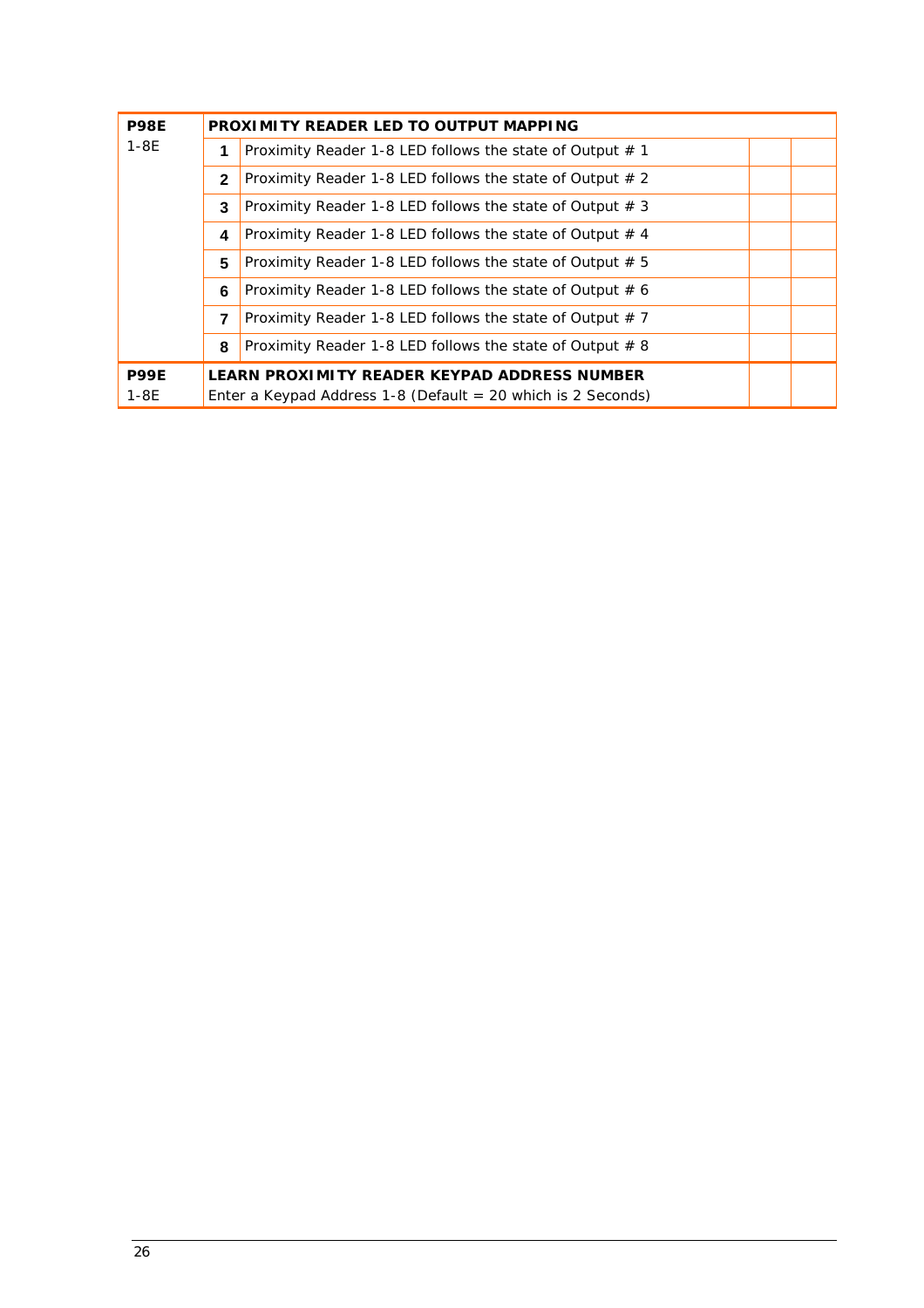# **KEYSWITCHES**

| <b>P111E</b><br>$1-2E$ |              | KEY-SWITCH AREA ASSIGNMENT<br>K/S 1 & 2 are assigned to Areas A or B<br>(Default K/S $\#$ 1 = 1 and K/S $\#$ 2 = 2)               |  |
|------------------------|--------------|-----------------------------------------------------------------------------------------------------------------------------------|--|
| <b>P112E</b><br>$1-2E$ |              | <b>KEY-SWITCH ACCESS &amp; OPERATIONAL OPTIONS</b><br>K/S 1 & 2 Access & Operational Options<br>$1 = K/S \# 1$ and $2 = K/S \# 2$ |  |
|                        | 1            | K/S can Arm Area                                                                                                                  |  |
|                        | $\mathbf{2}$ | K/S can arm Stay Mode                                                                                                             |  |
|                        | 3            | K/S can Disarm Area                                                                                                               |  |
|                        | 4            | K/S can disarm Stay Mode                                                                                                          |  |
|                        | 5            | K/S has Security Guard Options                                                                                                    |  |
|                        | 6            | K/S will Arm Latchkey Mode                                                                                                        |  |
|                        | 7            | Key-switch is N/O (If turned off the K/S is N/C)                                                                                  |  |
|                        | 8            | Key-switch is Momentary<br>(If turned off the K/S is Latched)                                                                     |  |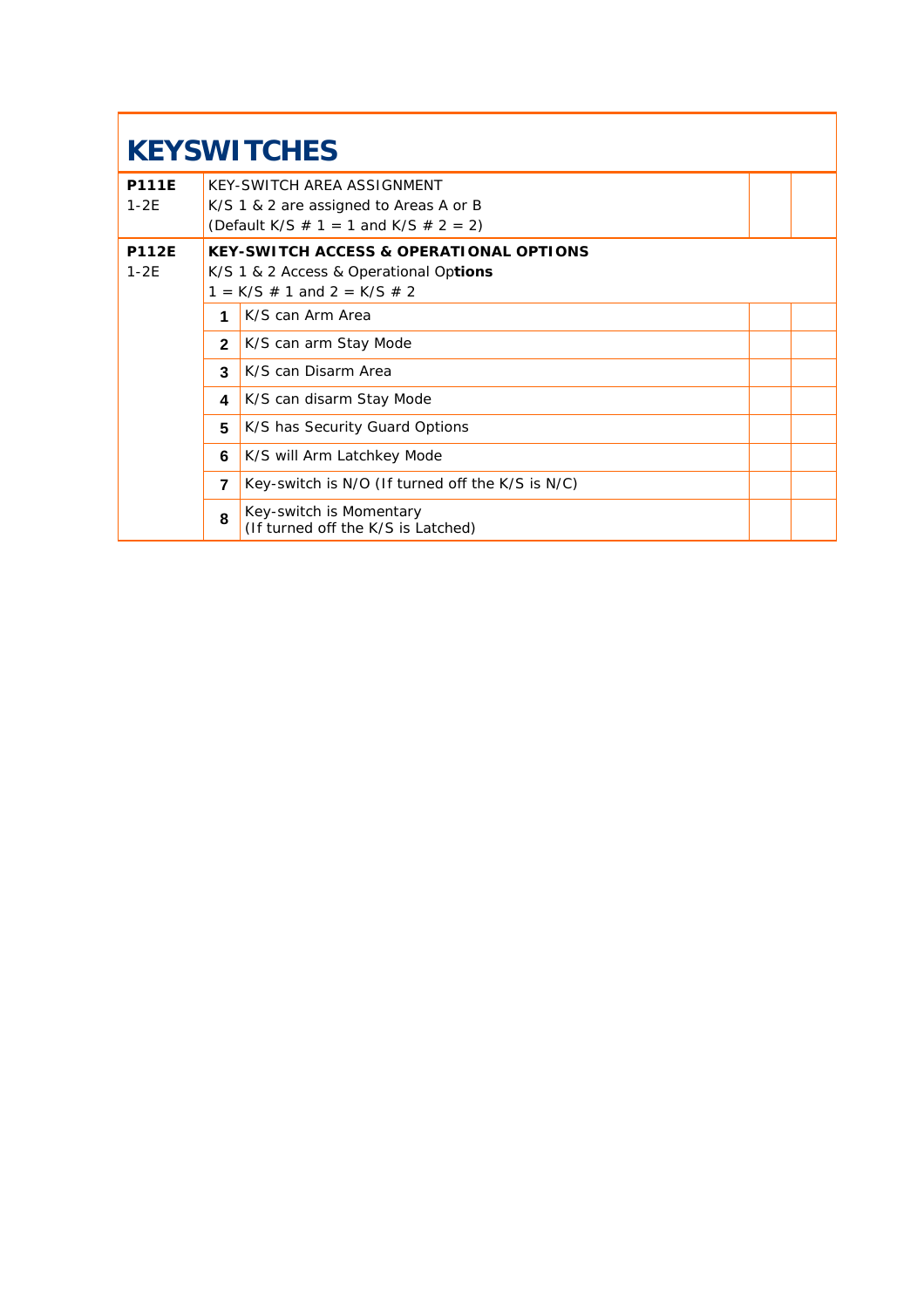| <b>ZONES</b>              |                |                                                                                                                    |              |  |
|---------------------------|----------------|--------------------------------------------------------------------------------------------------------------------|--------------|--|
| <b>P121E</b><br>$1 - 16E$ |                | PROGRAMMING ZONES TO AREAS<br>Assigning Zones to Areas A or B (Default = $1$ )                                     |              |  |
|                           | 1              | Assigned to Area A                                                                                                 |              |  |
|                           | $\mathbf{2}$   | Assigned to Area B                                                                                                 |              |  |
| <b>P122E</b><br>$1-16E$   |                | Programming Zone Options A<br>(Default Zone 1-4 = 1,6,7,8) (Default Zone 5-8 = 1,7,8)<br>(Default Zone 9-16 = 7,8) |              |  |
|                           | 1.             | Zone is Active                                                                                                     | ✓∗           |  |
|                           | $\mathbf{2}$   | Zone is $N/O$ (Off = $N/C$ )                                                                                       |              |  |
|                           | 3              | Spare                                                                                                              |              |  |
|                           | 4              | Keypad Zone                                                                                                        |              |  |
|                           | 5              | Zone is a Radio Zone                                                                                               |              |  |
|                           | 6              | Zone is a Stay Mode Zone                                                                                           | $\checkmark$ |  |
|                           | $\overline{7}$ | Zone can be Manually Bypassed                                                                                      | ✓            |  |
|                           | 8              | Zone can be Auto-Bypassed                                                                                          | ✓            |  |
| <b>P123E</b>              |                | PROGRAMMING ZONE OPTIONS B                                                                                         |              |  |
| $1 - 16E$                 | 1              | Zone is a Handover Zone                                                                                            |              |  |
|                           | $\mathbf{2}$   | Zone is a Two Trigger Zone                                                                                         |              |  |
|                           | 3              | Zone is a 24 Hour Zone                                                                                             |              |  |
|                           | 4              | Zone is a 24 Hour Auto-reset Zone                                                                                  |              |  |
|                           | 5              | Zone is a 24 Hour Fire Zone                                                                                        |              |  |
|                           | 6              | Zone is a One-Shot Zone                                                                                            |              |  |
|                           | $\overline{7}$ | Zone is a Chime Zone                                                                                               |              |  |
|                           | 8              | Zone is a Permanent Chime Zone                                                                                     |              |  |
| <b>P124E</b><br>$1 - 16E$ |                | PROGRAMMING ZONE OPTIONS C                                                                                         |              |  |
|                           | 1              | Can Arm if Zone is not Ready                                                                                       |              |  |
|                           | $\mathbf{2}$   | Sends Multiple Reports via Dialler                                                                                 | ✓            |  |
|                           | 3              | Sensor-Watch Zone                                                                                                  |              |  |
|                           | 4              | Zone is on Soak Test                                                                                               |              |  |
|                           | 5              | Zone will report to Area B Account Number                                                                          |              |  |
|                           | 6              | Zone will Not Report 24 hour Alarms via Dialler                                                                    |              |  |
|                           | 7              | Spare                                                                                                              |              |  |
|                           | 8              | Spare                                                                                                              |              |  |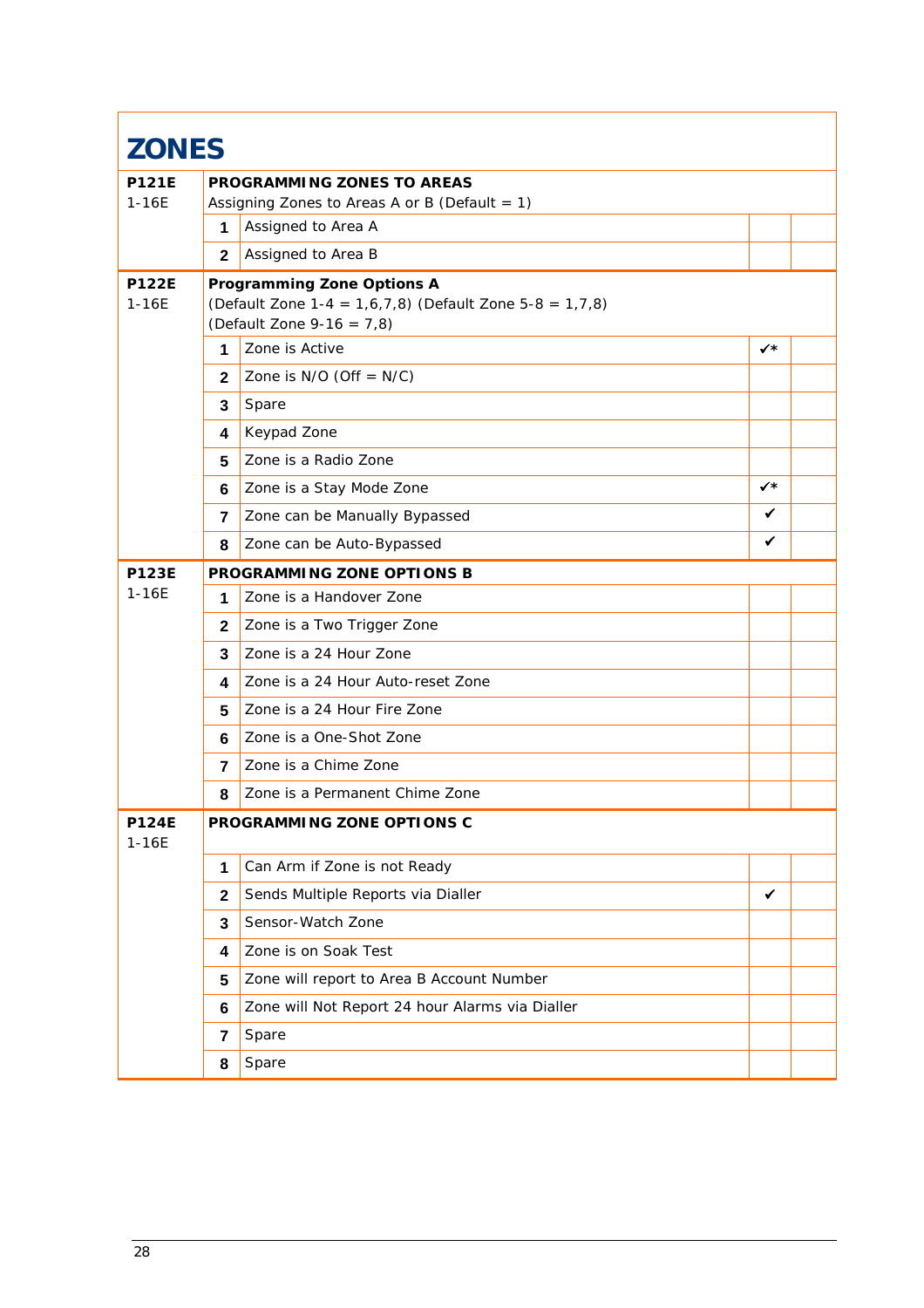| <b>P125E</b>              | PROGRAMMING ZONE EOL (END-OF-LINE) OPTIONS |                                                                                                                                                                 |   |  |  |
|---------------------------|--------------------------------------------|-----------------------------------------------------------------------------------------------------------------------------------------------------------------|---|--|--|
| $1-8F$                    |                                            | $(Default = 3)$                                                                                                                                                 |   |  |  |
|                           | 0                                          | Short circuit                                                                                                                                                   |   |  |  |
|                           | 1                                          | Terminated with a 1K resistor                                                                                                                                   |   |  |  |
|                           | $\mathbf{2}$                               | Terminated with a 1K5 resistor                                                                                                                                  |   |  |  |
|                           | 3                                          | Terminated with a 2K2 resistor                                                                                                                                  |   |  |  |
|                           | 4                                          | Terminated with a 3K3 resistor                                                                                                                                  | ✓ |  |  |
|                           | 5                                          | Terminated with a 3K9 resistor                                                                                                                                  |   |  |  |
|                           | 6                                          | Terminated with a 4K7 resistor                                                                                                                                  |   |  |  |
|                           | 7                                          | Terminated with a 5K6 resistor                                                                                                                                  |   |  |  |
|                           | 8                                          | Terminated with a 6K8 resistor                                                                                                                                  |   |  |  |
|                           | 9                                          | Terminated with a 10K resistor                                                                                                                                  |   |  |  |
|                           | 10                                         | Terminated with a 12K resistor                                                                                                                                  |   |  |  |
|                           | 11                                         | Terminated with a 22K resistor                                                                                                                                  |   |  |  |
|                           | 12                                         | Terminated with a 2K2/4K7 resistor                                                                                                                              |   |  |  |
|                           | 13                                         | Terminated with a 3K3/6K8 resistor                                                                                                                              |   |  |  |
|                           |                                            | 14 Terminated with a 2K2/4K7/8K2 resistor                                                                                                                       |   |  |  |
|                           | 15                                         | Terminated with a 4K7/8K2 resistor                                                                                                                              |   |  |  |
| <b>P126E</b>              |                                            | PROGRAMMING ZONE RESPONSE                                                                                                                                       |   |  |  |
| $1 - 8E$                  |                                            | 1 to 8 Vibration mode (Default = $9$ )<br>For using the vibration mode Zone EOL-P125E, MUST be type 3 only) $1 =$<br>highest and 8 is lowest sensitivity level. |   |  |  |
|                           |                                            | 9 to 26 Normal zone mode<br>Response time = approx 200ms $-1$ sec                                                                                               |   |  |  |
| <b>P127E</b><br>$1 - 16E$ |                                            | PROGRAMMING THE RADIO ZONE TYPE FROM THE LIST<br>Enter a value $1-35$ (Default = 3)                                                                             |   |  |  |
|                           | 0                                          | Generic                                                                                                                                                         |   |  |  |
|                           | 1                                          | Crow Merlin PIR (supervised signal ignored)                                                                                                                     |   |  |  |
|                           | $\mathbf{2}$                               | Crow Merlin PIR (supervised signal active)                                                                                                                      |   |  |  |
|                           | 3                                          | Freelink with checksum (supervised signal active)                                                                                                               | ✓ |  |  |
|                           | 4                                          | Freelink with checksum (non-supervised)                                                                                                                         |   |  |  |
|                           | 5                                          | Crow AE Series Battery low                                                                                                                                      |   |  |  |
|                           | 6                                          | Crow AE Radio Reed Switch                                                                                                                                       |   |  |  |
|                           | 11                                         | Ness Devices battery Low                                                                                                                                        |   |  |  |
|                           | 12                                         | Ness Radio Reed Switch                                                                                                                                          |   |  |  |
|                           | 21                                         | Electronics Line Radio PIR                                                                                                                                      |   |  |  |
|                           | 31                                         | Visonic K900 Radio PIR                                                                                                                                          |   |  |  |
|                           | 32                                         | Visonic Powercode (supervised signal ignored)                                                                                                                   |   |  |  |
|                           | 33                                         | Visonic Powercode (supervised signal active)                                                                                                                    |   |  |  |
|                           | 34                                         | Siemens (supervised signal ignored)                                                                                                                             |   |  |  |
|                           | 35                                         | Siemens (supervised signal active)                                                                                                                              |   |  |  |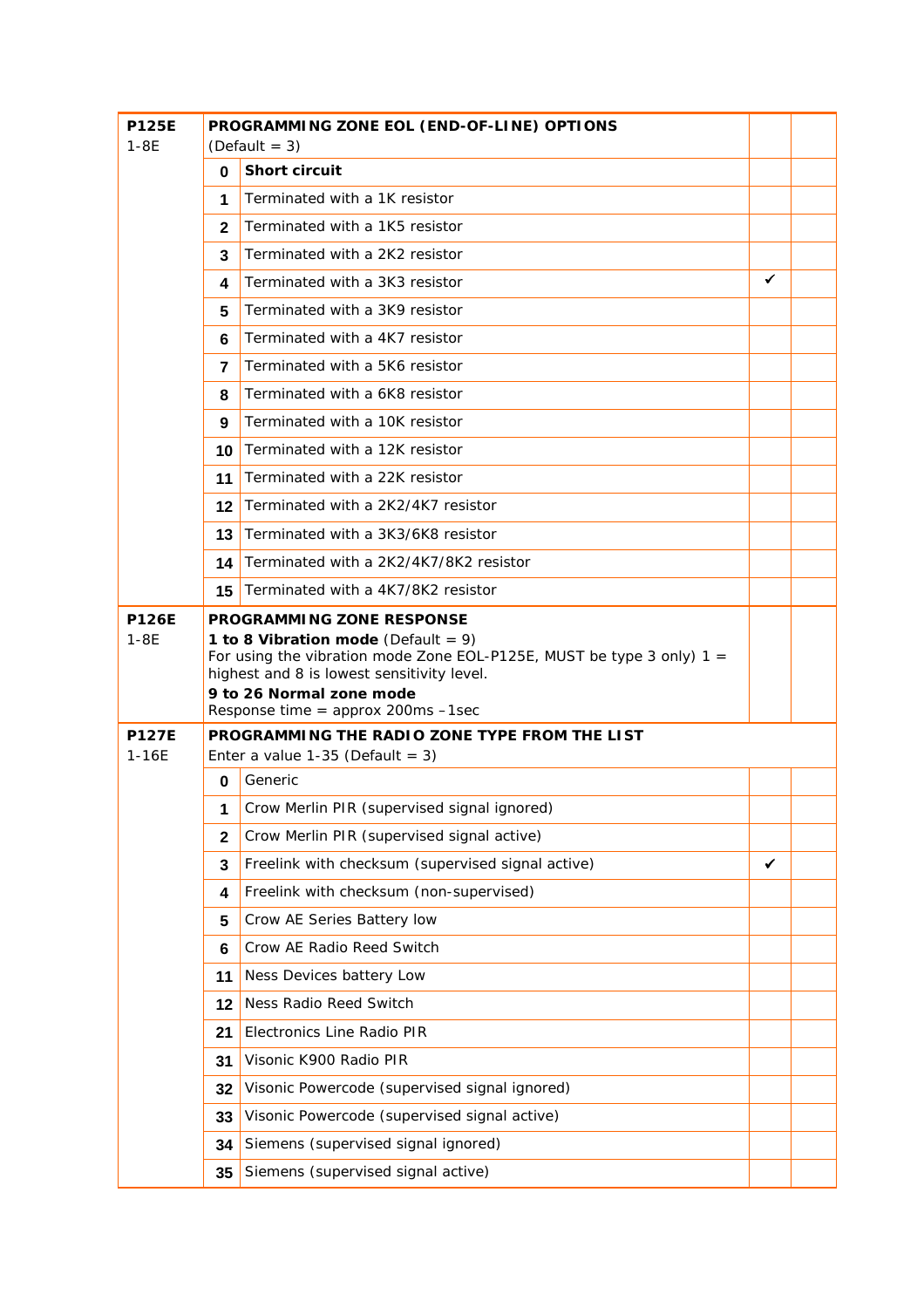| <b>P128E</b><br>$1 - 16E$ | ARMED ZONE ALARMS TO OUTPUTS |                                                                                             |              |  |
|---------------------------|------------------------------|---------------------------------------------------------------------------------------------|--------------|--|
|                           | 1                            | (Default for zones $1-8 = 2$ and for zones $9-16 = 1-8$ )<br>Zone Alarm Turns On Output # 1 | $\checkmark$ |  |
|                           | 2                            | Zone Alarm Turns On Output # 2                                                              | $\checkmark$ |  |
|                           | 3                            | Zone Alarm Turns On Output # 3                                                              | $\checkmark$ |  |
|                           | 4                            | Zone Alarm Turns On Output # 4                                                              | $\checkmark$ |  |
|                           | 5                            | Zone Alarm Turns On Output # 5                                                              | $\checkmark$ |  |
|                           | 6                            | Zone Alarm Turns On Output # 6                                                              | $\checkmark$ |  |
|                           | $\overline{7}$               | Zone Alarm Turns On Output # 7                                                              | $\checkmark$ |  |
|                           | 8                            | Zone Alarm Turns On Output # 8                                                              | $\checkmark$ |  |
| <b>P129E</b>              |                              | STAY ARMED ZONE ALARMS TO OUTPUTS                                                           |              |  |
| $1 - 16E$                 |                              | (Default for zones $1-8 = 2$ and for zones $9-16 = 1-8$ )                                   |              |  |
|                           | 1                            | Stay Mode Zone Alarm Turns On Output # 1                                                    |              |  |
|                           | $\mathbf{2}$                 | Stay Mode Zone Alarm Turns On Output # 2                                                    | ✓            |  |
|                           | 3                            | Stay Mode Zone Alarm Turns On Output # 3                                                    |              |  |
|                           | 4                            | Stay Mode Zone Alarm Turns On Output # 4                                                    |              |  |
|                           | 5                            | Stay Mode Zone Alarm Turns On Output # 5                                                    |              |  |
|                           | 6                            | Stay Mode Zone Alarm Turns On Output # 6                                                    |              |  |
|                           | 7                            | Stay Mode Zone Alarm Turns On Output # 7                                                    |              |  |
| <b>P130E</b><br>$1 - 16E$ |                              | 24 HOUR ZONE ALARMS TO OUTPUTS<br>(Default for zones 1-8 all off and for zones 9-16 all on) |              |  |
|                           | 1                            | 24 Hour Zone Alarm Turns On Output # 1                                                      |              |  |
|                           | $\mathbf{2}$                 | 24 Hour Zone Alarm Turns On Output # 1                                                      |              |  |
|                           | 3                            | 24 Hour Zone Alarm Turns On Output # 3                                                      |              |  |
|                           | 4                            | 24 Hour Zone Alarm Turns On Output # 41                                                     |              |  |
|                           | 5                            | 24 Hour Zone Alarm Turns On Output # 5                                                      |              |  |
|                           | 6                            | 24 Hour Zone Alarm Turns On Output # 6                                                      |              |  |
|                           | 7                            | 24 Hour Zone Alarm Turns On Output # 7                                                      |              |  |
|                           | 8                            | 24 Hour Zone Alarm Turns On Output # 8                                                      |              |  |
| <b>P131E</b>              |                              | CHIME ZONE ALARMS TO OUTPUTS                                                                |              |  |
| $1 - 16E$                 | 1                            | Chime Zone Alarm Turns On Output # 1                                                        |              |  |
|                           | $\mathbf{2}$                 | Chime Zone Alarm Turns On Output # 2                                                        |              |  |
|                           | 3                            | Chime Zone Alarm Turns On Output # 3                                                        |              |  |
|                           | 4                            | Chime Zone Alarm Turns On Output # 4                                                        |              |  |
|                           | 5                            | Chime Zone Alarm Turns On Output # 5                                                        |              |  |
|                           | 6                            | Chime Zone Alarm Turns On Output # 6                                                        |              |  |
|                           | 7                            | Chime Zone Alarm Turns On Output # 7                                                        |              |  |
|                           | 8                            | Chime Zone Alarm Turns On Output # 8                                                        |              |  |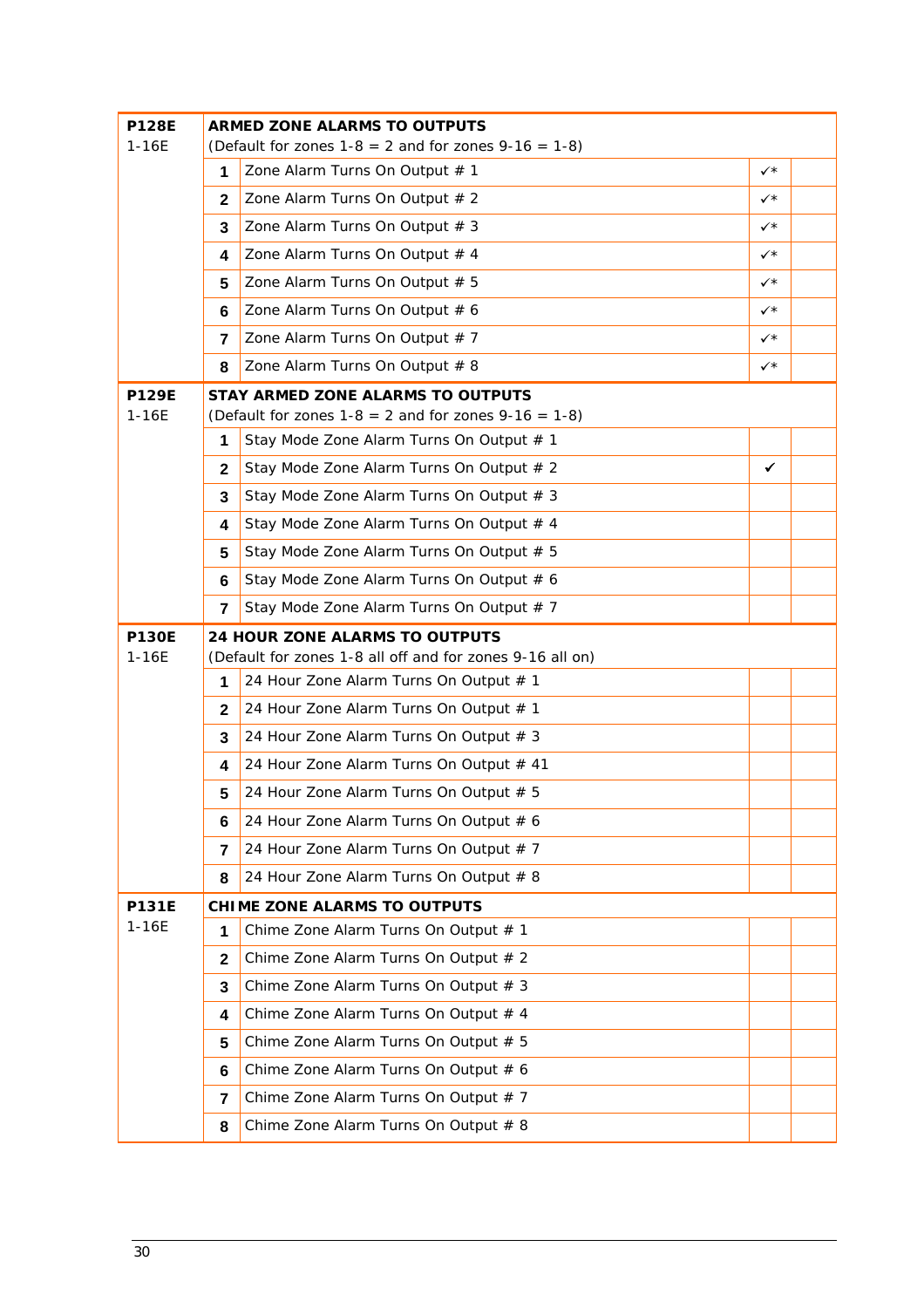| <b>P132E</b> |                | ZONE TAMPER ALARMS TO OUTPUTS             |              |  |
|--------------|----------------|-------------------------------------------|--------------|--|
| $1 - 16E$    | 1              | Zone Tamper Alarm will Turn On Output # 1 |              |  |
|              | $\mathbf{2}$   | Zone Tamper Alarm will Turn On Output # 2 |              |  |
|              | 3              | Zone Tamper Alarm will Turn On Output # 3 |              |  |
|              | 4              | Zone Tamper Alarm will Turn On Output # 4 |              |  |
|              | 5              | Zone Tamper Alarm will Turn On Output # 5 |              |  |
|              | 6              | Zone Tamper Alarm will Turn On Output # 6 |              |  |
|              | 7              | Zone Tamper Alarm will Turn On Output # 7 |              |  |
|              | 8              | Zone Tamper Alarm will Turn On Output # 8 |              |  |
| <b>P134E</b> |                | ARMED ZONE ALARM BEEPS TO KEYPADS         |              |  |
| $1 - 16E$    | 1              | Armed Zone Alarm Beeps Keypad #1          | ✓            |  |
|              | $\mathbf{2}$   | Armed Zone Alarm Beeps Keypad #2          | ✓            |  |
|              | 3              | Armed Zone Alarm Beeps Keypad #3          | ✓            |  |
|              | 4              | Armed Zone Alarm Beeps Keypad #4          | $\checkmark$ |  |
|              | 5              | Armed Zone Alarm Beeps Keypad #5          | ✓            |  |
|              | 6              | Armed Zone Alarm Beeps Keypad #6          | $\checkmark$ |  |
|              | 7              | Armed Zone Alarm Beeps Keypad #7          | ✓            |  |
|              | 8              | Armed Zone Alarm Beeps Keypad #8          | ✓            |  |
| P135E        |                | STAY MODE ZONE ALARM BEEPS TO KEYPADS     |              |  |
| $1 - 16E$    | 1              | Stay Mode Zone Alarm Beeps Keypad #1      |              |  |
|              | $\mathbf{2}$   | Stay Mode Zone Alarm Beeps Keypad #2      |              |  |
|              | 3              | Stay Mode Zone Alarm Beeps Keypad #3      |              |  |
|              | 4              | Stay Mode Zone Alarm Beeps Keypad #4      |              |  |
|              | 5              | Stay Mode Zone Alarm Beeps Keypad #5      |              |  |
|              | 6              | Stay Mode Zone Alarm Beeps Keypad #6      |              |  |
|              | $\overline{7}$ | Stay Mode Zone Alarm Beeps Keypad #7      |              |  |
|              | 8              | Stay Mode Zone Alarm Beeps Keypad #8      |              |  |
| <b>P136E</b> |                | 24 HOUR ZONE ALARM BEEPS TO KEYPADS       |              |  |
| $1 - 16E$    | 1              | 24 Hour Zone Alarm Beeps Keypad #1        | ✓            |  |
|              | $\mathbf{2}$   | 24 Hour Zone Alarm Beeps Keypad #2        | ✓            |  |
|              | 3              | 24 Hour Zone Alarm Beeps Keypad #3        | ✓            |  |
|              | 4              | 24 Hour Zone Alarm Beeps Keypad #4        | ✓            |  |
|              | 5              | 24 Hour Zone Alarm Beeps Keypad #5        | ✓            |  |
|              | 6              | 24 Hour Zone Alarm Beeps Keypad #6        | ✓            |  |
|              | 7              | 24 Hour Zone Alarm Beeps Keypad #7        | ✓            |  |
|              | 8              | 24 Hour Zone Alarm Beeps Keypad #8        | ✔            |  |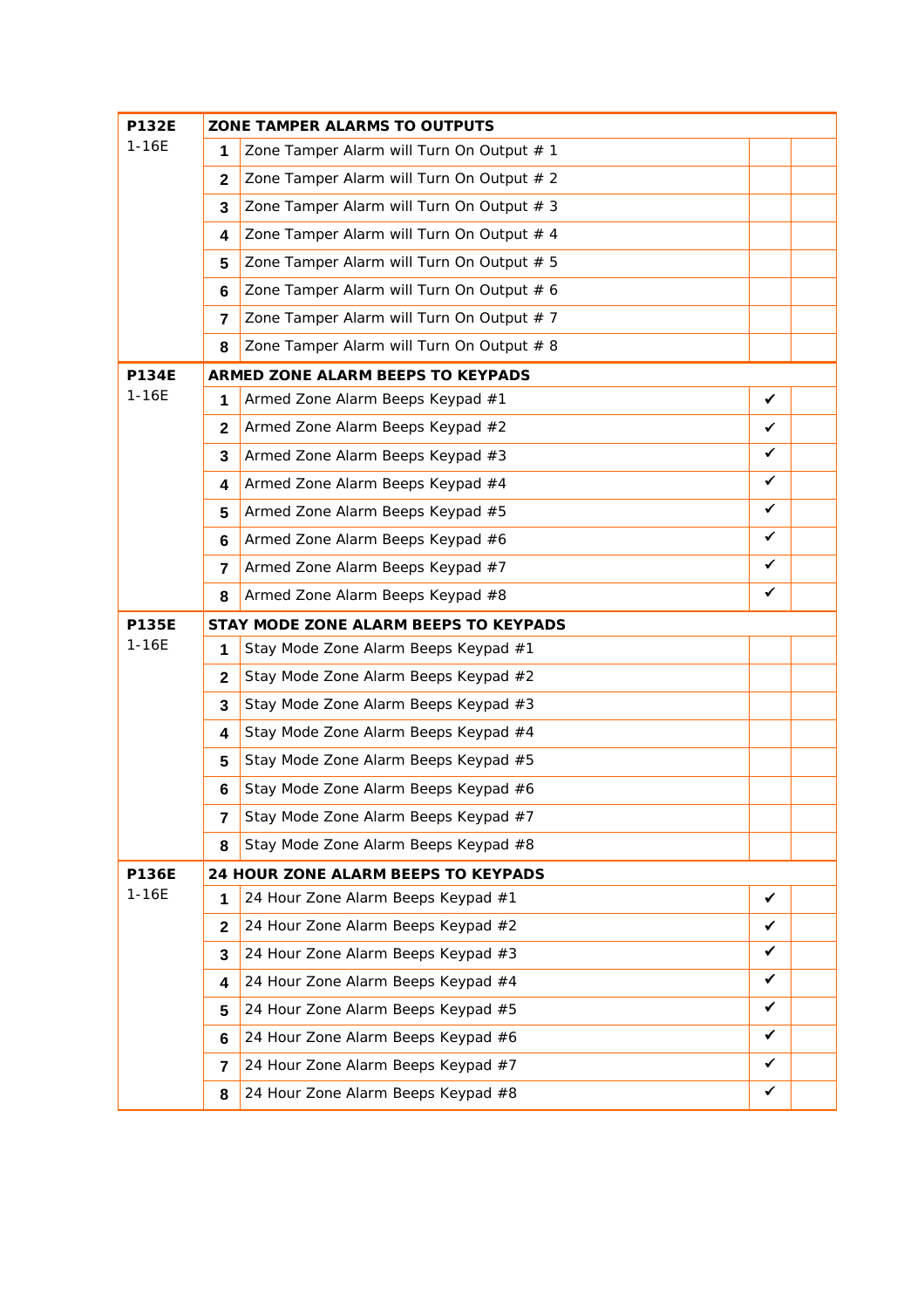| <b>P137E</b>              |                | CHIME ZONE ALARM BEEPS TO KEYPADS      |   |  |
|---------------------------|----------------|----------------------------------------|---|--|
| $1 - 16E$                 | 1              | Chime Zone Alarm Beeps Keypad #1       | ✓ |  |
|                           | $\mathbf{2}$   | Chime Zone Alarm Beeps Keypad #21      | ✓ |  |
|                           | 3              | Chime Zone Alarm Beeps Keypad #3       | ✔ |  |
|                           | 4              | Chime Zone Alarm Beeps Keypad #4       | ✓ |  |
|                           | 5              | Chime Zone Alarm Beeps Keypad #5       | ✔ |  |
|                           | 6              | Chime Zone Alarm Beeps Keypad #6       | ✓ |  |
|                           | 7              | Chime Zone Alarm Beeps Keypad #7       | ✔ |  |
|                           | 8              | Chime Zone Alarm Beeps Keypad #8       | ✓ |  |
| <b>P139E</b><br>$1 - 16E$ |                | ZONE TAMPER ALARM BEEPS TO KEYPADS     |   |  |
|                           | 0              | Not used                               |   |  |
|                           | 1              | Zone Tamper Alarm Beeps Keypad #1      | ✓ |  |
|                           | $\mathbf{2}$   | Zone Tamper Alarm Beeps Keypad #2      | ✓ |  |
|                           | 3              | Zone Tamper Alarm Beeps Keypad #3      | ✓ |  |
|                           | 4              | Zone Tamper Alarm Beeps Keypad #4      | ✓ |  |
|                           | 5              | Zone Tamper Alarm Beeps Keypad #5      | ✓ |  |
|                           | 6              | Zone Tamper Alarm Beeps Keypad #6      | ✓ |  |
|                           | $\overline{7}$ | Zone Tamper Alarm Beeps Keypad #7      | ✓ |  |
|                           | 8              | Zone Tamper Alarm Beeps Keypad #8      | ✓ |  |
| <b>P140E</b><br>$1 - 16E$ |                | RADIO SUPERVISE ALARM BEEPS TO KEYPADS |   |  |
|                           | 1              | Radio Supervise Alarm Beeps Keypad #1  |   |  |
|                           | $\mathbf{2}$   | Radio Supervise Alarm Beeps Keypad #1  |   |  |
|                           | 3              | Radio Supervise Alarm Beeps Keypad #3  |   |  |
|                           | 4              | Radio Supervise Alarm Beeps Keypad #4  |   |  |
|                           | 5              | Radio Supervise Alarm Beeps Keypad #5  |   |  |
|                           | 6              | Radio Supervise Alarm Beeps Keypad #6  |   |  |
|                           | 7              | Radio Supervise Alarm Beeps Keypad #7  |   |  |
|                           | 8              | Radio Supervise Alarm Beeps Keypad #8  |   |  |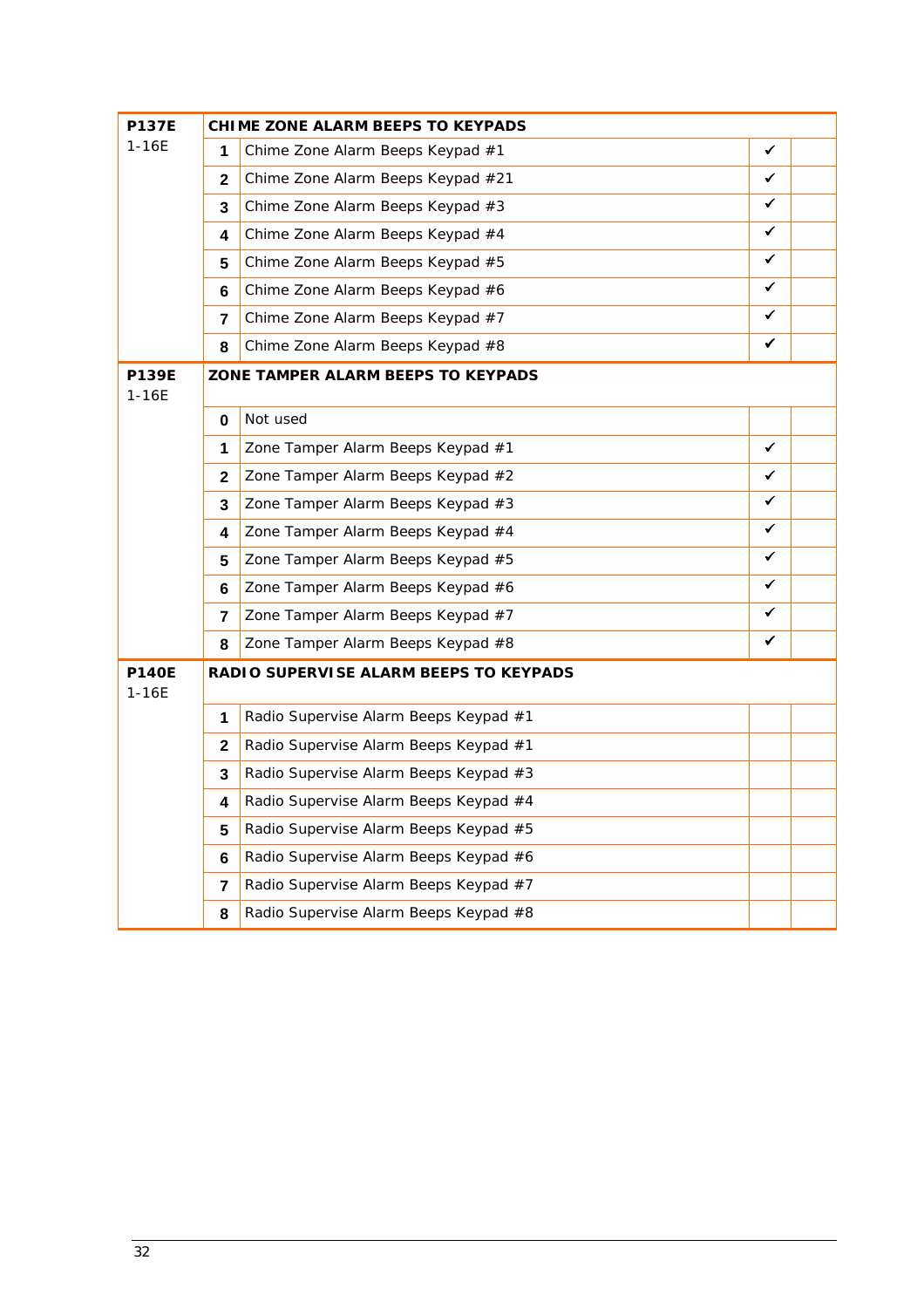| <b>P141E</b>              |              | ZONE SENSOR-WATCH ALARM BEEPS TO KEYPADS                                                |   |  |
|---------------------------|--------------|-----------------------------------------------------------------------------------------|---|--|
| $1 - 16E$                 | 1            | Zone Sensor-watch Alarm Beeps Keypad #1                                                 |   |  |
|                           | $\mathbf{2}$ | Zone Sensor-watch Alarm Beeps Keypad #2                                                 |   |  |
|                           | 3            | Zone Sensor-watch Alarm Beeps Keypad #3                                                 |   |  |
|                           | 4            | Zone Sensor-watch Alarm Beeps Keypad #4                                                 |   |  |
|                           | 5            | Zone Sensor-watch Alarm Beeps Keypad #5                                                 |   |  |
|                           | 6            | Zone Sensor-watch Alarm Beeps Keypad #6                                                 |   |  |
|                           | 7            | Zone Sensor-watch Alarm Beeps Keypad #7                                                 |   |  |
|                           | 8            | Zone Sensor-watch Alarm Beeps Keypad #8                                                 |   |  |
| <b>P142E</b>              |              | ARMED ZONE ENTRY DELAY BEEPS TO KEYPADS                                                 |   |  |
| $1 - 16E$                 | 1            | Armed Zone Entry Delay Beeps Keypad #1                                                  | ✓ |  |
|                           | $\mathbf{2}$ | Armed Zone Entry Delay Beeps Keypad #2                                                  | ✓ |  |
|                           | 3            | Armed Zone Entry Delay Beeps Keypad #3                                                  | ✓ |  |
|                           | 4            | Armed Zone Entry Delay Beeps Keypad #4                                                  | ✓ |  |
|                           | 5            | Armed Zone Entry Delay Beeps Keypad #5                                                  | ✓ |  |
|                           | 6            | Armed Zone Entry Delay Beeps Keypad #6                                                  | ✓ |  |
|                           | 7            | Armed Zone Entry Delay Beeps Keypad #7                                                  | ✓ |  |
|                           | 8            | Armed Zone Entry Delay Beeps Keypad #8                                                  | ✓ |  |
| <b>P143E</b>              |              | STAY MODE ENTRY DELAY BEEPS TO KEYPADS                                                  |   |  |
| $1 - 16E$                 | 1            | Stay Mode Entry Delay Beeps Keypad #1                                                   | ✓ |  |
|                           | $\mathbf{2}$ | Stay Mode Entry Delay Beeps Keypad #2                                                   | ✓ |  |
|                           | 3            | Stay Mode Entry Delay Beeps Keypad #3                                                   | ✓ |  |
|                           | 4            | Stay Mode Entry Delay Beeps Keypad #4                                                   | ✓ |  |
|                           | 5            | Stay Mode Entry Delay Beeps Keypad #5                                                   | ✓ |  |
|                           | 6            | Stay Mode Entry Delay Beeps Keypad #6                                                   | ✓ |  |
|                           | 7            | Stay Mode Entry Delay Beeps Keypad #7                                                   | ✓ |  |
|                           | 8            | Stay Mode Entry Delay Beeps Keypad #8                                                   | ✓ |  |
| <b>P144E</b>              |              | ARMED ZONE ENTRY DELAY TIMES                                                            |   |  |
| $1 - 16E$                 |              | Enter a value 0-9999 seconds.<br>(Default Zone $# 1 = 20$ Seconds, Zones $# 2-16 = 0$ ) |   |  |
| <b>P145E</b>              |              | <b>STAY MODE ENTRY DELAY TIMES</b>                                                      |   |  |
| $1 - 16E$                 |              | Enter a value 0-9999 seconds.<br>(Default Zones $# 1-4=20$ Seconds, Zones $# 5-16=0$ )  |   |  |
| <b>P146E</b>              |              | ZONE RE-TRIGGER TIMES                                                                   |   |  |
| $1 - 16E$                 |              | Enter a value of 0-255 minutes.                                                         |   |  |
|                           |              | (Default = 0 Minutes)                                                                   |   |  |
| <b>P147E</b>              |              | ZONE ALARM 4+2 REPORTING CODE                                                           |   |  |
| $1 - 16E$<br><b>P148E</b> |              | Enter a two digit value 00-FF<br>ZONE ALARM RESTORE 4+2 CODE                            |   |  |
| $1 - 16E$                 |              | Enter a two digit value 00-FF                                                           |   |  |
| <b>P149E</b>              |              | ZONE NEAR ALARM 4+2 REPORTING CODE                                                      |   |  |
| $1 - 16E$                 |              | Enter a two digit value 00-FF                                                           |   |  |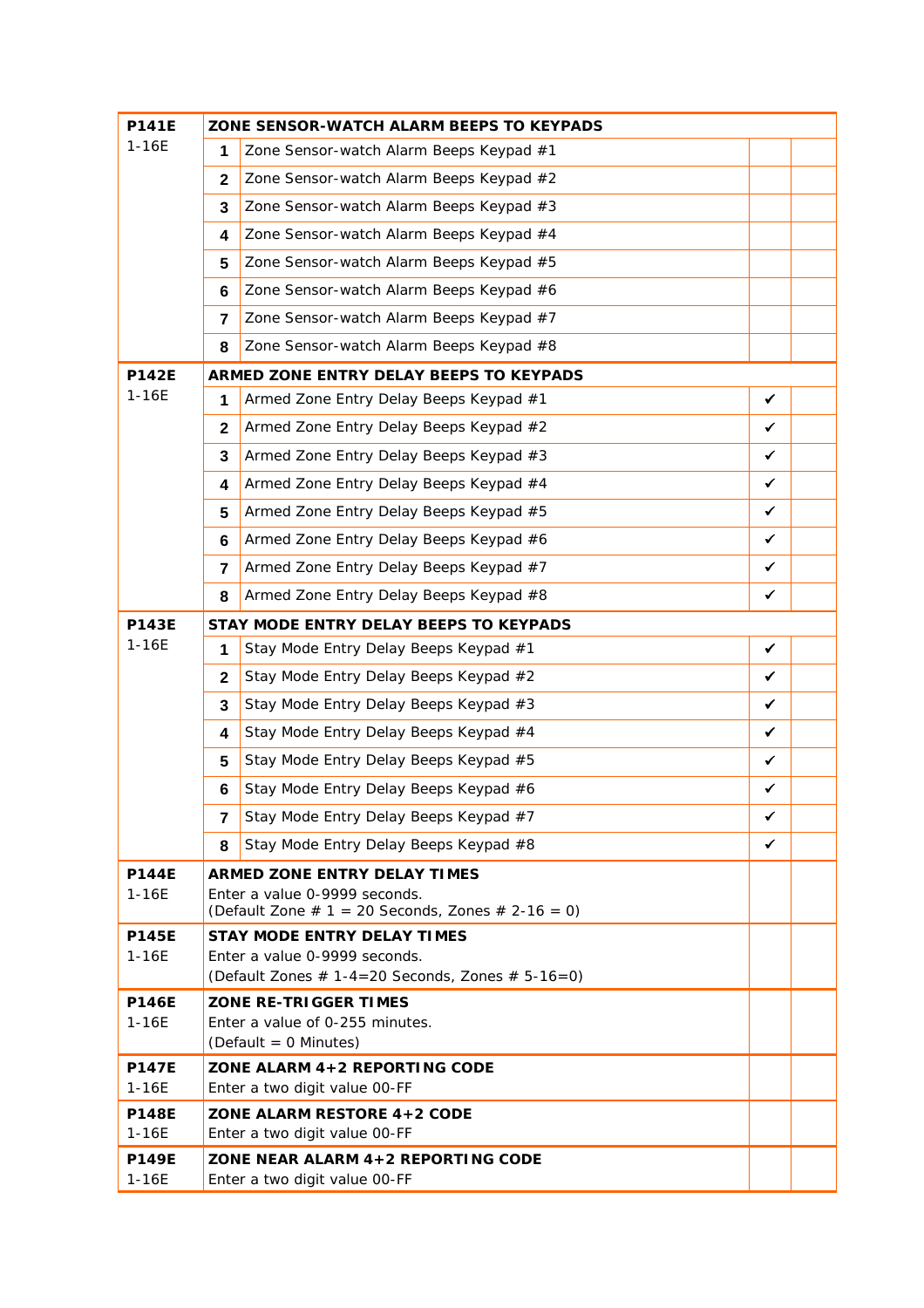| <b>P150E</b><br>$1 - 16E$ |                               | ZONE NEAR ALARM RESTORE 4+2 CODE<br>Enter a two digit value 00-FF |  |  |  |  |  |
|---------------------------|-------------------------------|-------------------------------------------------------------------|--|--|--|--|--|
| <b>P151E</b>              |                               | ZONE NEAR ALARM RESTORE 4+2 CODE                                  |  |  |  |  |  |
| $1 - 16E$                 |                               | Enter a two digit value 00-FF                                     |  |  |  |  |  |
| <b>P152E</b>              |                               | ZONE INTRUSION VERIFIED ALARM RESTORE 4+2 CODE                    |  |  |  |  |  |
| $1 - 16E$                 |                               | Enter a two digit value 00-FF                                     |  |  |  |  |  |
| <b>P155E</b>              |                               | ZONE BYPASS ALARM 4+2 REPORTING CODE                              |  |  |  |  |  |
| $1 - 16E$                 | Enter a two digit value 00-FF |                                                                   |  |  |  |  |  |
| <b>P156E</b>              | ZONE BYPASS RESTORE 4+2 CODE  |                                                                   |  |  |  |  |  |
| $1 - 16E$                 | Enter a two digit value 00-FF |                                                                   |  |  |  |  |  |
| <b>P157E</b><br>$1 - 16E$ |                               | ZONE ALARM CONTACT ID REPORTING CODE<br>(Default = $130$ )        |  |  |  |  |  |
| <b>P158E</b>              |                               | ZONE NEAR ALARM CONTACT ID REPORTING CODE                         |  |  |  |  |  |
| $1 - 16E$                 |                               | (Default = $138$ )                                                |  |  |  |  |  |
| <b>P159E</b>              |                               | ZONE INTRUSION VERIFIED ALARM CONTACT ID REPORTING CODE           |  |  |  |  |  |
| $1 - 16E$<br><b>P160E</b> |                               | (Default = $139$ )<br>ZONE ALARM VOICE MESSAGE NUMBER             |  |  |  |  |  |
| $1 - 16E$                 |                               | Enter a value $0-99$ (Default = 1)                                |  |  |  |  |  |
| <b>P161E</b>              |                               | AWAY ZONE ENTRY DELAY TO OUTPUTS                                  |  |  |  |  |  |
| $1 - 16E$                 |                               |                                                                   |  |  |  |  |  |
|                           | 1                             | Armed Zone Entry Delay to output #1                               |  |  |  |  |  |
|                           | $\mathbf{2}$                  | Armed Zone Entry Delay to output #2                               |  |  |  |  |  |
|                           | 3                             | Armed Zone Entry Delay to output #3                               |  |  |  |  |  |
|                           | 4                             | Armed Zone Entry Delay to output #41                              |  |  |  |  |  |
|                           | 5                             | Armed Zone Entry Delay to output #5                               |  |  |  |  |  |
|                           | 6                             | Armed Zone Entry Delay to output #6                               |  |  |  |  |  |
|                           | 7                             | Armed Zone Entry Delay to output #7                               |  |  |  |  |  |
|                           | 8                             | Armed Zone Entry Delay to output #8                               |  |  |  |  |  |
| <b>P162E</b>              |                               | STAY MODE ENTRY DELAY TO OUTPUTS                                  |  |  |  |  |  |
| $1 - 16E$                 | 1                             | Stay Mode Entry Delay to output #1                                |  |  |  |  |  |
|                           | $\mathbf{2}$                  | Stay Mode Entry Delay to output #2                                |  |  |  |  |  |
|                           | 3                             | Stay Mode Entry Delay to output #3                                |  |  |  |  |  |
|                           | 4                             | Stay Mode Entry Delay to output #4                                |  |  |  |  |  |
|                           | 5                             | Stay Mode Entry Delay to output #5                                |  |  |  |  |  |
|                           | 6                             | Stay Mode Entry Delay to output #6                                |  |  |  |  |  |
|                           | 7                             | Stay Mode Entry Delay to output #7                                |  |  |  |  |  |
|                           | 8                             | Stay Mode Entry Delay to output #8                                |  |  |  |  |  |
| <b>P163E</b>              |                               | <b>SENSOR-WATCH TIMER</b>                                         |  |  |  |  |  |
| $1 - 16E$                 |                               | Enter a value 0-9999 Minutes                                      |  |  |  |  |  |
|                           |                               | (Default = 7200 minutes [120 Hours])                              |  |  |  |  |  |
| <b>P164E</b><br>$1 - 16E$ |                               | ENROLLING (LEARN) RADIO ZONE CODES                                |  |  |  |  |  |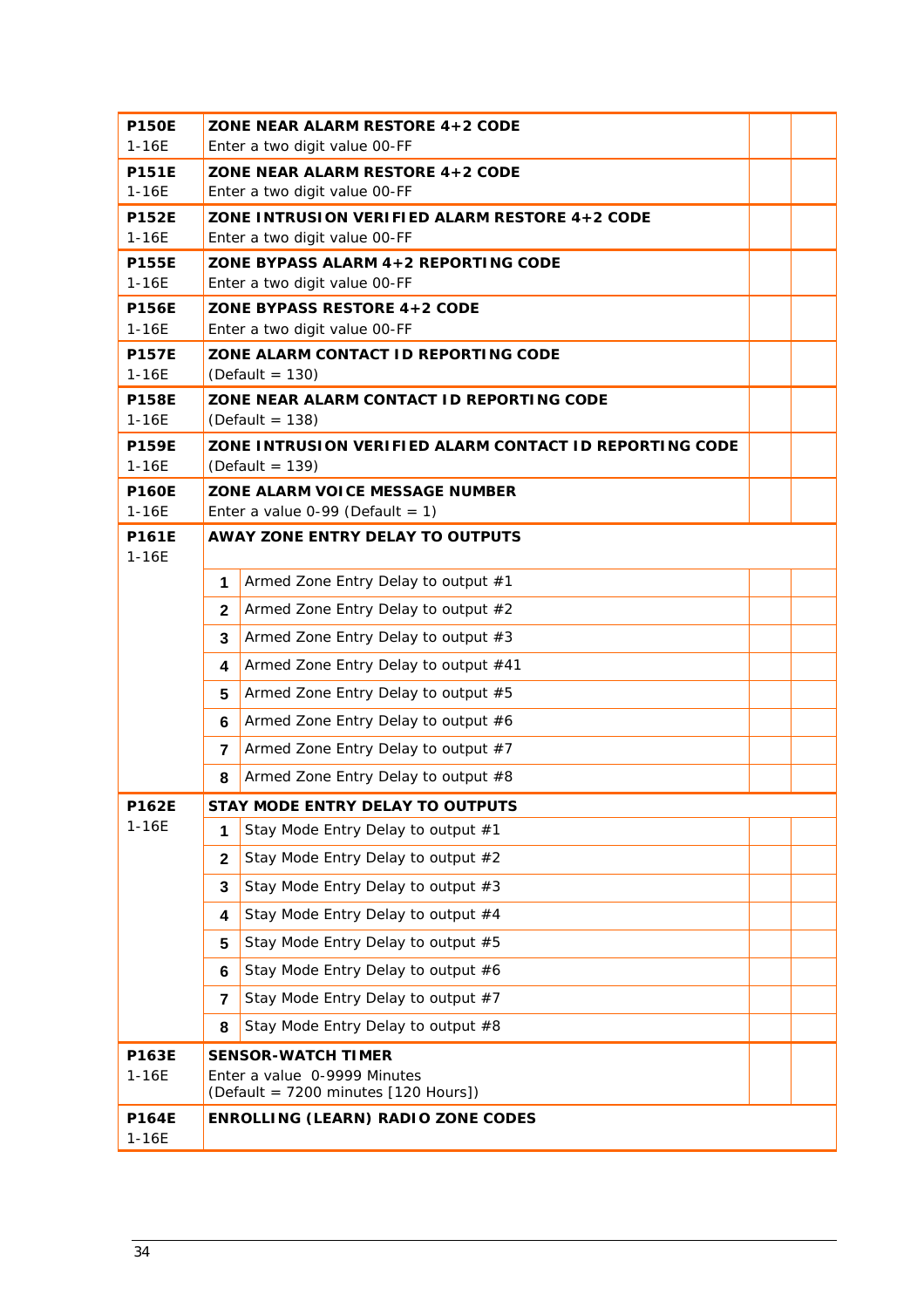| <b>P165E</b><br>$1 - 16E$ | DELETE A SPECIFIC RADIO ZONE CODE                                                                                             |  |
|---------------------------|-------------------------------------------------------------------------------------------------------------------------------|--|
| <b>P166E</b>              | FIND RADIO ZONE MEMORY LOCATION                                                                                               |  |
| $1 - 16E$                 | Finds the zone number of any Radio Zone code stored in the panel.<br>When using the LED Keypad press the OE keys in sequence. |  |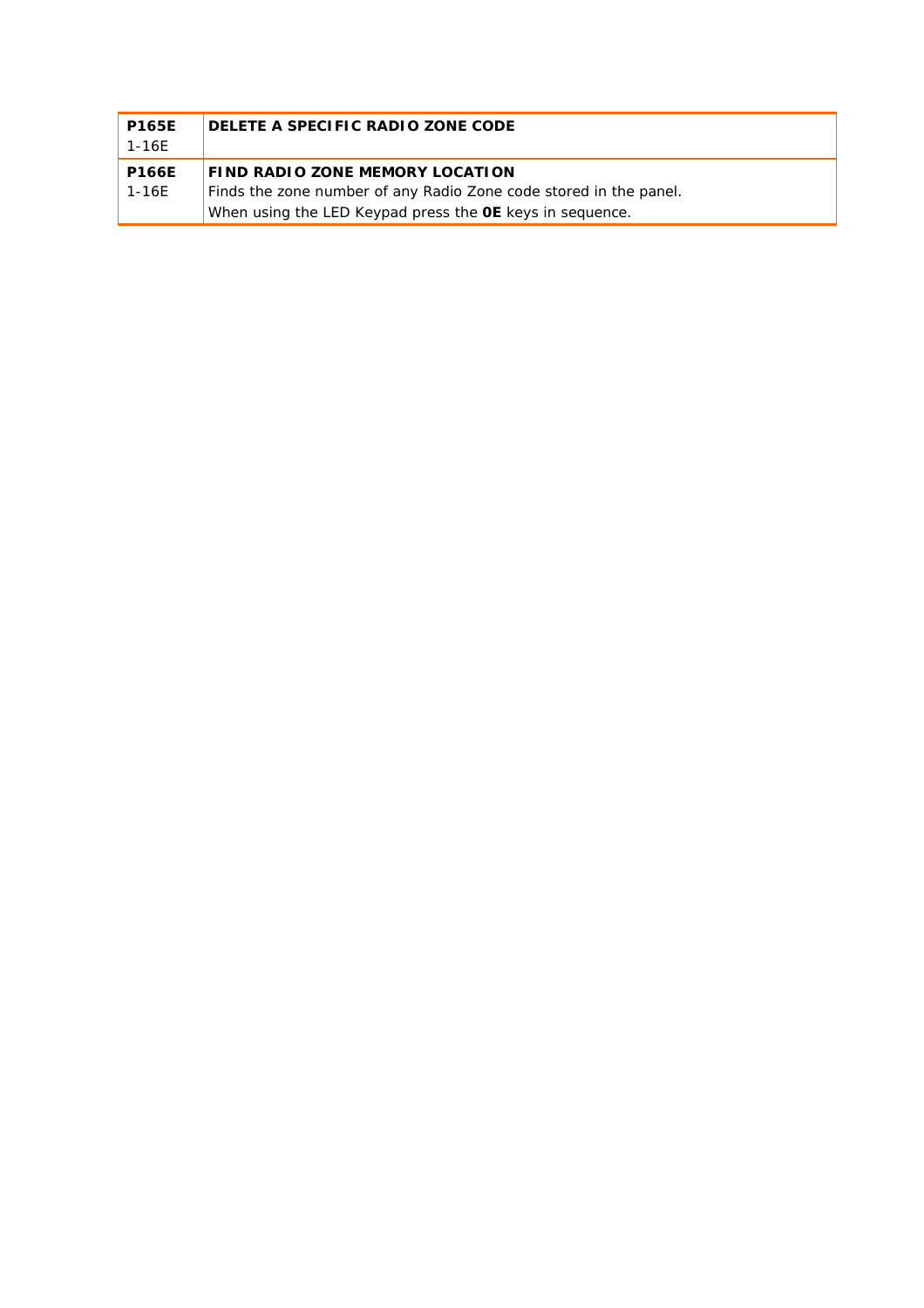| <b>TIME ZONES</b>         |                                                   |                                                                       |  |  |
|---------------------------|---------------------------------------------------|-----------------------------------------------------------------------|--|--|
| <b>P170F</b><br>$1-16E$   |                                                   | PROGRAMMING HOLIDAYS<br>Holidays 1-8 Days enter the values as DDMMYY  |  |  |
| <b>P171E</b><br>$1 - 16E$ | PROGRAMMING TIME ZONE DAYS<br>Time Zones 1-8 Days |                                                                       |  |  |
|                           | 1                                                 | (Default = All Off)<br>Sunday                                         |  |  |
|                           | $\overline{2}$                                    | Monday                                                                |  |  |
|                           | $\overline{3}$                                    | Tuesday                                                               |  |  |
|                           | 4                                                 | Wednesday                                                             |  |  |
|                           | 5                                                 | Thursday                                                              |  |  |
|                           | 6                                                 | Friday                                                                |  |  |
|                           | $\overline{7}$                                    | Saturday                                                              |  |  |
|                           | 8                                                 | Invert                                                                |  |  |
| <b>P172F</b><br>$1-8E$    |                                                   | TIME ZONES 1-8 START TIME<br>Enter a value 0000-2359 (Default = 0000) |  |  |
| <b>P173E</b><br>$1 - 8E$  |                                                   | TIME ZONES 1-8 END TIME<br>Enter a value 0000-2359 (Default = 0000)   |  |  |
| <b>P174F</b><br>$1 - 8E$  | TIME ZONE 1-8 OPTIONS<br>$(Default = All off)$    |                                                                       |  |  |
|                           | 1                                                 | Ignore Holidays                                                       |  |  |
|                           | $\overline{2}$                                    | Spare                                                                 |  |  |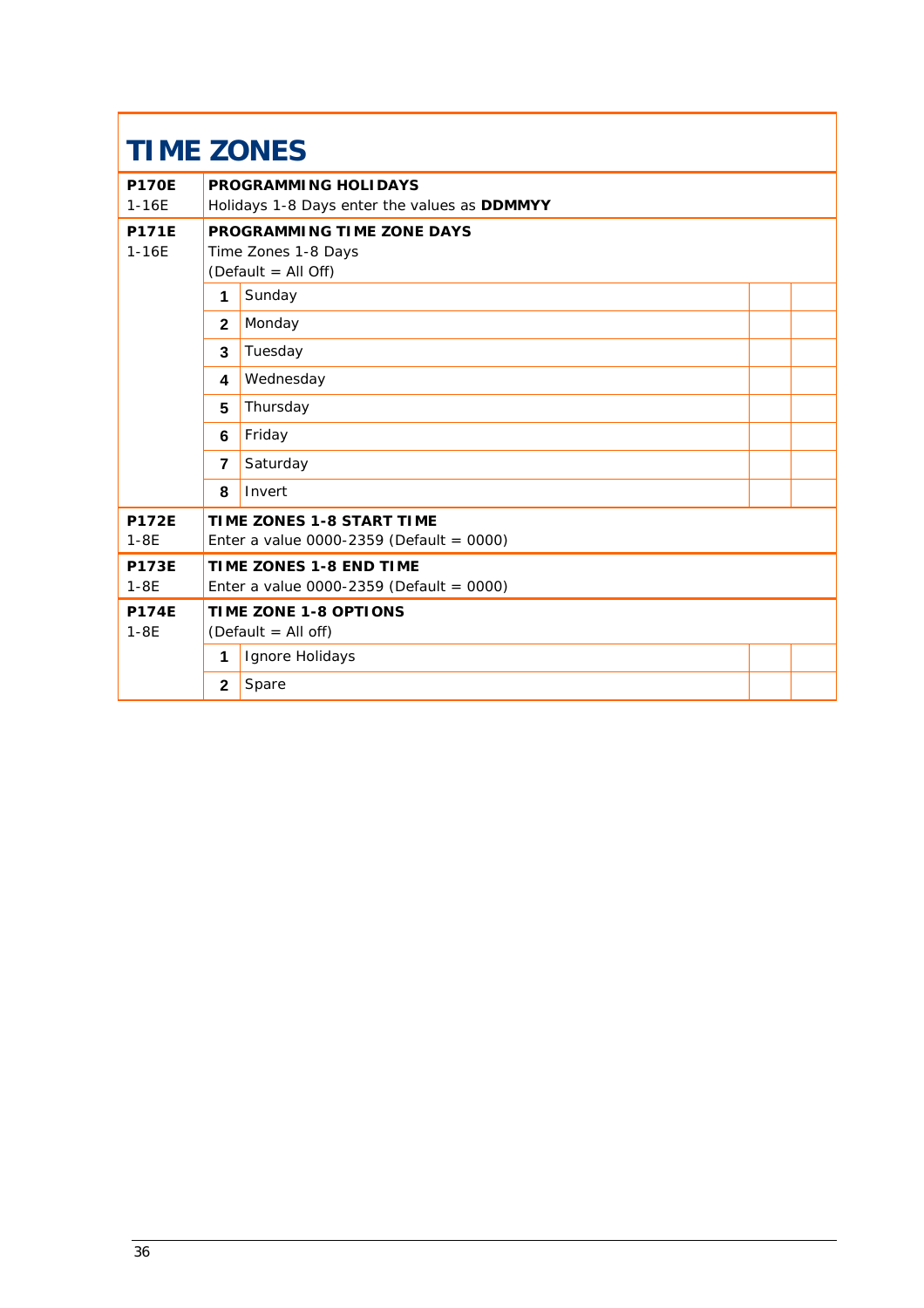|                    | <b>DIALLER</b> |                                                                                              |      |  |
|--------------------|----------------|----------------------------------------------------------------------------------------------|------|--|
| <b>P175E</b>       |                | DIALLER PROGRAMMING OPTIONS 1                                                                |      |  |
| 1E                 | 0              | Not used                                                                                     |      |  |
|                    | 1              | Dialler is Enabled                                                                           |      |  |
|                    | 2              | <b>Fax Defeat</b>                                                                            |      |  |
|                    | 3              | Disable Telephone Line Monitoring                                                            |      |  |
|                    | 4              | DTMF or Pulse Dial (For DTMF 4&5 must be both OFF)                                           |      |  |
|                    | 5              | DTMF or Reverse Pulse Dial (For DTMF, 4&5 must be both OFF)                                  |      |  |
|                    | 6              | Send long DTMF tones during dialling                                                         |      |  |
|                    | 7              | Auto Detect Modem Mode                                                                       | ✓    |  |
|                    | 8              | Bell 103 or V21                                                                              |      |  |
| <b>P175E</b>       |                | DIALLER PROGRAMMING OPTIONS 2                                                                |      |  |
| 2E                 | 1              | Step number on each call                                                                     | ✓    |  |
|                    | $\mathbf{2}$   | Upload/Download use callback                                                                 |      |  |
|                    | 3              | Upload/Download only if disarmed                                                             |      |  |
|                    | 4              | Test calls only if armed                                                                     |      |  |
|                    | 5              | Spare                                                                                        |      |  |
|                    | 6              | Hold line open following Domestic/Voice report for DTMF control                              |      |  |
|                    | 7              | First to Open Last to Close Reporting                                                        |      |  |
|                    | 8              | Spare                                                                                        |      |  |
| <b>P175E</b><br>3E |                | <b>AUTO-ANSWER RING COUNT</b><br>Enter a value $0-99$ (Default = 25)                         | 25   |  |
| <b>P175E</b><br>4E |                | TIME TO THE FIRST DIALLER TEST CALL<br>Enter a value $0-2359$ (Default = 2300)               | 2300 |  |
| <b>P175E</b><br>5E |                | <b>TEST CALL TIME PERIOD</b><br>Enter a value 0-255 hours $0 = No$ test<br>(Default = $24$ ) | 24   |  |
| <b>P175E</b><br>6E |                | <b>KEYPAD LISTEN-IN OPTIONS</b><br>$(Default = 1-7)$                                         |      |  |
|                    | 1              | Enabled During Dialling in Disarm State only                                                 | ✓    |  |
|                    | $\mathbf{2}$   | Enabled During Dialling in Armed State only                                                  | ✓    |  |
|                    | 3              | Enabled During Dialling in Stay Mode State only                                              | ✓    |  |
|                    | 4              | Enabled Throughout the call in Disarm State only                                             | ✓    |  |
|                    | 5.             | Enabled Throughout the call in Armed State only                                              | ✓    |  |
|                    | 6              | Enabled Throughout the call in Stay Mode State only                                          | ✓    |  |
|                    | 7              | Listen-in Enabled when the panel answers a call                                              | ✓    |  |
|                    | 8              | Enabled at All Times                                                                         |      |  |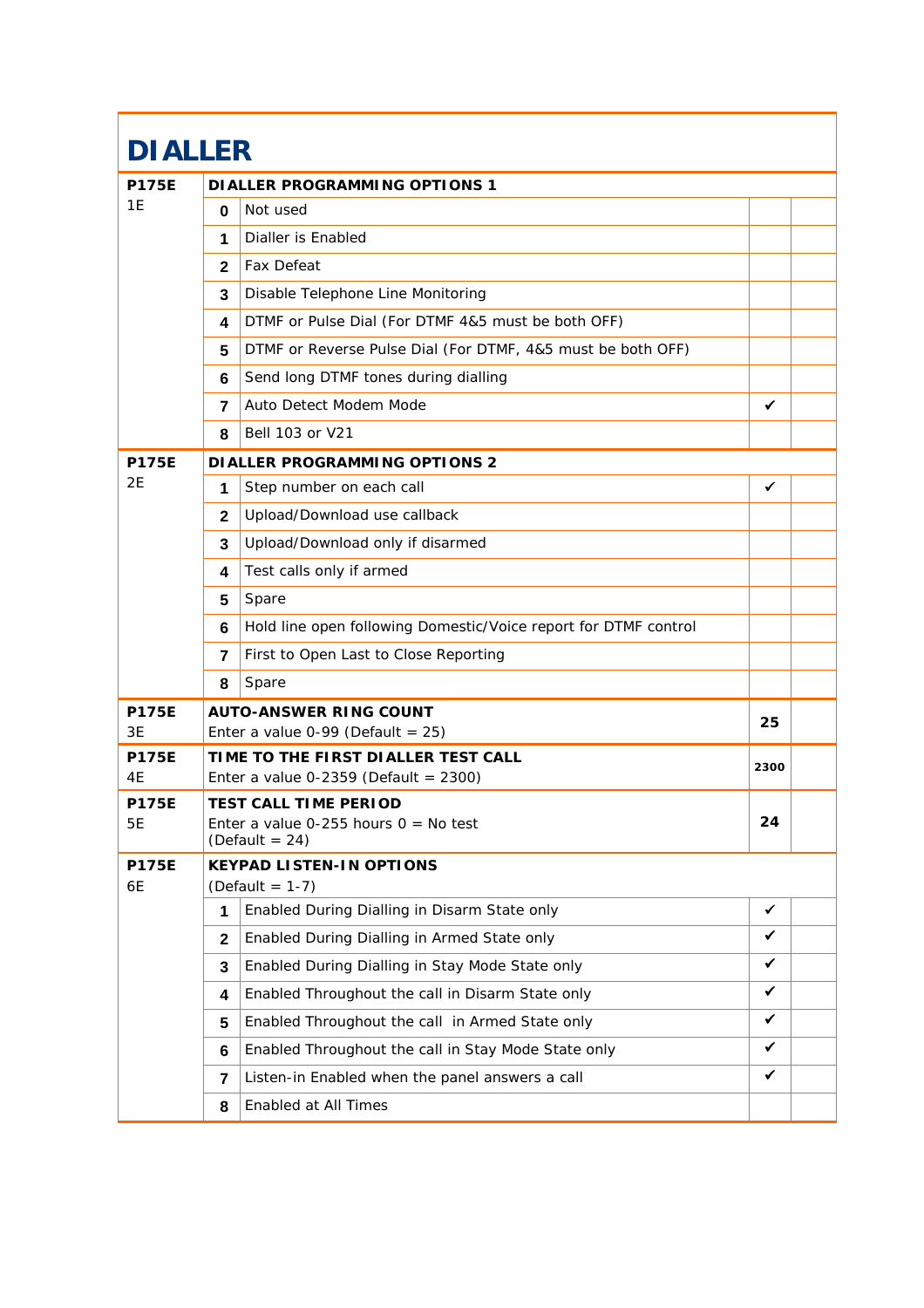| <b>P175E</b><br><b>7E</b>  | OUTPUT # 1 LISTEN-IN OPTIONS<br>(Default = All Off)                                                                        |                                                                        |              |  |  |  |  |
|----------------------------|----------------------------------------------------------------------------------------------------------------------------|------------------------------------------------------------------------|--------------|--|--|--|--|
|                            | 1                                                                                                                          | Enabled During Dialling in Disarm State only                           |              |  |  |  |  |
|                            | $\mathbf{2}$                                                                                                               | Enabled During Dialling in Armed State only                            |              |  |  |  |  |
|                            | 3                                                                                                                          | Enabled During Dialling in Stay Mode State only                        |              |  |  |  |  |
|                            | 4                                                                                                                          | Enabled Throughout the call in Disarm State only                       |              |  |  |  |  |
|                            | 5                                                                                                                          | Enabled Throughout the call in Armed State only                        |              |  |  |  |  |
|                            | 6                                                                                                                          | Enabled Throughout the call in Stay Mode State only                    |              |  |  |  |  |
|                            | 7                                                                                                                          | Listen-in Enabled when the panel answers a call                        |              |  |  |  |  |
|                            | 8                                                                                                                          | Enabled at All Times                                                   |              |  |  |  |  |
| <b>P175E</b>               |                                                                                                                            | DIALLING PRE-FIX NUMBER                                                |              |  |  |  |  |
| 8E                         |                                                                                                                            | Enter a value 1-16 digits<br>$(Default = 0)$                           | 0            |  |  |  |  |
| <b>P175E</b><br>9E         | PANIC ALARM CONTACT ID REPORTING CODE<br>(Default = $120$ )                                                                |                                                                        |              |  |  |  |  |
| <b>P175E</b><br><b>10E</b> | FIRE ALARM CONTACT ID REPORTING CODE<br>$(Default = 110)$                                                                  |                                                                        |              |  |  |  |  |
| <b>P175E</b><br>11E        | MEDICAL ALARM CONTACT ID REPORTING CODE<br>Enter a value 1-4 digit code $(1-9999)$ (Default = 0)                           |                                                                        |              |  |  |  |  |
| <b>P175E</b><br>12E        | OUTPUT COMMAND CONTROL CODE NUMBER<br>Enter a value 1-4 digit code $(1-9999)$ (Default = 0)                                |                                                                        |              |  |  |  |  |
| <b>P175E</b><br>13E        | MICROPHONE ON/OFF CMD CONTROL CODE NUMBER<br>Enter a value 1-4 digit code (1-9999) (Default = 0)                           |                                                                        |              |  |  |  |  |
| <b>P175E</b><br>14E        | DI ALLER ACKNOWLEDGE CODE<br>Voice/Domestic Acknowledge Code<br>0<br>Enter a value 1-4 digit code $(1-9999)$ (Default = 0) |                                                                        |              |  |  |  |  |
| <b>P175E</b><br><b>15E</b> | <b>FORCE TEST CALL CODE</b><br>Enter a value 1-4 digit code (1-9999)<br>(Default = 0 disables the feature)                 |                                                                        |              |  |  |  |  |
| P176<br>1E-11E             |                                                                                                                            | PROGRAMMING VOICE BOARD MESSAGES                                       |              |  |  |  |  |
| <b>P176E</b><br>1E         |                                                                                                                            | KEYPAD OR RADIO PANIC ALARM VOICE MESSAGE NUMBER<br>Enter a value 0-99 | 1            |  |  |  |  |
| <b>P176E</b><br>2E         |                                                                                                                            | FIRE ALARM VOICE MESSAGE NUMBER<br>Enter a value 0-99                  | 1            |  |  |  |  |
| <b>P176E</b><br>3E         |                                                                                                                            | MEDICAL ALARM VOICE MESSAGE NUMBER<br>Enter a value 0-99               | 1            |  |  |  |  |
| <b>P176E</b><br>4E         |                                                                                                                            | MAINS FAILURE VOICE MESSAGE NUMBER<br>Enter a value 0-99               | 1            |  |  |  |  |
| <b>P176E</b><br>5E         |                                                                                                                            | MAINS RESTORE VOICE MESSAGE NUMBER<br>Enter a value 0-99               | 1            |  |  |  |  |
| <b>P176E</b><br>6E         |                                                                                                                            | BATTERY LOW VOLCE MESSAGE NUMBER<br>Enter a value 0-99                 | $\mathbf{1}$ |  |  |  |  |
| <b>P176E</b><br>7E         |                                                                                                                            | BATTERY RESTORED VOICE MESSAGE NUMBER<br>1<br>Enter a value 0-99       |              |  |  |  |  |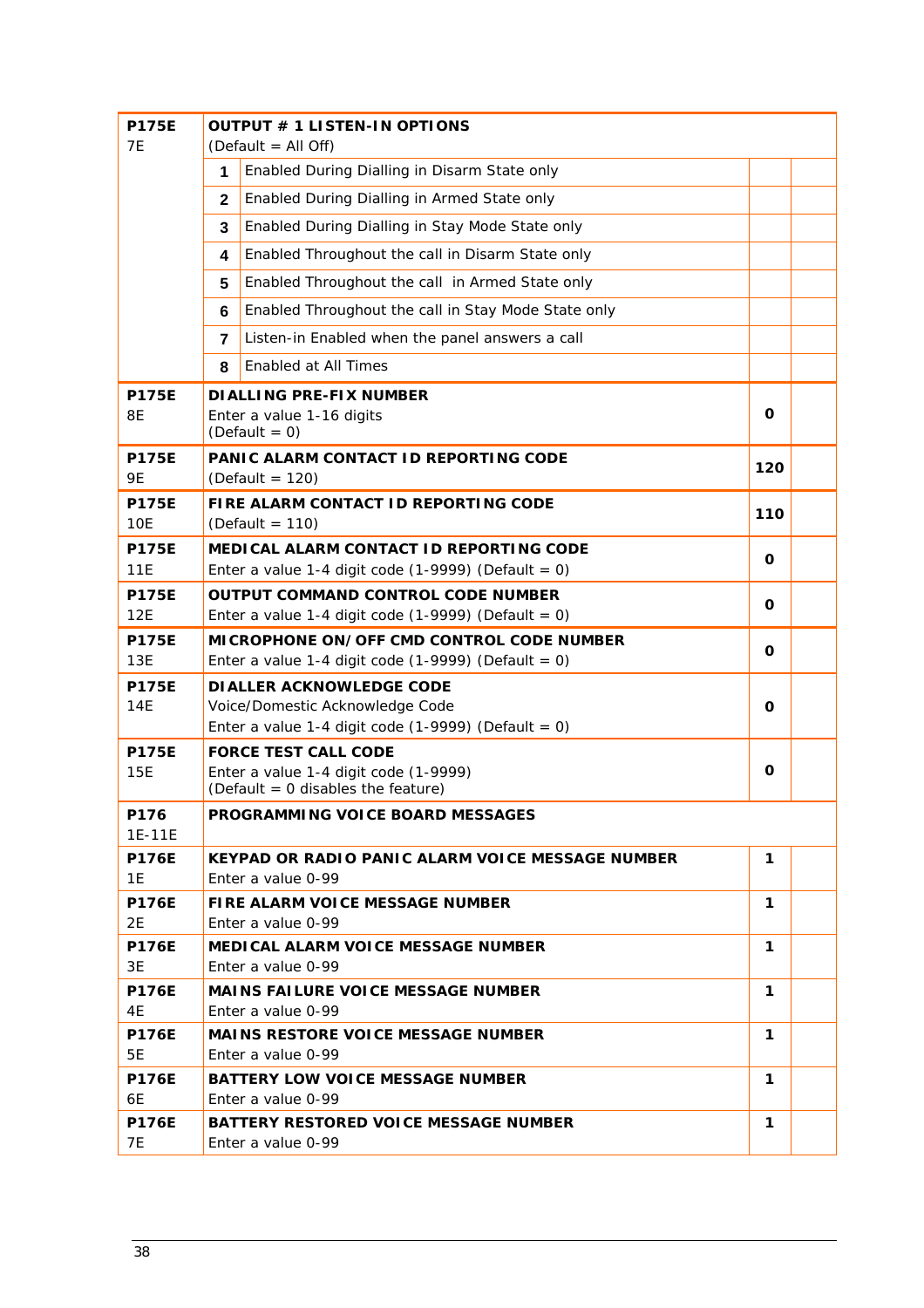| <b>P176E</b> | TAMPER (ZONE/RADIO/SYSTEM) VOICE MESSAGE NUMBER | 1 |  |
|--------------|-------------------------------------------------|---|--|
| 8E           | Enter a value 0-99                              |   |  |
| <b>P176E</b> | DURESS ALARM VOICE MESSAGE NUMBER               |   |  |
| 9E           | Enter a value 0-99                              | 1 |  |
| <b>P176F</b> | LATCHKEY DISARM VOICE MESSAGE NUMBER            | 1 |  |
| 10E          | Enter a value 0-99                              |   |  |
| <b>P176F</b> | MANUAL TEST INITIATED VOICE MESSAGE             | 1 |  |
| 11E          | Enter a value 0-99                              |   |  |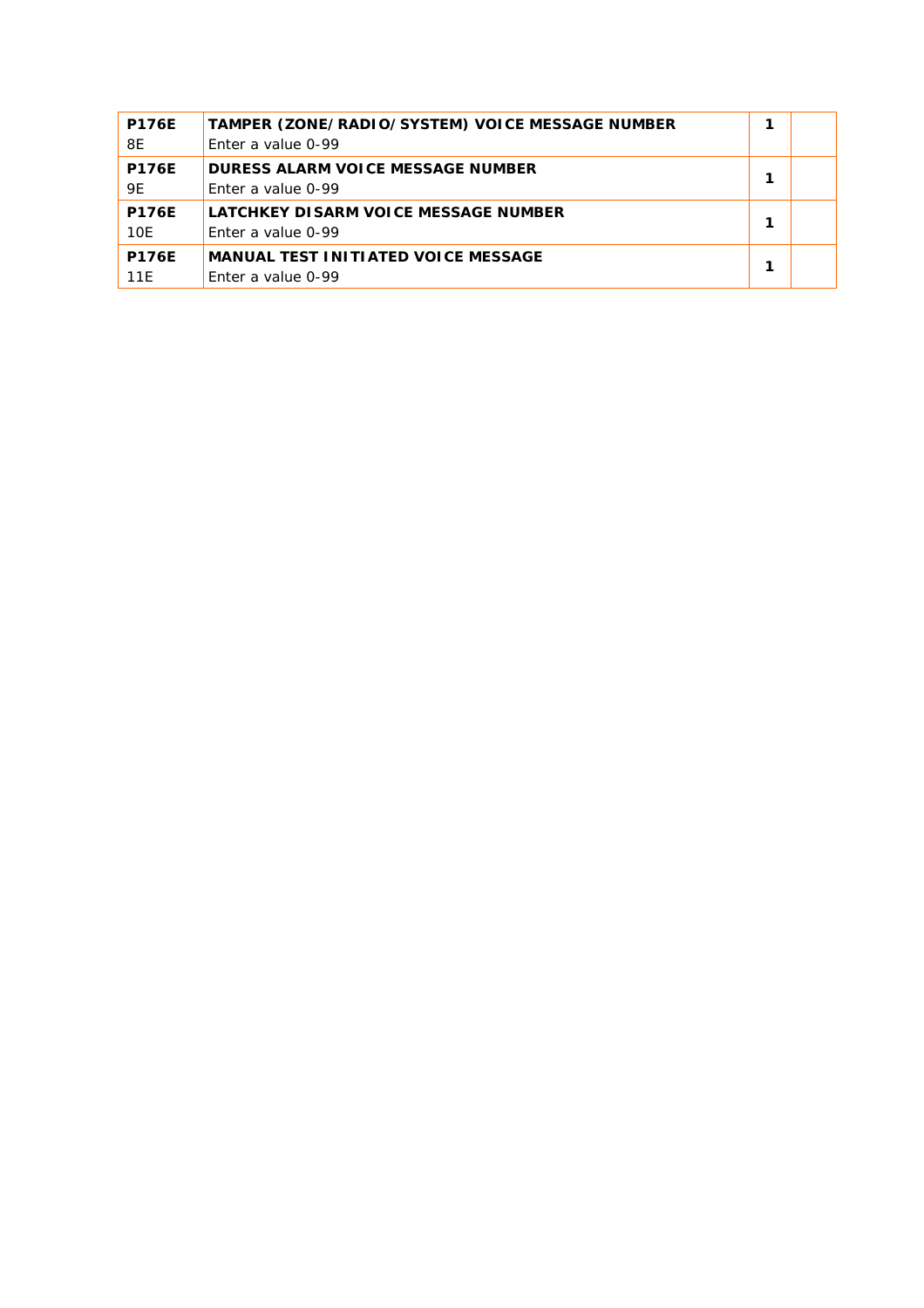| <b>TELEPHONE NUMBERS</b> |                |                                                                                      |              |  |
|--------------------------|----------------|--------------------------------------------------------------------------------------|--------------|--|
| <b>P181E</b><br>$1 - 8E$ |                | PROGRAMMING TELEPHONE NUMBER                                                         | 0            |  |
| <b>P182E</b>             |                | Enter a value 1-16 digit code (Default = $0$ )<br>TELEPHONE NUMBER REPORTING FORMATS |              |  |
| $1-8E$                   |                |                                                                                      |              |  |
|                          | 1              | Contact ID                                                                           | $\checkmark$ |  |
|                          | $\mathbf{2}$   | Domestic Dial                                                                        |              |  |
|                          | 3              | Pager                                                                                |              |  |
|                          | 4              | Speech Dialler                                                                       |              |  |
|                          | 5              | 4+2 10pps (Handshake 1400/ Tone 1900)                                                |              |  |
|                          | 6              | 4+2 10pps (Handshake 2300/ Tone 1800)                                                |              |  |
|                          | $\overline{7}$ | 4+2 20pps (Handshake 1400/ Tone 1900)                                                |              |  |
|                          | 8              | 4+2 20pps (Handshake 2300/ Tone 1800)                                                |              |  |
|                          | 9              | 4+2 DTMF (with Checksum)                                                             |              |  |
| <b>P183E</b>             |                | TELEPHONE NUMBER REPORTING OPTIONS                                                   |              |  |
| $1 - 8E$                 | 1              | Stop Dialling if Kissed off                                                          | ✓            |  |
|                          | $\mathbf{2}$   | <b>Monitor Call Progress</b>                                                         | ✓            |  |
|                          | 3              | <b>Blind Dial</b>                                                                    |              |  |
|                          | 4              | Use Group Numbers for Contact ID Reporting                                           |              |  |
|                          | 5              | Spare                                                                                |              |  |
|                          | 6              | Auto Kiss-off for Voice/Domestic Reporting                                           |              |  |
|                          | $\overline{7}$ | Use the Dialling Pre-fix                                                             |              |  |
|                          | 8              | Is to be used as the "Call-back" Number                                              |              |  |
| <b>P184E</b><br>$1 - 8E$ |                | MAXIMUM DIAL ATTEMPTS PER TELEPHONE NUMBER<br>Enter a value 0-99                     | 20           |  |
| <b>P186E</b>             |                | DIALLER REPORTING OPTIONS A                                                          |              |  |
| $1-8E$                   | $\mathbf{1}$   | Report Mains Failure                                                                 | ✔            |  |
|                          | $\mathbf{2}$   | Report Battery Low                                                                   | ✓            |  |
|                          | 3              | Report Radio Battery Low                                                             | ✓            |  |
|                          | 4              | Report Line Fail                                                                     | ✓            |  |
|                          | 5              | Report System Tamper                                                                 | ✓            |  |
|                          | 6              | Report Keypad Tamper                                                                 | ✓            |  |
|                          | $\overline{7}$ | Report Zone Tamper                                                                   | ✓            |  |
|                          | 8              | Report Radio Zone Tamper                                                             | ✓            |  |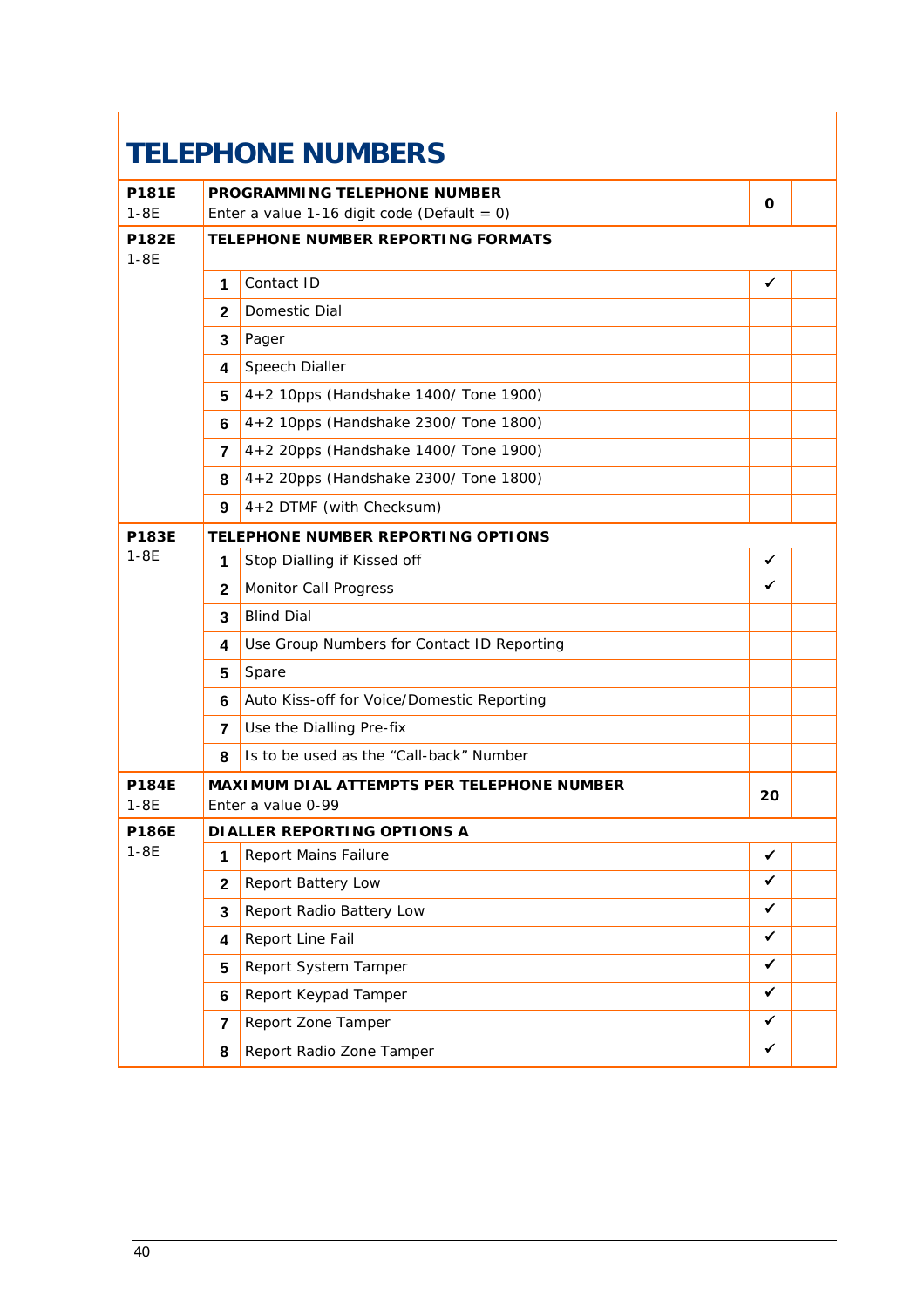| <b>P187E</b> |                | DIALLER REPORTING OPTIONS B                         |   |  |
|--------------|----------------|-----------------------------------------------------|---|--|
| $1-8E$       | 1              | Report Duress Alarm                                 | ✓ |  |
|              | $\mathbf{2}$   | Report Supervised Radio Alarm                       | ✓ |  |
|              | 3              | Report Zone Sensor-watch Alarm                      | ✓ |  |
|              | 4              | Report Manual Panic Alarm                           | ✓ |  |
|              | 5              | Report Manual Fire Alarm                            | ✓ |  |
|              | 6              | Report Manual Medical Alarm                         | ✓ |  |
|              | $\overline{7}$ | Report Radio Pendant Panic Alarm                    | ✓ |  |
|              | 8              | Report Zone Bypasses                                | ✓ |  |
| <b>P188E</b> |                | DIALLER REPORTING OPTIONS C                         |   |  |
| $1-8E$       | 1              | Report Arm/Disarm                                   | ✓ |  |
|              | $\mathbf{2}$   | Report Stay Mode Arm/Disarm                         |   |  |
|              | 3              | Report Disarm only after an Activation              |   |  |
|              | 4              | Report Stay Mode Disarm only after an Activation    |   |  |
|              | 5              | Report Stay Mode Zone Alarms                        |   |  |
|              | 6              | Report Access to Program Mode                       |   |  |
|              | 7              | Report 24 Hour Alarms if Domestic/Voice mode set    |   |  |
|              | 8              | Report Zone Restores                                | ✓ |  |
| <b>P189E</b> |                | DIALLER REPORTING OPTIONS D                         |   |  |
| $1-8E$       | 1              | Report Latchkey Disarm                              |   |  |
|              | $\mathbf{2}$   | Report Delinquent                                   |   |  |
|              | 3              | <b>Report Tests</b>                                 | ✓ |  |
|              | 4              | Report Fuse Failure                                 | ✓ |  |
|              | 5              | Report Output 1 or 2 Fail                           |   |  |
|              | 6              | Spare                                               |   |  |
|              | $\overline{7}$ | Spare                                               |   |  |
|              | 8              | Spare                                               |   |  |
| <b>P192E</b> |                | <b>DIVERT AREA EVENTS</b>                           |   |  |
| $1-8E$       |                | $(1 = Area A and 2 = Area B)$                       |   |  |
|              | 1              | Dial on away arm                                    |   |  |
|              | $\mathbf{2}$   | Dial on away disarm                                 | ✓ |  |
|              | 3              | Dial on stay arm                                    | ✓ |  |
|              | 4              | Dial on stay disarm                                 |   |  |
|              | 5              | Dial if Key-switch activation                       |   |  |
|              | 6              | Dial if Time zone activation                        |   |  |
|              | $\overline{7}$ | Dial if DTMF or PC activation                       |   |  |
|              | 8              | Dial if keypad ARM or STAY single button activation |   |  |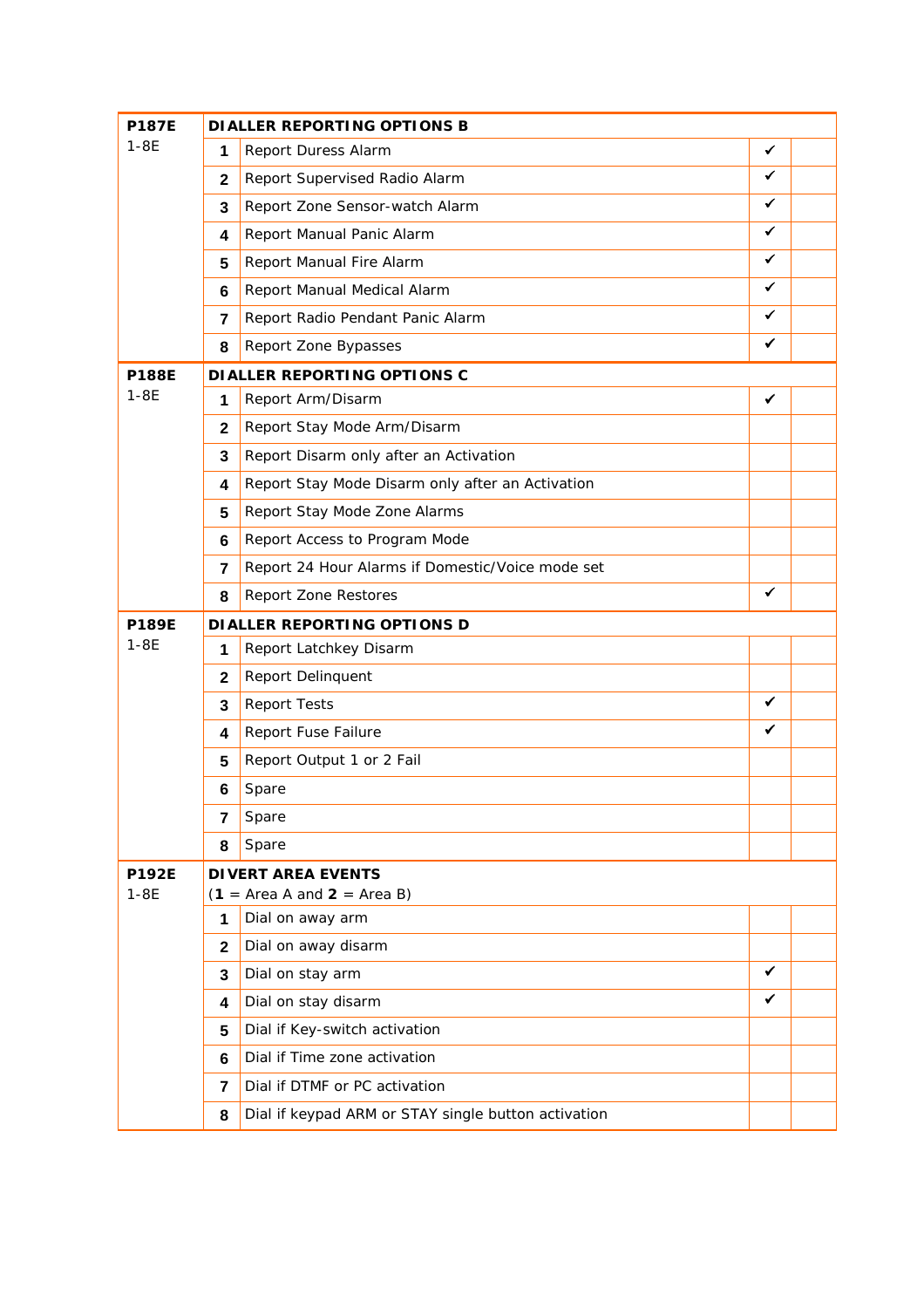| <b>P193E</b>                                     | DIVERT NUMBER OPTIONS |                                        |  |
|--------------------------------------------------|-----------------------|----------------------------------------|--|
| $1-8E$<br>$(1 =$ Divert on and $2 =$ Divert off) |                       |                                        |  |
|                                                  | 1                     | Spare                                  |  |
|                                                  | $\mathbf{2}$          | Spare                                  |  |
|                                                  | 3                     | <b>Blind Dial</b>                      |  |
|                                                  | 4                     | Spare                                  |  |
|                                                  | 5                     | Spare                                  |  |
|                                                  | 6                     | Spare                                  |  |
|                                                  | $\overline{7}$        | Use the Dialling Pre-fix               |  |
|                                                  | 8                     | Spare                                  |  |
| <b>P194E</b>                                     |                       | <b>DIVERT NUMBERS</b>                  |  |
| $1-8E$                                           |                       | $(1 =$ Divert on and $2 =$ Divert off) |  |
|                                                  |                       | Enter a value 1-16 digits              |  |
|                                                  | 1                     | Divert on                              |  |
|                                                  | $\mathbf{2}$          | Divert off                             |  |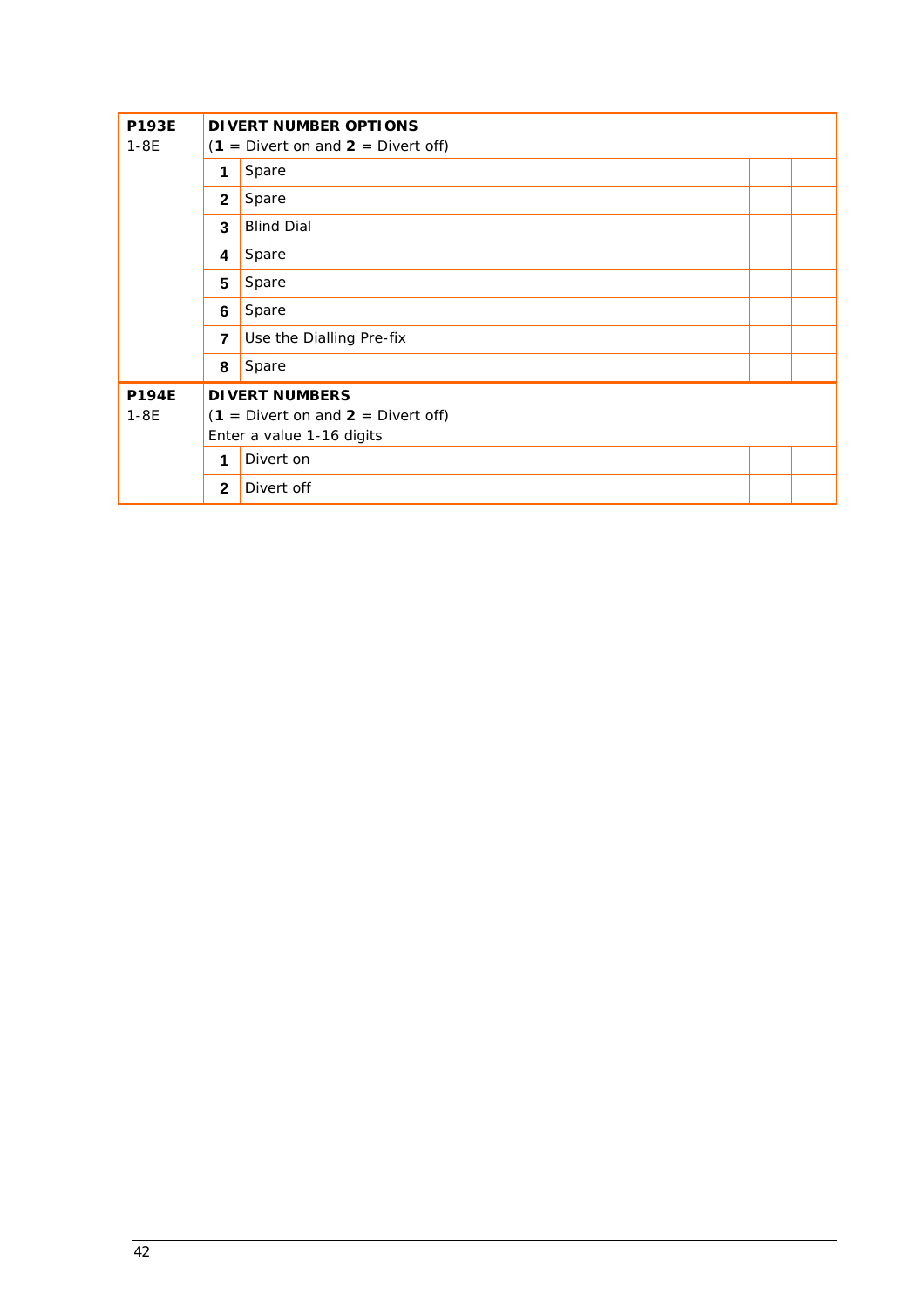# **MISCELLANEOUS 4+2 PROGRAM OPTIONS**

| P195                      | MAINS & BATTERY 4+2 REPORTING CODES                                                         |
|---------------------------|---------------------------------------------------------------------------------------------|
| $1E-4E$                   |                                                                                             |
| <b>P195E</b>              | MAINS FAILURE 4+2 CODE                                                                      |
| 1E                        | Enter a value of 2 digits (00-FF)                                                           |
| P195                      | MAINS FAILURE RESTORE 4+2 CODE                                                              |
| 2E                        | Enter a value of 2 digits (00-FF)                                                           |
| <b>P195E</b>              | LOW BATTERY 4+2 CODE                                                                        |
| 3E                        | Enter a value of 2 digits (00-FF)                                                           |
| <b>P195E</b>              | LOW BATTERY RESTORE 4+2 CODE                                                                |
| 4E                        | Enter a value of 2 digits (00-FF)                                                           |
| <b>P195E</b><br>5E-6E     | MAINS & BATTERY 4+2 REPORTING CODES                                                         |
| <b>P195E</b>              | 4+2 ALARM CODE FOR SYS TAMPER                                                               |
| 5E                        | Enter a value of 2 digits (00-FF)                                                           |
| <b>P195F</b>              | 4+2 ALARM CODE FOR SYS TAMPER RESTORE                                                       |
| 6E                        | Enter a value of 2 digits (00-FF)                                                           |
| <b>P195E</b><br>7E-8E     | REMOTE ARM/DISARM 4+2 REPORTING CODES                                                       |
| <b>P195F</b><br><b>7E</b> | 4+2 CODE FOR REMOTE ARMING (FULL ARM OR STAY MODE ARM)<br>Enter a value of 2 digits (00-FF) |
| <b>P195E</b><br>8E        | 4+2 CODE FOR REMOTE DISARM<br>Enter a value of 2 digits (00-FF)                             |
| <b>P195E</b>              | DURESS ALARM 4+2 REP. CODE (FULL ARM OR STAY MODE ARM)                                      |
| <b>9E</b>                 | Enter a value of 2 digits (00-FF)                                                           |
| <b>P195E</b>              | <b>AUTOMATIC TEST 4+2 REPORTING CODE</b>                                                    |
| 10E                       | Enter a value of 2 digits (00-FF)                                                           |
| <b>P195E</b>              | ARMED BY ARM BUTTON 4+2 REPORTING CODE                                                      |
| 11E                       | Enter a value of 2 digits (00-FF)                                                           |
| P195                      | STAY MODE ARMING 4+2 REPORTING CODE                                                         |
| E12E                      | Enter a value of 2 digits (00-FF)                                                           |
| P195                      | DISARMED BY ARM OR STAY BUTTON 4+2 REP CODE                                                 |
| E <sub>13E</sub>          | Enter a value of 2 digits (00-FF)                                                           |
| <b>P195E</b><br>14-15E    | ARMED/DISARM BY KEY-SW 4+2 REP CODE                                                         |
| <b>P195E</b>              | 4+2 ARM BY KEY-SWITCH CODE                                                                  |
| 14E                       | Enter a value of 2 digits (00-FF)                                                           |
| <b>P195E</b>              | 4+2 DISARM BY KEY-SWITCH CODE                                                               |
| 15E                       | Enter a value of 2 digits (00-FF)                                                           |
| <b>P195E</b>              | TIME ZONE ARM FAILURE 4+2 REPORTING CODE                                                    |
| 16E                       | Enter a value of 2 digits (00-FF)                                                           |
| <b>P195E</b>              | KEYPAD PANIC ALARM 4+2 REPORTING CODE                                                       |
| 17E                       | Enter a value of 2 digits (00-FF)                                                           |
| P195E                     | KEYPAD PANIC ALARM 4+2 RESTORE REP CODE                                                     |
| 18E                       | Enter a value of 2 digits (00-FF)                                                           |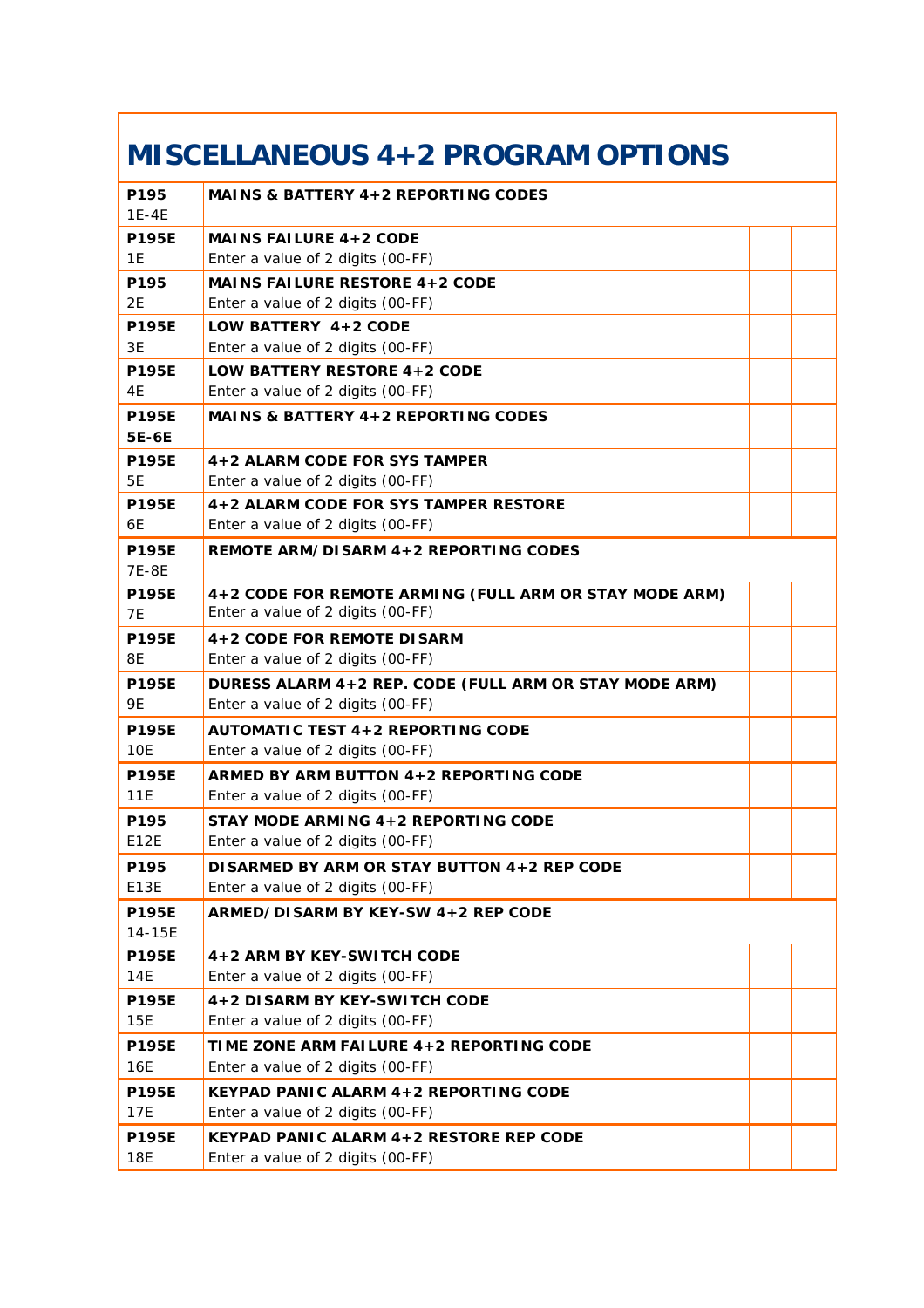| <b>P195E</b><br>19E       | KEYPAD FIRE ALARM 4+2 REPORTING CODE<br>Enter a value of 2 digits (00-FF)        |
|---------------------------|----------------------------------------------------------------------------------|
| <b>P195E</b><br>20E       | KEYPAD FIRE ALARM 4+2 RESTORE REP CODE<br>Enter a value of 2 digits (00-FF)      |
| <b>P195E</b><br>21E       | KEYPAD MEDICAL ALARM 4+2 REPORTING CODE<br>Enter a value of 2 digits (00-FF)     |
| <b>P195E</b><br>22E       | KEYPAD MEDICAL ALARM 4+2 RESTORE REP CODE<br>Enter a value of 2 digits (00-FF)   |
|                           | <b>Panel Diagnostic &amp; Default Options</b>                                    |
| <b>P200E</b><br>1E        | DISPLAY PANEL SOFTWARE VERSION NUMBER                                            |
| <b>P200E</b><br>2E        | DI SPLAY KEYPAD ADDRESS NUMBER                                                   |
| <b>P200E</b><br>3E        | DI SPLAY AREAS ASSIGNED TO THIS KEYPAD<br>Displays Areas Assigned to this Keypad |
| <b>P200E</b><br>4E        | DI SPLAY ACTIVE TIME ZONES                                                       |
| <b>P200E</b><br>5E        | DI SPLAY BATTERY VOLTAGE                                                         |
| <b>P200E</b><br>6E        | <b>WALK TEST MODE</b>                                                            |
| <b>P200E</b><br><b>7E</b> | WRITE TO EEPROM (DTU) BOARD                                                      |
| <b>P200E</b><br>8E        | READ FROM EEPROM (DTU) BOARD                                                     |
| <b>P200E</b><br>9E        | RESTORE USER & INSTALLER CODES PLUS TELEPHONE NUMBERS TO DEFAULTS                |
| <b>P200E</b><br>10E       | RESTORE ALL FACTORY DEFAULTS                                                     |
| <b>P200E</b><br>11E       | <b>CLEAR ALARM MEMORY BUFFER</b>                                                 |
| <b>P200E</b><br>12E       | INITIATE A CALL TO THE CALL-BACK                                                 |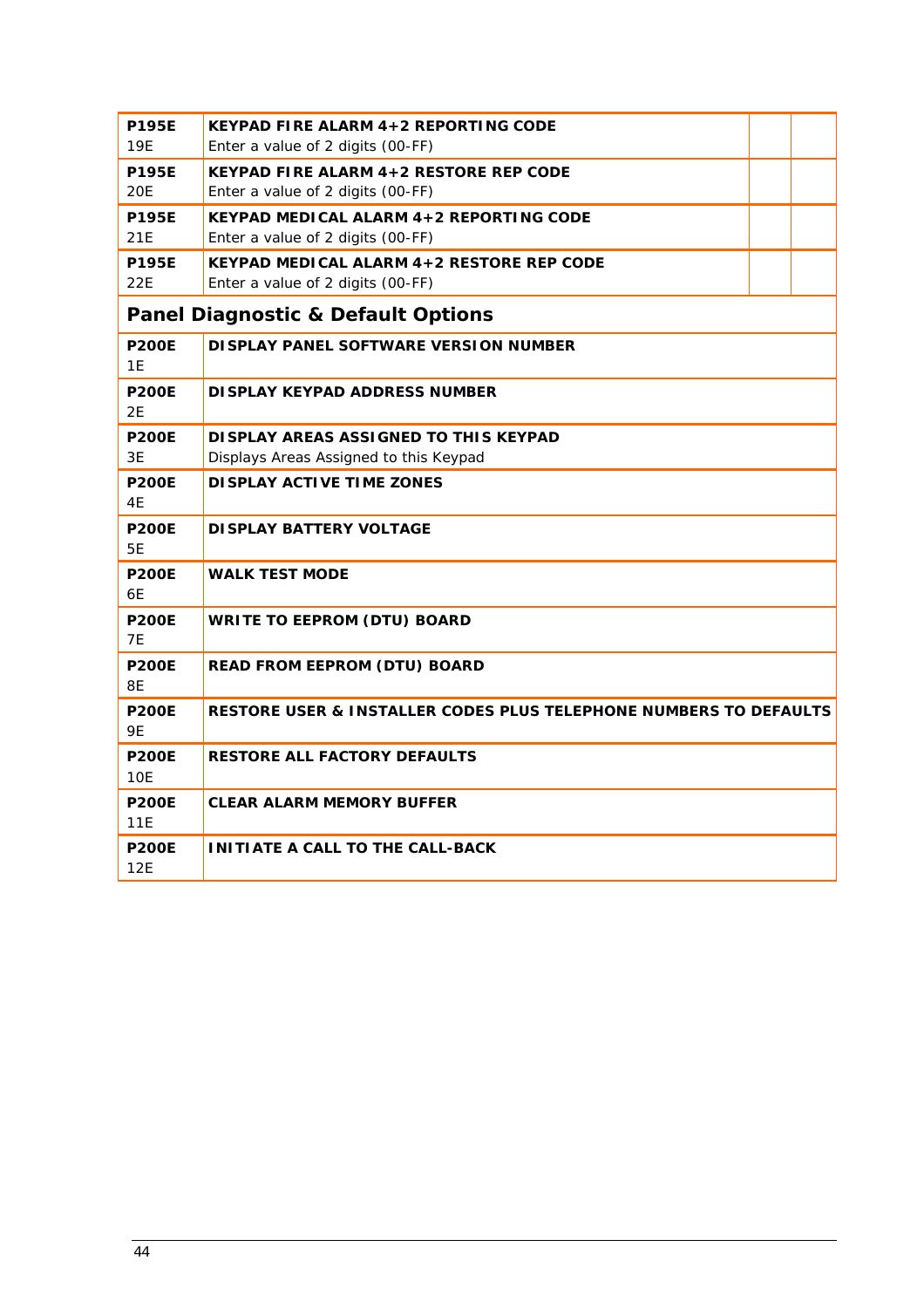This section is to be used by the installer to record any changes made to the default values. There are three tables; Users, Zones and<br>Phone Numbers. This section is to be used by the installer to record any changes made to the default values. There are three tables; Users, Zones and Phone Numbers.

# User Configuration **User Configuration**

|                  | P <sub>14E</sub> | OFF                       |                |                   |   |   |    |           |                |          |         |                |                |               |               |               |    |
|------------------|------------------|---------------------------|----------------|-------------------|---|---|----|-----------|----------------|----------|---------|----------------|----------------|---------------|---------------|---------------|----|
|                  | P <sub>12E</sub> | $\overline{5}$            |                |                   |   |   |    |           |                |          |         |                |                |               |               |               |    |
|                  | P <sub>12E</sub> | Output                    |                |                   |   |   |    |           |                |          |         |                |                |               |               |               |    |
|                  | P <sub>10E</sub> | Keypad                    |                |                   |   |   |    |           |                |          |         |                |                |               |               |               |    |
|                  | <b>PPE</b>       | TimeZ                     |                |                   |   |   |    |           |                |          |         |                |                |               |               |               |    |
|                  | P15E             | Panic2O<br>P              |                |                   |   |   |    |           |                |          |         |                |                |               |               |               |    |
| Wireless         | P <sub>11E</sub> | <b>Beeps</b>              |                |                   |   |   |    |           |                |          |         |                |                |               |               |               |    |
|                  | P8E              | Privilege<br>$\omega$     |                |                   |   |   |    |           |                |          |         |                |                |               |               |               |    |
|                  | <b>P7E</b>       | Type                      |                |                   |   |   |    |           |                |          |         |                |                |               |               |               |    |
|                  | P5E              | Privilege<br><sub>s</sub> |                |                   |   |   |    |           |                |          |         |                |                |               |               |               |    |
|                  | P4E              | Access                    |                |                   |   |   |    |           |                |          |         |                |                |               |               |               |    |
|                  | P3E              | Area                      |                |                   |   |   |    |           |                |          |         |                |                |               |               |               |    |
|                  | P2E              | Type                      |                |                   |   |   |    |           |                |          |         |                |                |               |               |               |    |
| User Information | P <sub>1E</sub>  | Code                      |                |                   |   |   |    |           |                |          |         |                |                |               |               |               |    |
|                  | User             | Name                      |                |                   |   |   |    |           |                |          |         |                |                |               |               |               |    |
|                  |                  | #                         | $\overline{ }$ | $\mathbf{\Omega}$ | M | 4 | LO | $\bullet$ | $\overline{ }$ | $\infty$ | $\circ$ | $\overline{0}$ | $\overline{1}$ | $\frac{2}{3}$ | $\frac{3}{3}$ | $\frac{4}{3}$ | 15 |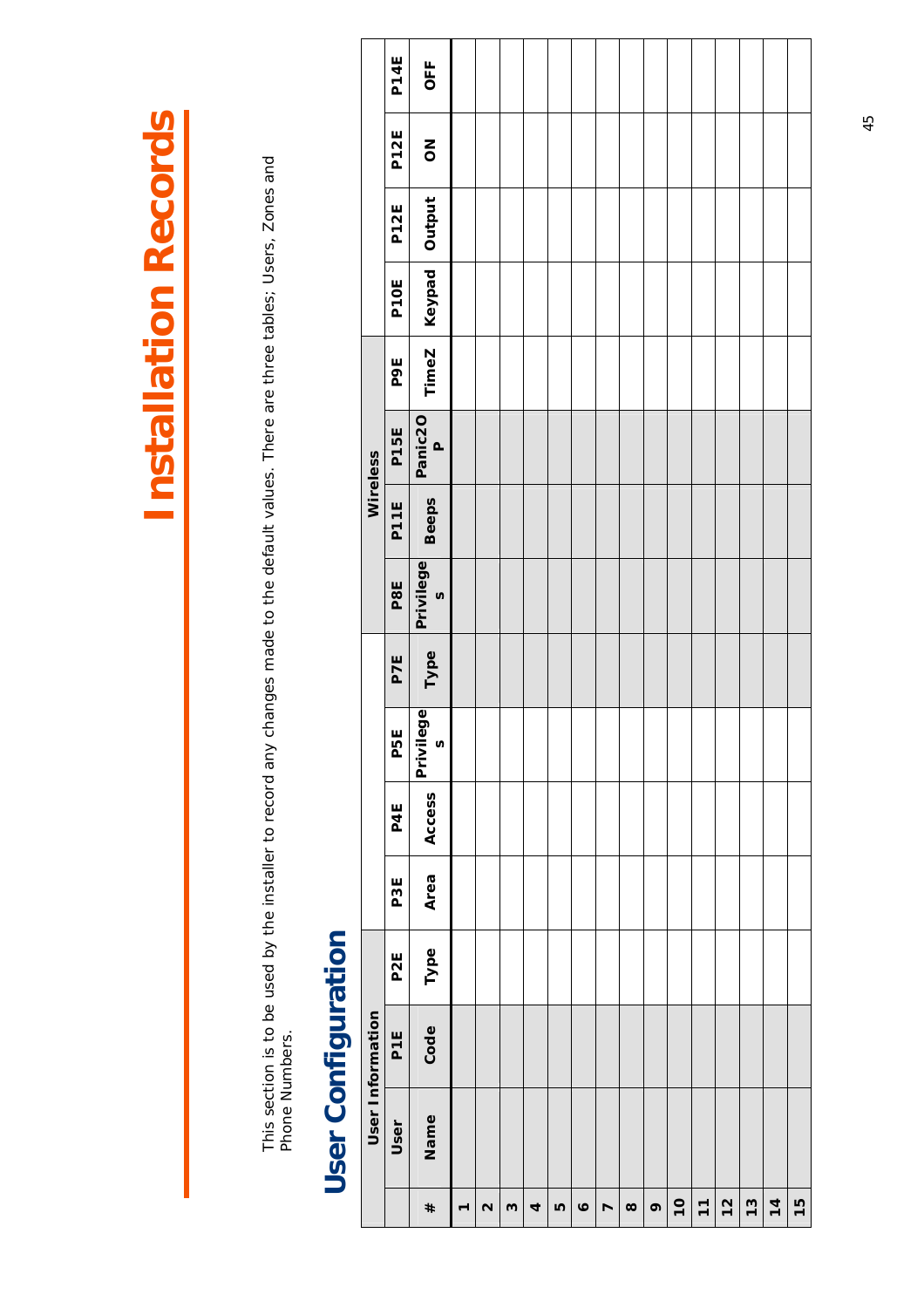|                  | P14E            | OFF                             |    |    |               |                |                |                  |    |    |    |    |    |    |      |    |    |                |    |    |    |    |    |    |    |    |                |
|------------------|-----------------|---------------------------------|----|----|---------------|----------------|----------------|------------------|----|----|----|----|----|----|------|----|----|----------------|----|----|----|----|----|----|----|----|----------------|
|                  | P12E            | $\mathop{\mathsf{SO}}\nolimits$ |    |    |               |                |                |                  |    |    |    |    |    |    |      |    |    |                |    |    |    |    |    |    |    |    |                |
|                  | P12E            | Output                          |    |    |               |                |                |                  |    |    |    |    |    |    |      |    |    |                |    |    |    |    |    |    |    |    |                |
|                  | P1OE            | Keypad                          |    |    |               |                |                |                  |    |    |    |    |    |    |      |    |    |                |    |    |    |    |    |    |    |    |                |
|                  | <b>PPE</b>      | TimeZ                           |    |    |               |                |                |                  |    |    |    |    |    |    |      |    |    |                |    |    |    |    |    |    |    |    |                |
|                  | P15E            | Panic2O<br>P                    |    |    |               |                |                |                  |    |    |    |    |    |    |      |    |    |                |    |    |    |    |    |    |    |    |                |
| Wireless         | P11E            | <b>Beeps</b>                    |    |    |               |                |                |                  |    |    |    |    |    |    |      |    |    |                |    |    |    |    |    |    |    |    |                |
|                  | P8E             | Privilege<br>$\omega$           |    |    |               |                |                |                  |    |    |    |    |    |    |      |    |    |                |    |    |    |    |    |    |    |    |                |
|                  | P7E             | Type                            |    |    |               |                |                |                  |    |    |    |    |    |    |      |    |    |                |    |    |    |    |    |    |    |    |                |
|                  | P5E             | Privilege<br>$\omega$           |    |    |               |                |                |                  |    |    |    |    |    |    |      |    |    |                |    |    |    |    |    |    |    |    |                |
|                  | P4E             | Access                          |    |    |               |                |                |                  |    |    |    |    |    |    |      |    |    |                |    |    |    |    |    |    |    |    |                |
|                  | P3E             | Area                            |    |    |               |                |                |                  |    |    |    |    |    |    |      |    |    |                |    |    |    |    |    |    |    |    |                |
|                  | P <sub>2E</sub> | Type                            |    |    |               |                |                |                  |    |    |    |    |    |    |      |    |    |                |    |    |    |    |    |    |    |    |                |
| User Information | P <sub>1E</sub> | Code                            |    |    |               |                |                |                  |    |    |    |    |    |    |      |    |    |                |    |    |    |    |    |    |    |    |                |
|                  | User            | Name                            |    |    |               |                |                |                  |    |    |    |    |    |    |      |    |    |                |    |    |    |    |    |    |    |    |                |
|                  |                 | #                               | 16 | 17 | $\frac{8}{1}$ | $\overline{1}$ | $\overline{2}$ | $\overline{2}$ 1 | 22 | 23 | 24 | 25 | 26 | 27 | $28$ | 29 | 30 | $\overline{3}$ | 32 | 33 | 34 | 35 | 36 | 37 | 38 | 39 | $\overline{a}$ |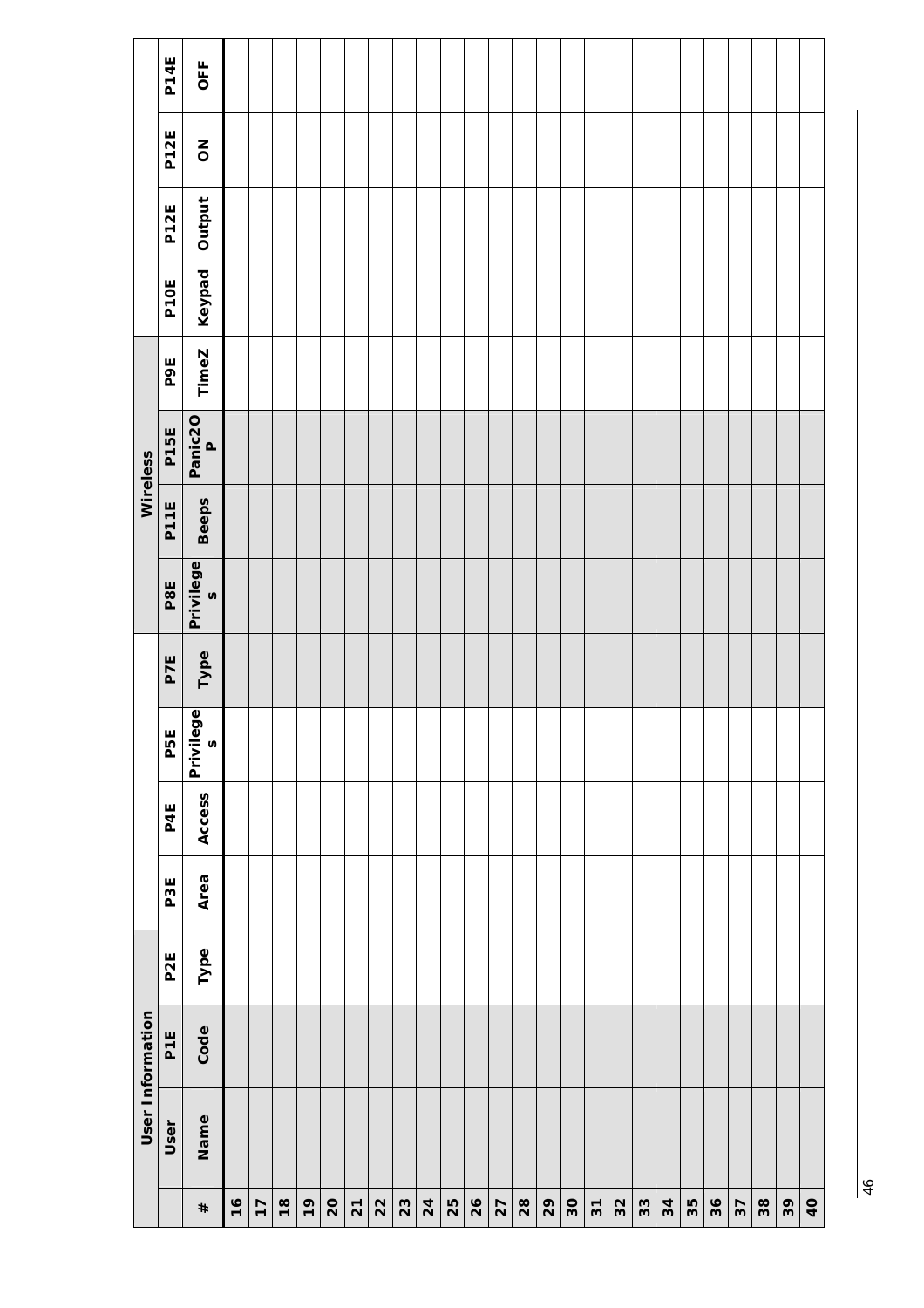|                  | P14E            | OFF                             |    |    |    |    |    |    |    |    |    |    |    |    |    |    |    |    |    |    |    |                |              |    |    |    |    |
|------------------|-----------------|---------------------------------|----|----|----|----|----|----|----|----|----|----|----|----|----|----|----|----|----|----|----|----------------|--------------|----|----|----|----|
|                  | P12E            | $\mathop{\mathsf{SO}}\nolimits$ |    |    |    |    |    |    |    |    |    |    |    |    |    |    |    |    |    |    |    |                |              |    |    |    |    |
|                  | P12E            | Output                          |    |    |    |    |    |    |    |    |    |    |    |    |    |    |    |    |    |    |    |                |              |    |    |    |    |
|                  | P10E            | Keypad                          |    |    |    |    |    |    |    |    |    |    |    |    |    |    |    |    |    |    |    |                |              |    |    |    |    |
|                  | <b>PPE</b>      | TimeZ                           |    |    |    |    |    |    |    |    |    |    |    |    |    |    |    |    |    |    |    |                |              |    |    |    |    |
|                  | P15E            | Panic2O<br>P                    |    |    |    |    |    |    |    |    |    |    |    |    |    |    |    |    |    |    |    |                |              |    |    |    |    |
| Wireless         | P11E            | <b>Beeps</b>                    |    |    |    |    |    |    |    |    |    |    |    |    |    |    |    |    |    |    |    |                |              |    |    |    |    |
|                  | P8E             | Privilege<br>$\omega$           |    |    |    |    |    |    |    |    |    |    |    |    |    |    |    |    |    |    |    |                |              |    |    |    |    |
|                  | P7E             | Type                            |    |    |    |    |    |    |    |    |    |    |    |    |    |    |    |    |    |    |    |                |              |    |    |    |    |
|                  | P5E             | Privilege<br>$\omega$           |    |    |    |    |    |    |    |    |    |    |    |    |    |    |    |    |    |    |    |                |              |    |    |    |    |
|                  | P4E             | Access                          |    |    |    |    |    |    |    |    |    |    |    |    |    |    |    |    |    |    |    |                |              |    |    |    |    |
|                  | P3E             | Area                            |    |    |    |    |    |    |    |    |    |    |    |    |    |    |    |    |    |    |    |                |              |    |    |    |    |
|                  | P <sub>2E</sub> | Type                            |    |    |    |    |    |    |    |    |    |    |    |    |    |    |    |    |    |    |    |                |              |    |    |    |    |
| User Information | P <sub>1E</sub> | Code                            |    |    |    |    |    |    |    |    |    |    |    |    |    |    |    |    |    |    |    |                |              |    |    |    |    |
|                  | User            | Name                            |    |    |    |    |    |    |    |    |    |    |    |    |    |    |    |    |    |    |    |                |              |    |    |    |    |
|                  |                 | #                               | 41 | 42 | 43 | 44 | 45 | 46 | 47 | 48 | 49 | 50 | 51 | 52 | 53 | 54 | 55 | 56 | 57 | 58 | 59 | $\overline{6}$ | $\mathbf{c}$ | 62 | 63 | 64 | 65 |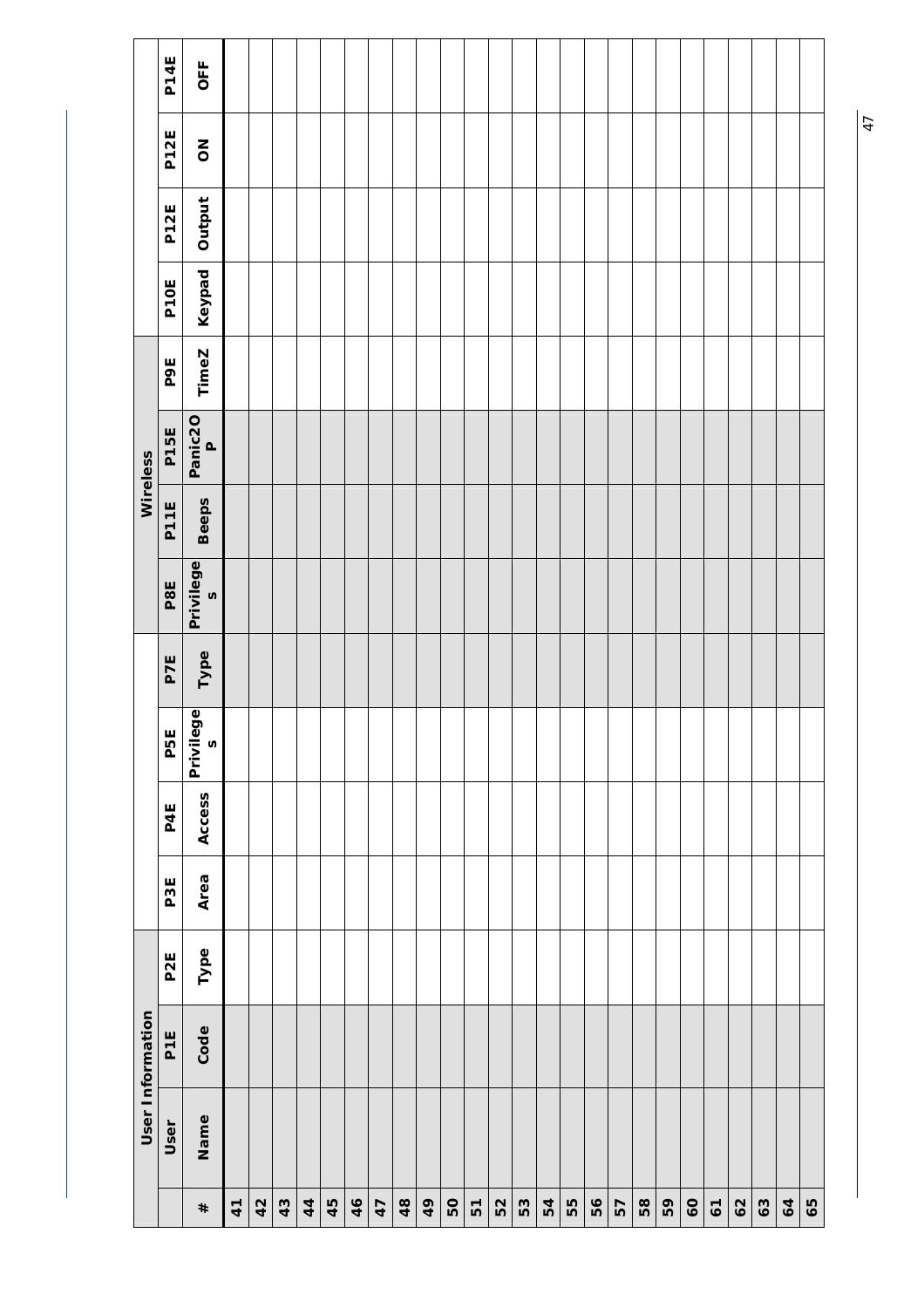|                  | P14E            | OFF                             |    |    |      |    |    |                 |    |    |    |    |    |    |    |    |    |                         |    |    |                |    |    |    |            |      |    |
|------------------|-----------------|---------------------------------|----|----|------|----|----|-----------------|----|----|----|----|----|----|----|----|----|-------------------------|----|----|----------------|----|----|----|------------|------|----|
|                  | P12E            | $\mathop{\mathsf{SO}}\nolimits$ |    |    |      |    |    |                 |    |    |    |    |    |    |    |    |    |                         |    |    |                |    |    |    |            |      |    |
|                  | P12E            | Output                          |    |    |      |    |    |                 |    |    |    |    |    |    |    |    |    |                         |    |    |                |    |    |    |            |      |    |
|                  | P1OE            | Keypad                          |    |    |      |    |    |                 |    |    |    |    |    |    |    |    |    |                         |    |    |                |    |    |    |            |      |    |
|                  | <b>PPE</b>      | TimeZ                           |    |    |      |    |    |                 |    |    |    |    |    |    |    |    |    |                         |    |    |                |    |    |    |            |      |    |
|                  | P15E            | Panic2O<br>P                    |    |    |      |    |    |                 |    |    |    |    |    |    |    |    |    |                         |    |    |                |    |    |    |            |      |    |
| Wireless         | P11E            | <b>Beeps</b>                    |    |    |      |    |    |                 |    |    |    |    |    |    |    |    |    |                         |    |    |                |    |    |    |            |      |    |
|                  | P8E             | Privilege<br>$\omega$           |    |    |      |    |    |                 |    |    |    |    |    |    |    |    |    |                         |    |    |                |    |    |    |            |      |    |
|                  | P7E             | Type                            |    |    |      |    |    |                 |    |    |    |    |    |    |    |    |    |                         |    |    |                |    |    |    |            |      |    |
|                  | P5E             | Privilege<br>$\omega$           |    |    |      |    |    |                 |    |    |    |    |    |    |    |    |    |                         |    |    |                |    |    |    |            |      |    |
|                  | P4E             | Access                          |    |    |      |    |    |                 |    |    |    |    |    |    |    |    |    |                         |    |    |                |    |    |    |            |      |    |
|                  | P3E             | Area                            |    |    |      |    |    |                 |    |    |    |    |    |    |    |    |    |                         |    |    |                |    |    |    |            |      |    |
|                  | P <sub>2E</sub> | Type                            |    |    |      |    |    |                 |    |    |    |    |    |    |    |    |    |                         |    |    |                |    |    |    |            |      |    |
| User Information | P <sub>1E</sub> | Code                            |    |    |      |    |    |                 |    |    |    |    |    |    |    |    |    |                         |    |    |                |    |    |    |            |      |    |
|                  | User            | Name                            |    |    |      |    |    |                 |    |    |    |    |    |    |    |    |    |                         |    |    |                |    |    |    |            |      |    |
|                  |                 | #                               | 66 | 67 | $68$ | 69 | 70 | $\overline{71}$ | 72 | 73 | 74 | 75 | 76 | 77 | 78 | 79 | 80 | $\overline{\mathtt{s}}$ | 82 | 83 | $\overline{8}$ | 85 | 86 | 87 | $^{\rm 8}$ | $89$ | 90 |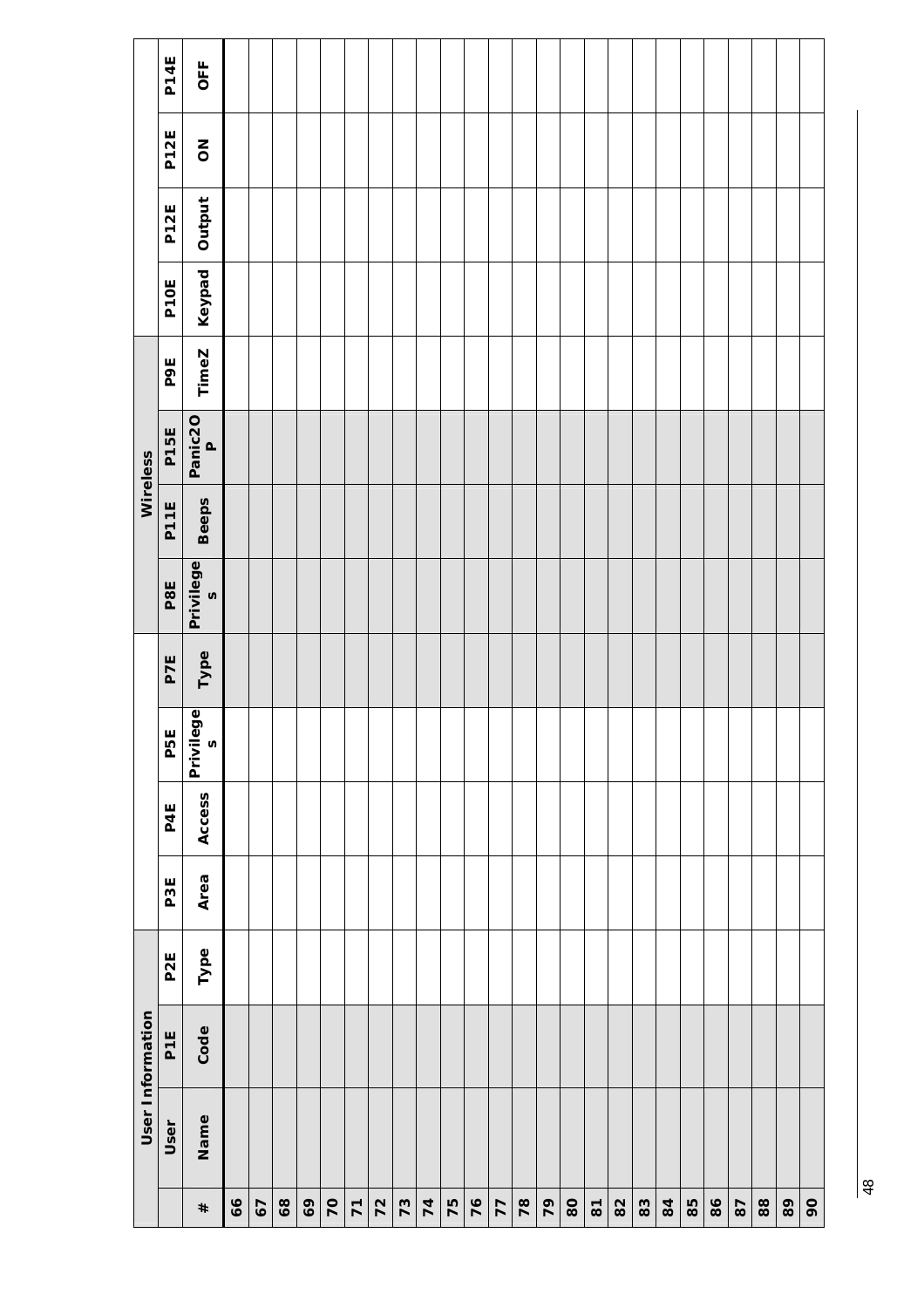|                  | P14E             | OFF                                   |                |    |    |    |    |    |    |    |    |     |
|------------------|------------------|---------------------------------------|----------------|----|----|----|----|----|----|----|----|-----|
|                  | P <sub>12E</sub> | $\frac{8}{10}$                        |                |    |    |    |    |    |    |    |    |     |
|                  | P <sub>12E</sub> |                                       |                |    |    |    |    |    |    |    |    |     |
|                  | P10E             | TimeZ   Keypad   Output               |                |    |    |    |    |    |    |    |    |     |
|                  | <b>PPE</b>       |                                       |                |    |    |    |    |    |    |    |    |     |
| Wireless         | P <sub>15E</sub> | Panic <sub>20</sub><br>$\overline{a}$ |                |    |    |    |    |    |    |    |    |     |
|                  | P11E             | <b>Beeps</b>                          |                |    |    |    |    |    |    |    |    |     |
|                  | P8E              | Privilege<br>$\sim$                   |                |    |    |    |    |    |    |    |    |     |
|                  | <b>P7E</b>       | Type                                  |                |    |    |    |    |    |    |    |    |     |
|                  | <b>P5E</b>       | Privilege<br>$\mathfrak o$            |                |    |    |    |    |    |    |    |    |     |
|                  | P4E              | Access                                |                |    |    |    |    |    |    |    |    |     |
|                  | P3E              | Area                                  |                |    |    |    |    |    |    |    |    |     |
|                  | P <sub>2E</sub>  | Type                                  |                |    |    |    |    |    |    |    |    |     |
| User Information | P <sub>1E</sub>  | Code                                  |                |    |    |    |    |    |    |    |    |     |
|                  | User             | Name                                  |                |    |    |    |    |    |    |    |    |     |
|                  |                  | #                                     | $\overline{6}$ | 92 | 93 | 94 | 95 | 96 | 97 | 98 | 99 | 100 |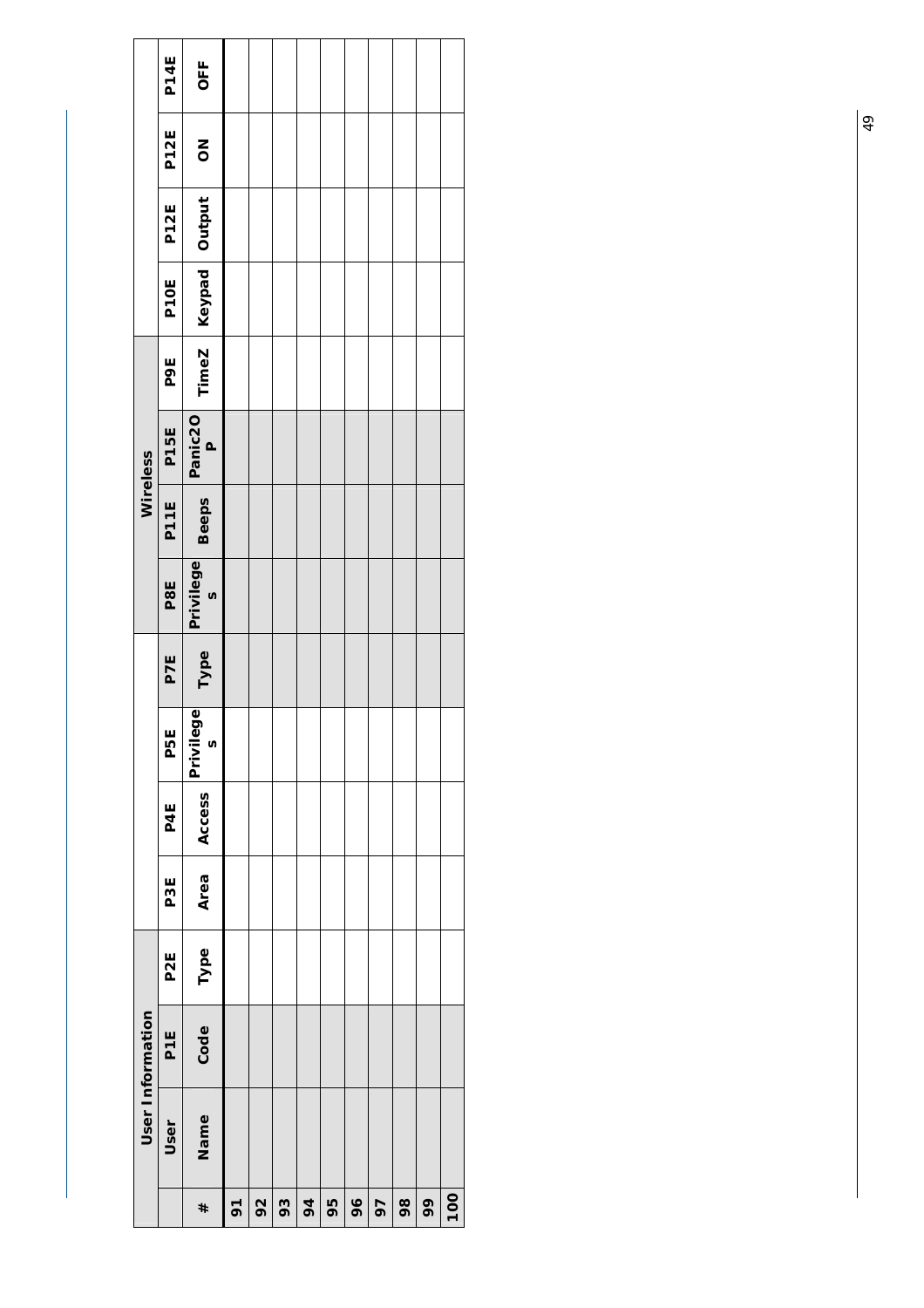| נ                       |
|-------------------------|
|                         |
|                         |
|                         |
|                         |
| $\overline{\mathbf{r}}$ |
|                         |
|                         |
|                         |
|                         |
| ì                       |
| ţ                       |
|                         |
| ź                       |
|                         |
|                         |

| <b>P127E</b> | DETECTOR<br>TYPE  |                |                   |          |   |    |         |                |          |         |                |                                     |               |               |               |                |               |
|--------------|-------------------|----------------|-------------------|----------|---|----|---------|----------------|----------|---------|----------------|-------------------------------------|---------------|---------------|---------------|----------------|---------------|
| <b>P126E</b> | RESPONSE<br>TIME  |                |                   |          |   |    |         |                |          |         |                |                                     |               |               |               |                |               |
| <b>P125E</b> | EOL               |                |                   |          |   |    |         |                |          |         |                |                                     |               |               |               |                |               |
| <b>P124E</b> | OPTION C          |                |                   |          |   |    |         |                |          |         |                |                                     |               |               |               |                |               |
| P123         | <b>B</b> NOILED   |                |                   |          |   |    |         |                |          |         |                |                                     |               |               |               |                |               |
| <b>P122E</b> | A<br>NOITION      |                |                   |          |   |    |         |                |          |         |                |                                     |               |               |               |                |               |
| <b>P121E</b> | ASSIGNED AREA A/B |                |                   |          |   |    |         |                |          |         |                |                                     |               |               |               |                |               |
|              | ZONE NAME         |                |                   |          |   |    |         |                |          |         |                |                                     |               |               |               |                |               |
|              | <b>ZONE</b>       | $\overline{ }$ | $\mathbf{\Omega}$ | $\infty$ | 4 | LO | $\circ$ | $\overline{ }$ | $\infty$ | $\circ$ | $\overline{0}$ | $\overline{\overline{\overline{}}}$ | $\frac{1}{2}$ | $\frac{3}{2}$ | $\frac{4}{3}$ | $\frac{15}{1}$ | $\frac{6}{1}$ |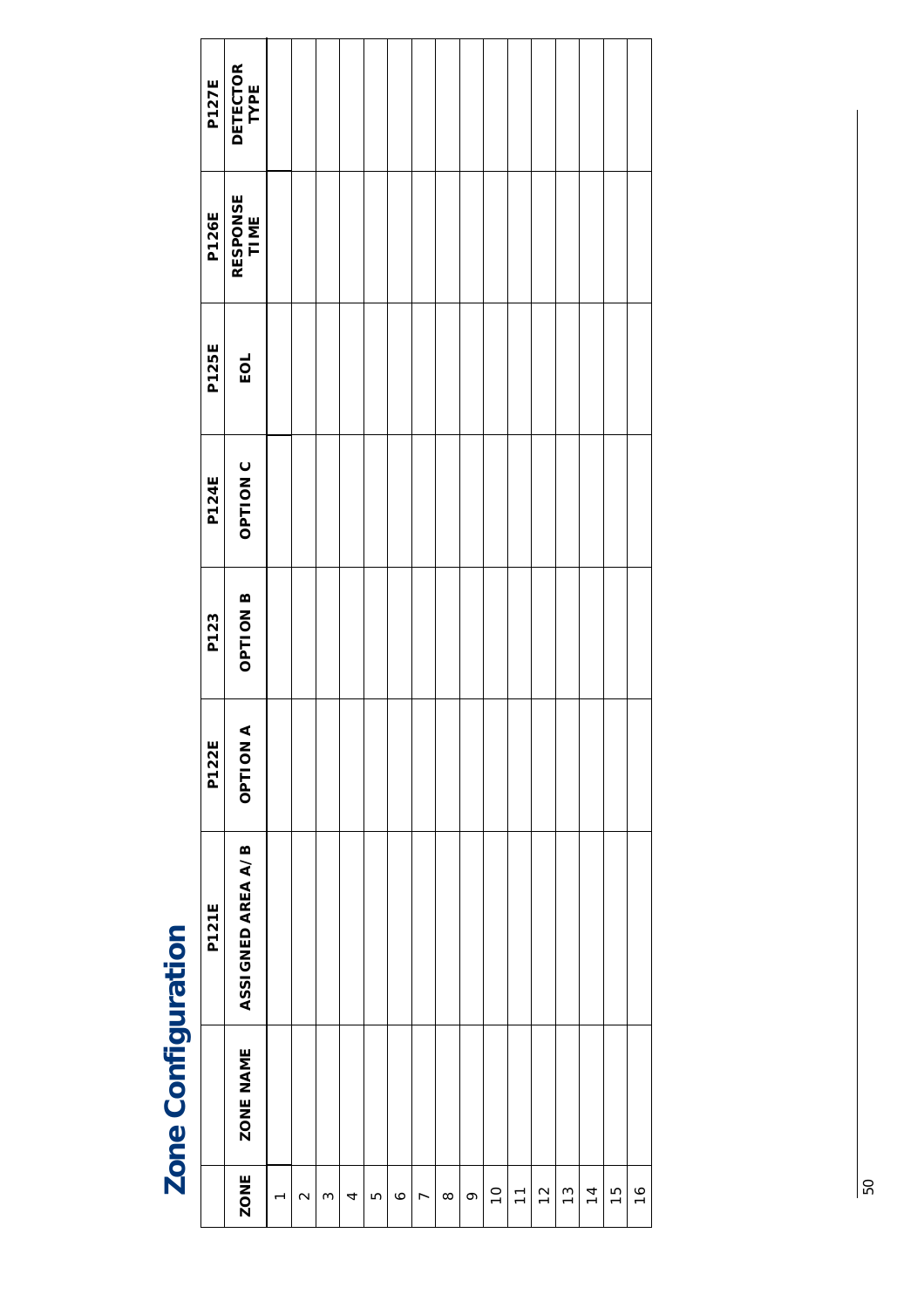| ١<br>j |
|--------|
|        |
|        |
|        |
| C      |
|        |
|        |

|                   | P181E 8E                | P182E1-8E     |               | P183E1-8E      |
|-------------------|-------------------------|---------------|---------------|----------------|
| #                 | <b>TELEPHONE NUMBER</b> | <b>FORMAT</b> | TRI ES<br>RET | REPORT OPTIONS |
| ٣                 |                         |               |               |                |
| $\mathbf{\Omega}$ |                         |               |               |                |
| $\infty$          |                         |               |               |                |
| 4                 |                         |               |               |                |
| IJ                |                         |               |               |                |
| $\circ$           |                         |               |               |                |
| r                 |                         |               |               |                |
| $\infty$          |                         |               |               |                |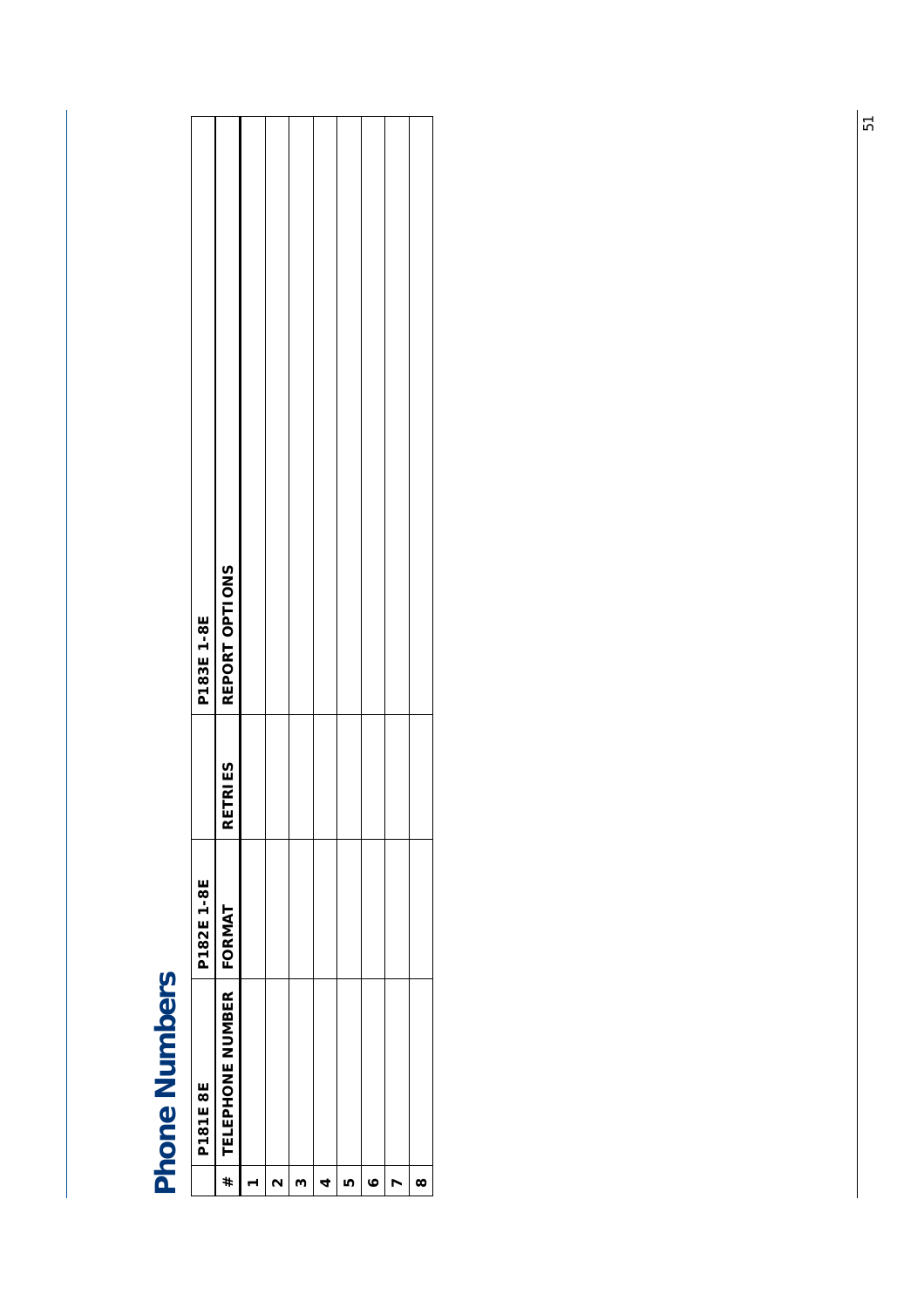#### **89CROW ELECTRONIC ENGINEERING LTD. (Crow) WARRANTY POLICY CERTIFICATE**

This Warranty Certificate is given in favor of the purchaser (hereunder the "**Purchaser**") purchasing the products directly from Crow or from its authorized distributor.

Crow warrants these products to be free from defects in materials and workmanship under normal use and service for a period of 24 months from the last day of the week and year whose numbers are printed on the printed circuit board inside these products (hereunder the "**Warranty Period**").

Subject to the provisions of this Warranty Certificate, during the Warranty Period, Crow undertakes, at its sole discretion and subject to Crow's procedures, as such procedures are form time to time, to repair or replace, free of charge for materials and/or labor, products proved to be defective in materials or workmanship under normal use and service. Repaired products shall be warranted for the remainder of the original Warranty Period.

All transportation costs and in-transit risk of loss or damage related, directly or indirectly, to products returned to Crow for repair or replacement shall be borne solely by the Purchaser.

Crow's warranty under this Warranty Certificate does not cover products that is defective (or shall become defective) due to: (a) alteration of the products (or any part thereof) by anyone other than Crow; (b) accident, abuse, negligence, or improper maintenance; (c) failure caused by a product which Crow did not provide; (d) failure caused by software or hardware which Crow did not provide; (e) use or storage other than in accordance with Crow's specified operating and storage instructions.

There are no warranties, expressed or implied, of merchantability or fitness of the products for a particular purpose or otherwise, which extend beyond the description on the face hereof.

This limited Warranty Certificate is the Purchaser's sole and exclusive remedy against Crow and Crow's sole and exclusive liability toward the Purchaser in connection with the products, including without limitation - for defects or malfunctions of the products. This Warranty Certificate replaces all other warranties and liabilities, whether oral, written, (non-mandatory) statutory, contractual, in tort or otherwise.

In no case shall Crow be liable to anyone for any consequential or incidental damages (inclusive of loss of profit, and whether occasioned by negligence of the Crow or any third party on its behalf) for breach of this or any other warranty, expressed or implied, or upon any other basis of liability whatsoever. Crow does not represent that these products can not be compromised or circumvented; that these products will prevent any person injury or property loss or damage by burglary, robbery, fire or otherwise; or that these products will in all cases provide adequate warning or protection.

Purchaser understands that a properly installed and maintained product may in some cases reduce the risk of burglary, fire, robbery or other events occurring without providing an alarm, but it is not insurance or a guarantee that such will not occur or that there will be no personal injury or property loss or damage as a result.

Consequently, Crow shall have no liability for any personal injury; property damage or any other loss based on claim that these products failed to give any warning.

If Crow is held liable, whether directly or indirectly, for any loss or damage with regards to these products, regardless of cause or origin, Crow's maximum liability shall not in any case exceed the purchase price of these products, which shall be the complete and exclusive remedy against Crow.